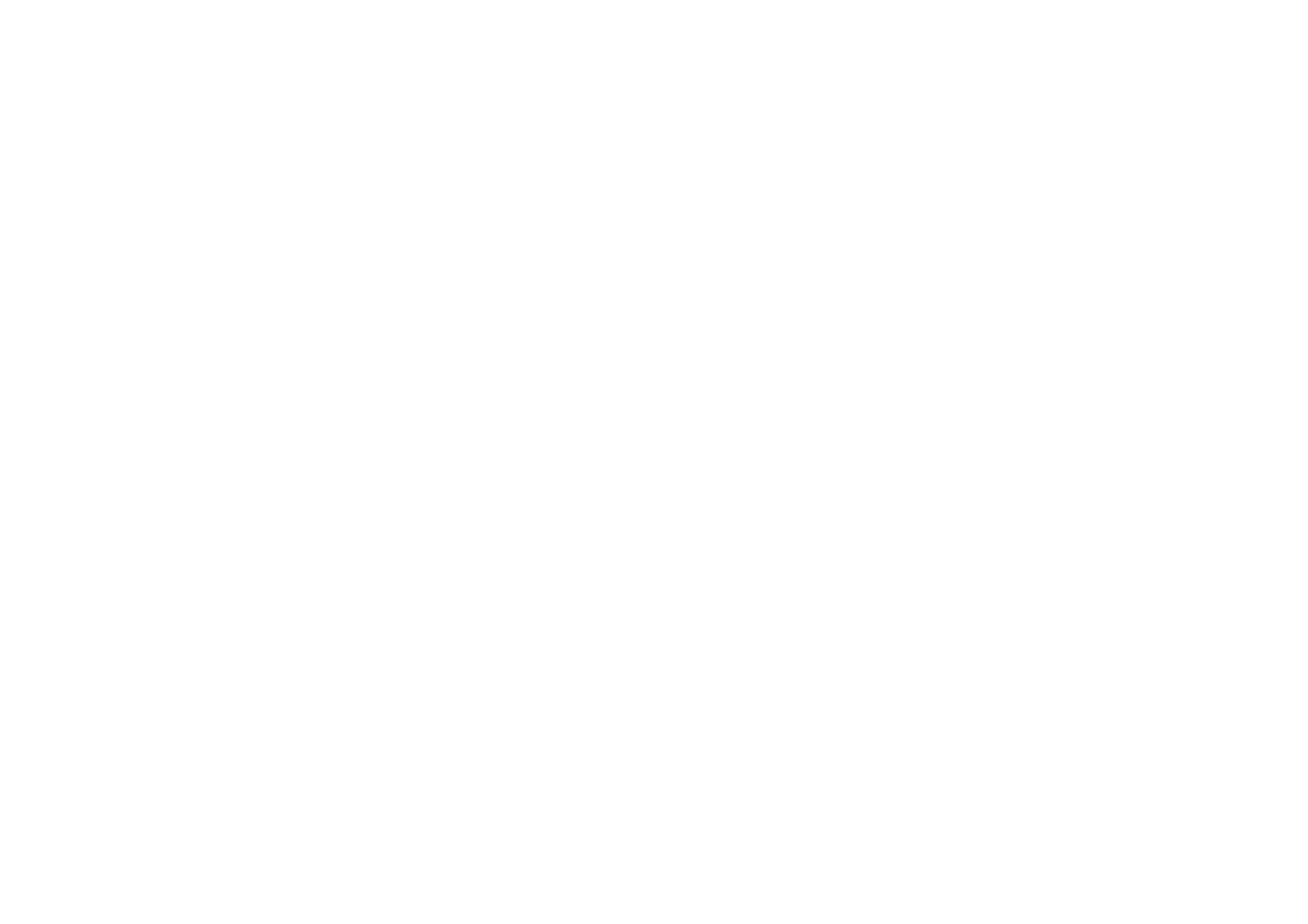# **TREASON PRESS PAMPHLETS**

For a catalogue listing all our pamphlets please get in touch, addresses are on the back cover.

# **Against Domestication**

Jacques Cammatte's critique of capital's tendency towards the total subsumption of human life.

# **'Anti-Capitalism' as Ideology…and as Movement?**

From the 2001 issue of the excellent annual communist journal from Britain, *Aufheben*, a critique of the anti-summit movement.

# **Behind the Twenty-First Century Intifada**

Also from the 2001 issue of *Aufheben* a look at the proletarian elements of the Palestinian revolt in opposition to the usual presentation of it as a purely nationalist, state-building affair.

# **Globalisation: Origins-History-Analysis-Resistance**

An article from the 1999 issue of British eco-anarchist/communist journal *Do Or Die*.

# **Global War for the World Order**

Four articles from the German group Wildcat analysing the "War on Terror".

# **Mutinies: A Historical Reader**

A collection of articles on mutinies against the Vietnam, Bosnia and Kosovo wars.

# **Outside and Against the Unions**

A communist critique of trade unions focusing on the 1984-5 miners strike in Britain from British group *Wildcat*.

# **Pirate Utopias: Under the Banner of King Death**

Aaargh maties, pirate struggles against early capitalism described in this article from issue 8 of *Do Or Die*.

# **Society of the Spectacle**

The classic 1967 critique of spectacular capitalism by Guy Debord of *The Situationist International.*

# **The Neoliberal Wars**

Articles on the wars in Yugoslavia, Somalia, Chechnya and Afghanistan as well as a theoretical discussion of how neo-liberalism leads to civil war.

# **The Myth of Passivity**

Class struggles against neoliberalism in New Zealand in the 1990s.

# **When Insurrections Die**

Gilles Dauve's article about the failure of the post-World War One revolutionary wave, from Russia in 1917 to Spain in 1936, focusing on how proletarian revolt was diverted into mere anti-fascism.

# **Whither the World**

Co-author of the classic *Eclipse and Re-emergence of the communist Movement* Gilles Dauve and Karl Nesic discuss the current malaise of both capital and proletariat in this piece from early 2002.

# **CONTENTS**

**1. Introduction 4 2. Picket and Pot-Banger Together: 5 Class Re-Composition in Argentina? Aufheben 3. Report from a Visitor to Argentina 38 Anonymous 4. A Conversation with MTD Solano 41 Colectivo Situaciones 5. Clausewitz on the Pampas: An Argentine Snapshot 45 as Latin America Moves Leftward**

**Loren Goldner**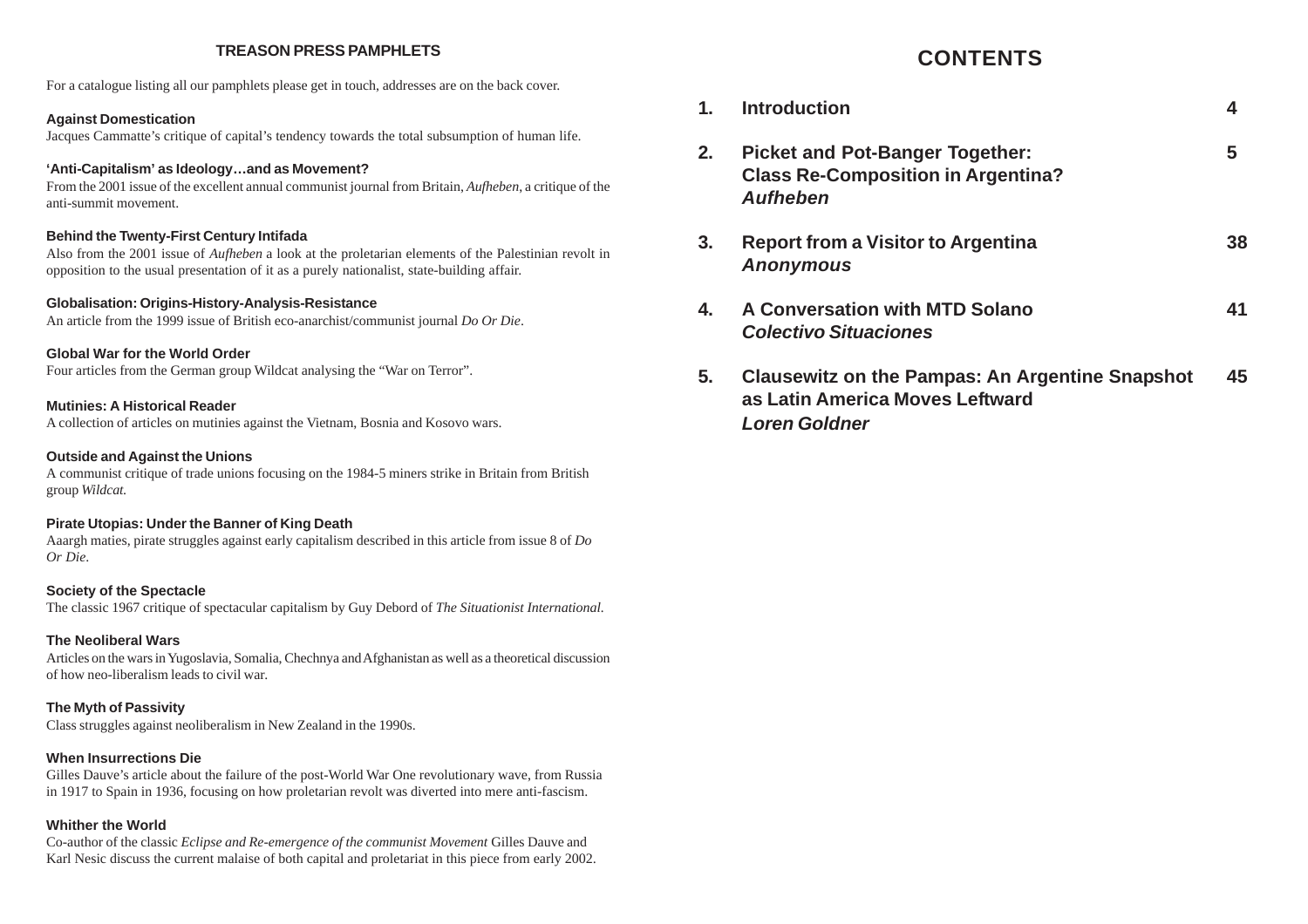# **INTRODUCTION**

This pamphlet was produced to make available information about the massive working class revolts in Argentina in 2001-2. These struggles were probably the most important action of the global proletariat in recent years. In time what happened in Argentina will come to be seen as an event of similar importance to May 1968 in France when 10 million workers went on wildcat strike for three weeks.

Sadly since these articles were written the situation in Argentina has been stabilised in favour of capital. In April 2003, just before the Argentine presidential election the iconic worker-controlled Brukman textile factory in Buenos Aires was violently evicted by the police. In the presidential election eighty percent of those eligible cast valid votes up from a mere sixty percent in the previous election in 2001. This probably represents something of a resigned return to acceptance of the old world after the failure of the insurgent movements to advance in their creation of a new one.

The two main components of the 2001-2 movements have been demobilised in different ways. Most of the "middle-class" depositors who lost their savings have been reimbursed. The radical wing of the unemployed movement faced state repression while the rest has been reduced to administering the miserly dole with recipients not paid unless they attend the now tokenistic road blockades. The employed members of the working class for the most part never joined the revolts preferring to keep their heads down and not risk their jobs.

In 2005 unemployment is nearly 20% and underemployment 15%. Average wages are less than the official poverty line and inflation is expected to be 20% over 2005. In response to this poverty new workplace movements have emerged demanding and sometimes winning a six-hour day in order to increase employment, a minimum wage and freedom for political prisoners. However this is a far cry from the insurrection of December 2001.

South America as a whole has been in turmoil for the past five years with the overthrow of the Bolivian government in June 2005 by peasant and proletarian revolt showing that the continent is not yet safe for investment. An important next step for insurgents in South America would be the breaking of the isolation of struggles within national borders.

"'Picket and Pot-banger Together': Class Re-Composition in Argentina?" first appeared in the 2002 issue of the excellent annual British communist magazine *Aufheben* and seems to have been completed in late September 2002. *Aufheben* have a website at www.geocities.com/aufheben2

"Report from Argentina" was written by an anonymous communist from Britain, in December 2002.

"A Conversation with MTD Solano" is an interview with piqueteros from Buenos Aires by the Argentine Marxist group *Colectivo Situaciones.*

"Clausewitz on the Pampas: An Argentine Snapshot as Latin America Moves Leftward" is American communist Loren Goldner's account of his visit to Argentina in February 2006. Goldner has a website

with many of his interesting articles at: http://home.earthlink.net/~lrgoldner/

This pamphlet was first published by Treason Press in December 2003. The introduction was rewritten in July 2005 and this edition with the Goldner article added was done in October 2006.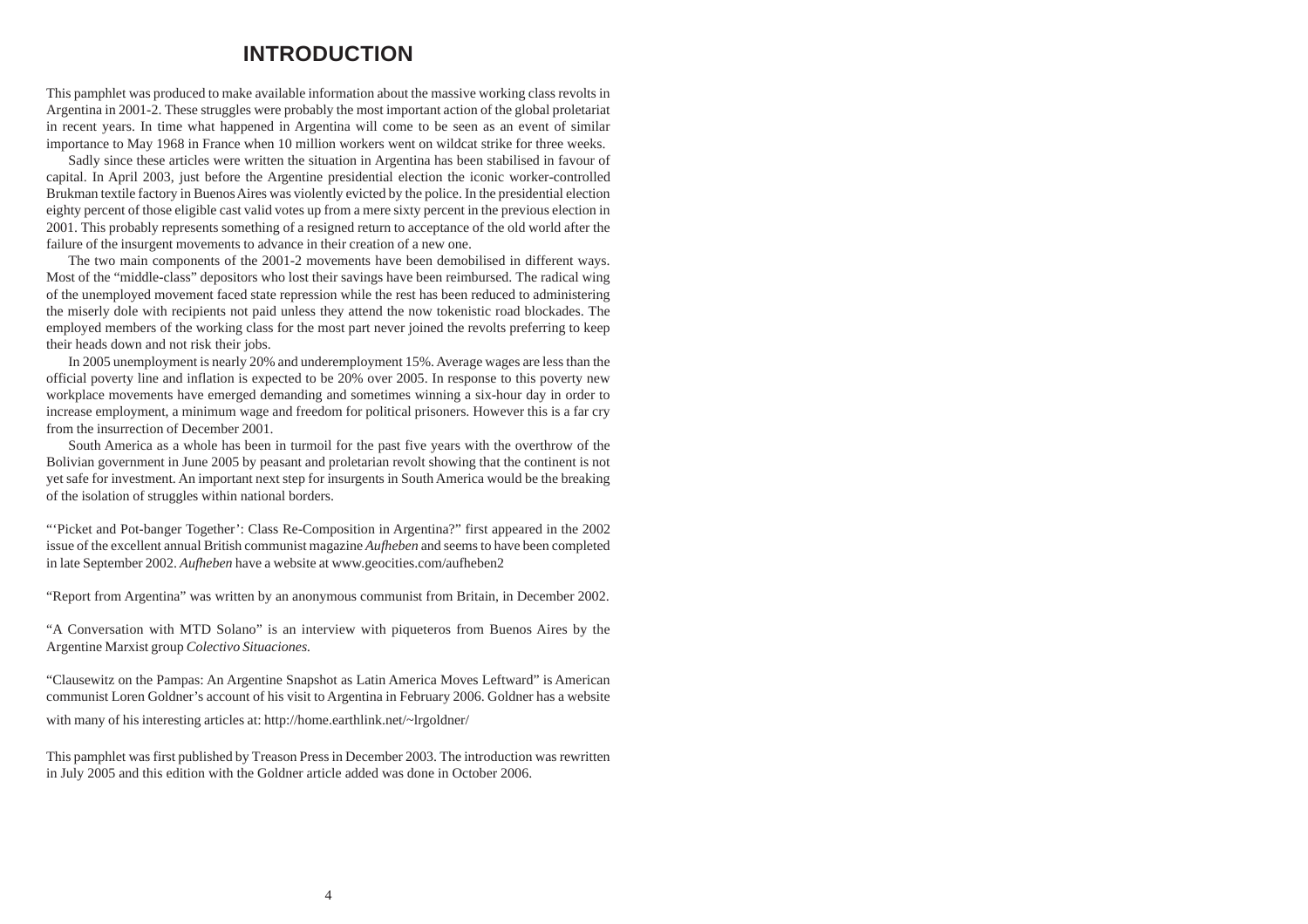# *de autogestión; de la utopia a la realidad* (1972).

5. In the course of this conversation, my interlocutor reminded me that some of the strangest Trotskyist groups in the history of the movement have come out of Argentina, such as the Posadistas (now defunct). The Posadistas called on the "workers' states" to carry out a unilateral nuclear strike against the capitalist West to free the Third World from imperialism. During the 1962 Cuban missile crisis, some Posadistas were arrested by the Cuban government on their way to attack the U.S. base at Guantanamo, while calling on the Castro regime to fire the Soviet missiles. A sketch of the history of Argentine Trotskyism can be found in Robert Alexander's book *International Trotskyism*, pp. 32-52. 6. Similarly, the impressive level of the bookstores must be mentioned. There are 5000 bookstores in Buenos Aires, dozens of them of real quality. I can think of only two or three bookstores in New York City that come close to rivalling them. The "new arrivals" tables were filled with books arising from the current debate about the political developments of the past 40 years.

7.As one sign of this revival, ca. 80 books have been published about Mariategui in different languages in the past 15years. His key ideas are presented in *Siete Ensayos de Interpretation de la Realidad Peruana*. I feel no great affinity with Mariategui's ideas about an "Incan communism", and I do not blame him because the Peruvian Maoist guerrilla group Shining Path took their name from his writings. Nonetheless, in the coming years, I think we will be hearing more about Mariategui and the problem of theorizing the historical experience of the Andean peoples in capitalism.

8. A key study of the decline of Argentine anarchism is Fernando Lopez Trujillo, *Vidas en rojo y negro* (2005). Lopez Trujillo told me he became interested in the topic when researching the Peronism of the 1950s; a Peronist union bureaucrat had mentioned casually that he and many of his colleagues had been anarchists in the 1930s. This stimulated Lopez Trujillo's curiosity about what he discovered to be the large-scale absorption of anarchists by Peronism, similar to the absorption of many anti-statist currents from the pre-1914 by Communist Parties (France) and even fascism (Italy). Lopez Trujillo finds contemporary anarchists theoretically sterile and largely incapable of posing these delicate historical questions.

9. It's over when it's over. We got into a cab to go to Ezeiza airport to leave. I began making small talk with the cabbie. Gradually the conversation shifted to Argentine politics. He was about 50 years old. He had been a left Peronist activist in the early 1970s, but opposed to armed struggle. He talked about the regimentation of life under the repressive governments prior to Peron's return. By 1973, he was a university engineering student. He had been present at the June 1973 Ezeiza massacre. He was elected to some kind of student office as a Peronist. Around that time the university administration appointed an unknown outsider to head the student government, and in short order eight of the cabbie's left Peronist friends were disappeared by the AAA para-military group that had been central at Ezeiza. He had continued to meet informally with close friends after the 1976 coup, and in about 1978 had decided to retreat to private life and raise a family. Politics made driving a cab the main alternative. He carefully distinguished between Peronist "justicialismo" and socialism. He proceeded to lay out an analysis of the 1980s "lost decade", not just for Argentina, but for Latin America as a whole. He described the "return to democracy" (under IMF tutelage) throughout the continent in that period, followed by the current leftward swing associated with Lula, Kirchner, Evo Morales, Chavez, in Uruguay and Chile and, quite possibly in a few weeks with the radical populist candidate in Peru. Never got such a political tableau from a cabbie in the U.S.

# **PICKET AND POT-BANGER TOGETHER: CLASS RE-COMPOSITION IN ARGENTINA?**

# **A nation implodes…**

Following years of 'neo-liberal' restructuring in Argentina, and with thousands of private and state workers not having been paid in the last half of 2001, by the end of that year the social situation was deteriorating fast. The collapse of a heavily indebted economy threatened ever wider social sectors with the loss of their livelihoods. This situation was not going uncontested, however. There were twelve general strikes in 2001 alone. On just one day in August of that year, a huge *piquetero* <sup>1</sup> action involved over 100,000 people and blocked 300 roads. 2

On the 17th of December the government of De La Rúa announced further cuts. The state budget was to take a further 20% reduction. This meant more cuts in services, wages and pensions. Unemployment already stood at 20% and the *corralito* (banking restrictions) had been put in place on December 3rd to prevent people withdrawing their savings. A generalized insurrection gripped the country. And on the 19th, huge sections of Argentinian society mobilised not only against De La Rúa but against the whole Argentinian political class. On the 15th, organised lootings spread through Argentina's provincial cities; on the 16th and 17th they hit Buenos Aires, where thousands attacked supermarkets, warehouses and shops, as well as official buildings. In Quilmes, in greater Buenos Aires, 2000 people besieged a supermarket and refused to leave until they were given 3000 twenty-kilo bags of food. The movement spread spontaneously. Many banks in the heart of Buenos Aires were burned on the 19th.

De La Rúa denounced this 'anarchy' and instituted a state of emergency. This threat of state repression, a very tangible threat to Argentinians with their memories of the terror of the dictatorship, instead of demobilising people became the spark for an even wider mobilisation. More than a million people filled the centre of Buenos Aires and headed for the Casa Rosada, the presidential palace in the Plaza de Mayo. There were also hundreds of thousands on the streets of most of the other cities: Córdoba, La Plata, Rosario. The impoverished middle classes came out into the streets, in a mass *cacerolazo*, a symbolic protest involving the beating of pots and pans. At exactly the moment when the state attempted to intimidate and create division, with a call to order against the looters, people filled the streets chanting *"the state of emergency – they can stick it up their arse"*. This crucial moment became effectively an endorsement of the insurgency of the previous days. More than 30 people died on the 18th and 19th, shot by shopkeepers and cops at lootings around the country, and in the streets around the Plaza De Mayo in Buenos Aires during riots; but the 'party of order' was decisively pushed back. The massive defiance of the state of emergency appeared to lay to rest the ghost of fear and intimidation from the years of the dictatorship; the phrase *"No te metes"* ("Don't get involved") was no longer heard.

All the main protagonists of this story were involved on the 19th. There were the unemployed, who participated in both the *piquetes* and the lootings all over the country. The 'middle classes' were also there; in the following few days, they would set up popular assemblies in their neighbourhoods. Prefiguring this, people met and discussed on street corners, where many stayed until late into the night, lighting fires in the middle of the roads at the intersections of wide avenues - reminiscent of *piquetero* tactics of the last few years. The workers from the Brukman factory, occupied on the 18th, were there too.

As the 19th turned into the 20th, the *cacerolazo* protest escalated into open confrontation with the state and there was massive street-fighting in the centre of Buenos Aires. <sup>3</sup> At the Obelisk, in the centre of Buenos Aires, hundreds engaged in running street-battles with police – including the *motoqueros*, the motorbike couriers, who gave aid to the fighters from the back of their bikes, charging the police, rescuing those overcome by tear-gas and bringing loads of stones for others fighting. People celebrated,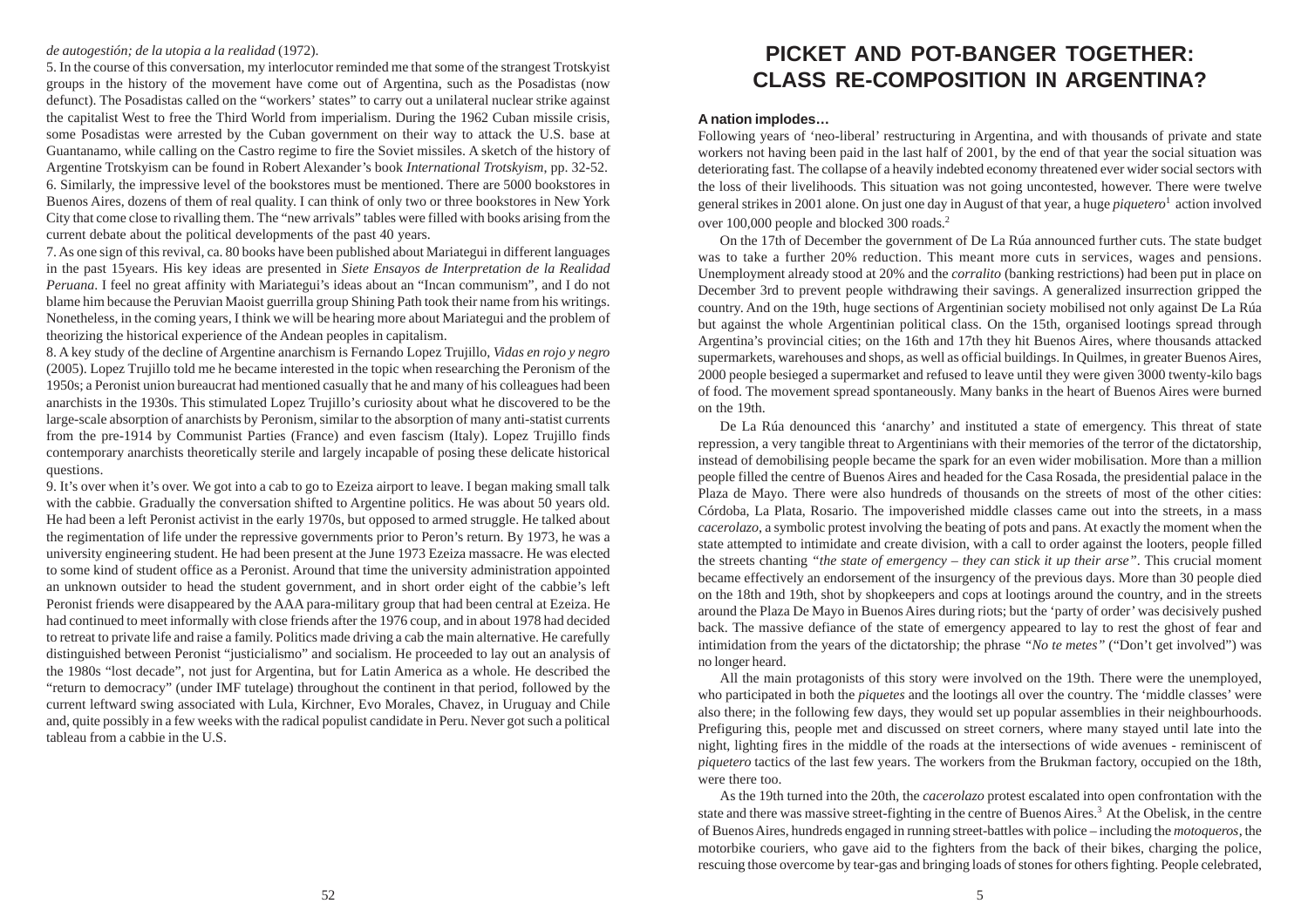as De La Rúa fled the Casa Rosada by helicopter, with music, champagne and bonbons looted from nearby shops. The banks burned in the centre of Buenos Aires on the 19th and 20th, an expression of anger at the *corralito*; the bank freezes affected not only the middle classes but also many workers with small savings and those who depended on cash by working in the black economy. The demos, riots and lootings took place throughout Buenos Aires province and in more than twelve cities around the country. Barricades were erected in some areas of the capital and massive riots ensued. Many joined the weekly vigil of the mothers of the disappeared in the Plaza de Mayo; some tried to storm the Casa Rosada; the Ministry of the Economy was set alight; and people besieged the home of the hated minister of finance, Cavallo. In Córdoba, the second city, site of Argentina's declining car industry, the breakdown of negotiations over the payment of wages between municipal workers and the council led to an occupation of the council offices, where a popular assembly was held. Thrown out by the police, they tried to burn the building down and build barricades in the street, helped by workers from various factories that had just gone on strike. As in Buenos Aires, lootings occurred involving different sectors of workers and the unemployed. A new slogan against the political class resounded in the streets all over the country, one taken up and much-debated ever since: "Que se vayan todos" <sup>4</sup> (Out with them all).

The new mood appeared to be summed up in a statement by one of the *piqueteros* involved in the MTD Solano (Movement of Unemployed Workers: "We heard rumours of deaths [from repression] but we knew we were participating in something historical and you could feel the solidarity there. We weren't *piqueteros* or middle class; we all felt the sensation of being 'one'". But this provokes the question: What was the nature of this feeling of 'being one'? A problematic cross-class solidarity in which the proletariat were in danger of losing sight of their class needs by joining with other classes affected by the Argentinian crisis? The present article seeks to answer this fundamental question of the composition – or re-composition – of the movements which have been threatening the social order in Argentina over the last 12 months.

In order to gain an understanding of the nature of the current struggles, we need first to place them in their historical context, beginning with Argentina's 'golden era', when the economy revolved around the agro-export business. The rise of Peronism heralded a new 'settlement' with the working class which helps explain some of the peculiarities of the present-day struggles. In this context, we trace the origins and outline the trajectories of the different sections making up today's movement: the unemployed and piqueteros, the situation in the factories, and the impoverished middle classes and the neighbourhood assemblies. While there appears to be a generalized 'rejection of politics', there remains the question of how all these aspects fit together – do the various struggles in Argentina constitute a proletarian attack against capital? Is the 'rejection of politics' a radical advance for the movement, or an expression of sectional fragmentation? We suggest that the 'neo-liberal' attack has resulted in a massification of the class in which the middle classes are being absorbed into the proletariat. This is happening in specific conditions of a country on the periphery of capital, where an immediately social mobilization around the neighbourhood is possible.

# **1. The contradictions of the 'golden era' of the agro-export business 5**

As thousands of Argentinians loot stores for food and goods while grain and meat is shipped away to the western markets, the 'iron' laws of the economy are exposed as reified expressions of the class war. Indeed, the whole history of modern Argentina, of its changes in economic strategies and its various crises, is the history of the Argentinian bourgeoisie's battle to reimpose, again and again, capital's control on a fierce, riotous proletariat.

In 1914, Argentina's economy was based on agricultural exports, mainly of grain and beef. The Argentinian bourgeoisie was composed of landowners, who had control of large *latifundias*, and export businessmen, and confronted a huge number of discontented agricultural workers whose pay and conditions were appalling but whose dispersion in a large backward countryside was a great obstacle in their attempts to organize. In the rural region of Patagonia the meat processing, service and transport I have lived in the U.S. or Europe, where so many people come together so often and in such a focused way where nothing but public intellectual life in the classic bourgeois (18th and 19th century) sense is involved. 6

Another theoretician undergoing a certain revival is the Peruvian Marxist theoretician Jose Carlos Mariategui. Mariategui died in 1930 at the age of 36 but in his short life (which included helping to found the party that became the Peruvian Communist Party) was both completely involved with the cutting-edge philosophical and aesthetic currents of the 1920s in Europe but also theorized the importance of the Andean indigenous populations as a force that Marxism had to consider more seriously. Mariategui was attacked as a populist by the hacks of the Peruvian Communist Party, and was denounced as a Marxist by the actual populists of his time. The current radicalization of precisely that population has resulted in a serious revival of interest in his work. 7

Anarchism historically played a key role in the history of the Argentine working class. Up to the aftermath of World War I, it was the majority working-class tendency. As in many other countries with important "non-statist" forms of working-class radicalism (the U.S. with the IWW, France with revolutionary syndicalism, Italy with anarchism and anarcho-syndicalism, etc.) Argentine anarchism ultimately lost many of its militants to Peronism after it faded away in the 1920s and 1930s. 8

Mention must also be made of Las Madres de la Plaza de Mayo, the mothers of the disappeared who began courageously demonstrating in the main square of Buenos Aires under the military dictatorship, demanding information about their sons and daughters. They remain active, even if some of them have been co-opted by the left "anti-imperialist" rhetoric of the Kirchner government. They run a Universidad de las Madres, offering courses to a broad activist population, which has is probably the best explicitly left-wing bookstore in the city, prominently featuring the works of Marx, Engels, Lenin, Trotsky and, in a more Third Worldist vein, Guevara and Mao.

On Feb. 23, a demonstration was called to support the Patagonia oil workers' strike. As demonstrations go, it was fairly garden-variety, attracting perhaps 10,000-15,000 people. Many people seemed ready for some kind of mix-up with the police, bringing staves and other fighting gear, but as far as I know none occurred. The contingents marched overwhelming behind red and black banners (with red in the majority), going from the Plaza de Congreso (where the parliament and the Universidad de las Madres is located) to the Plaza de Mayo where the Casa Rosada (the Argentine "White House") is located. The demonstration was smaller than it would have otherwise been as many militants were in Patagonia to support the strikers there.

This, once again, is a snapshot of a political culture which, drawing on a rich historical experience, is attempting to grapple with the problems of strategy and tactics in the era in which long-term jobs in a single workplace have largely disappeared, to be replaced by the "churning" of the workforce and ever-larger numbers left out of the workforce entirely. We can learn from the radical piqueteros, as well as the pitfalls presented by the co-opted piqueteros, for the struggles of the future, in Latin America and everywhere else. 9

## **Notes**

1. The definitive work on the history of Peronism, in a new edition taking the story up to the past few years, is apparently Alejandro Horowicz's *Los Cuatro Peronismos*, 2nd edition 2004.

2. See Hudson's website (http://www.michael-hudson.com/)for "An Insider Spills the Beans on Offshore Banking Centers"; also, closely related, his article on privatization in Chile.

3. The entire story of Monte Chingolo is told in the book of the same name by Gustavo Plis-Sterenberg, who participated in the attack and who, thirty years later, reconstructed the event through painstaking interviews with other participants. According to the editor of *Lucha Armada*, it is one of the best books on the mindset of the period.

4. Among Guillen's 30-odd books are *El capitalismo soviético: última etapa del imperialismo* (1980), *Philosophy of the urban guerrilla; the revolutionary writings of Abraham Guillén* (1973) and *Socialismo*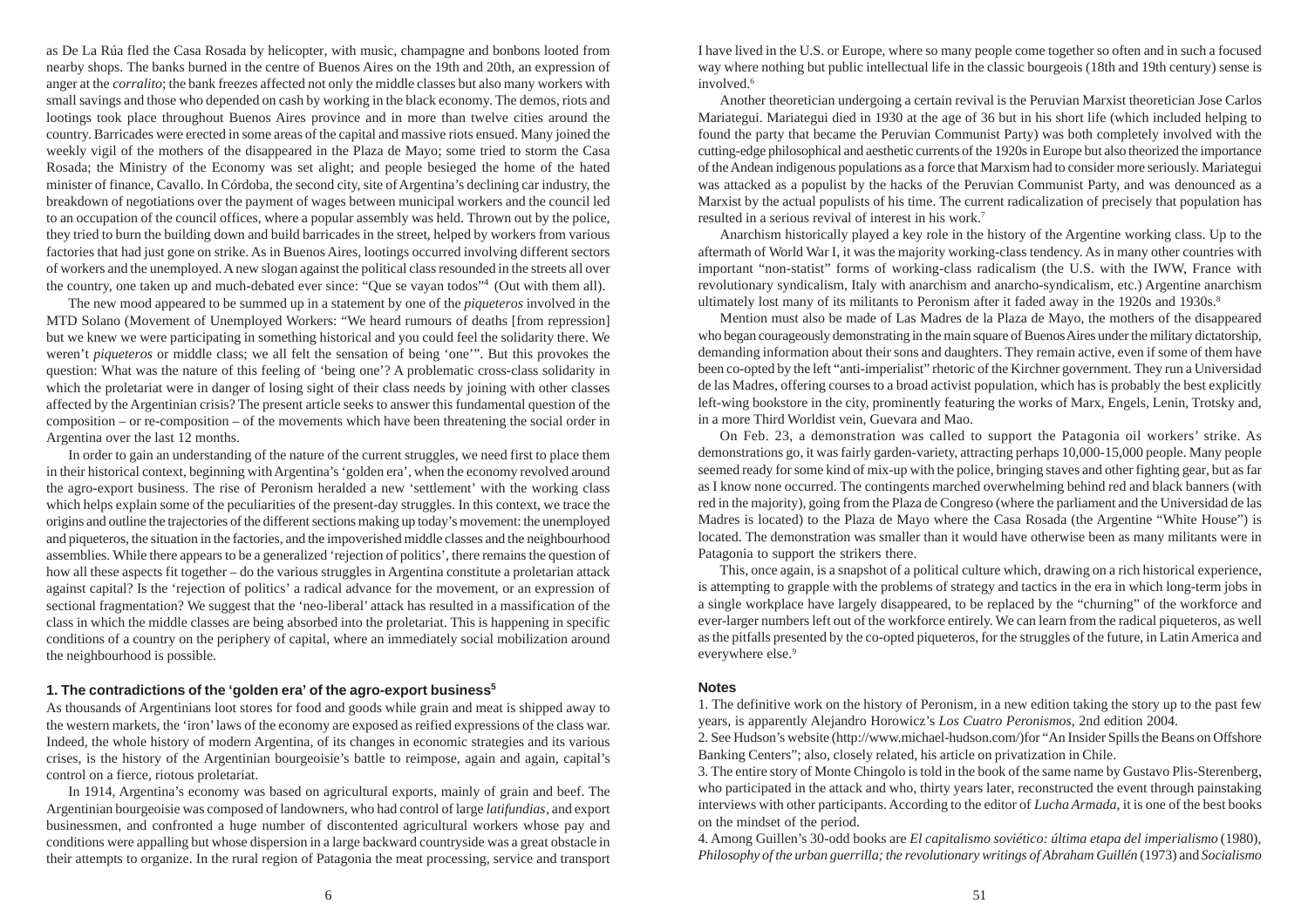"war", which implies two sides, is inappropriate, and that what occurred was a wholesale slaughter of the left. Others say the term is indeed appropriate, insofar as the left was in fact carrying out military actions, some of them successful.

One little-known theoretician and activist in this whirlwind was the anarcho-Marxist theoretician and strategist Abraham Guillen (1913-1993) (whose life and work is analyzed in an article in *Lucha Armada* #4). Guillen was born in Spain and became an anarchist, fighting with the anarchist battalions in the civil war. He was captured and imprisoned with hundreds of thousands of other combatants on the Republican side, escaping from prison and making his way to Argentina in 1945. His anarchist roots remained with him to the end of his life, but his military experience drew him into the orbit of the "armed struggle" elements (who were anything but anarchists) in the 1960s and 1970s. He was an incredibly prolific writer, authoring more than 30 books and leaving many unpublished manuscripts. As indicated earlier, he influenced both the Montoneros and the Tupamaros but is still largely unknown. A number of his books have been translated into English. He broke, as indicated above, with the Cuban leadership because of his orientation to the urban working class (his book on urban guerrilla warfare was translated into English and was known in the U.S. New Left of the 1960s). Other books have been translated into English by anarchists attracted to his focus on self-management. Having not been able to see any of this work to date, it is hard for me to make an assessment, but he stands out from typical Third Worldist theoreticians of guerrilla warfare by his emphasis on the central role of the working class and his vision of a "self-managed" society. (Donald Hodges, a leftist Latin America scholar, has published a collection of Guillen's writings in English.) 4

Argentina is hardly exempt from the worldwide skepticism about vanguardism of recent decades, part of the reassessment of the unquestioned vanguardism of the 1960s and 1970s. With the return to bourgeois democracy and legal oppositional activity in 1983, a Trotskyist movement called MAS had carved out a serious mini-mass base, and had elected several deputies to parliament, but more recently had faded away. One member of a small neo-Leninist current "Firemen for Socialism" (Fogoneros por el Socialismo, firemen as in the firemen of a locomotive) exemplifies this new questioning, working with the radical piquetero groups as well as with his own group and a trade-union current of the same tendency. This group is concerned with the meaning of the vanguard organization in the era of the proliferation of vanguard groups. They point out that Lenin's Bolshevik Party was in its time an innovation that had no rivals, and easily trumped all opposition in 1917 and the years immediately thereafter. Today, on the contrary, there are 40 vanguard groups all applying the same methodology that "the truth is us". In this group's view, the mass assemblies of 2001-2002 had been fatally demoralized by the struggles of these vanguards to assume leadership of the movement, and they are attempting to conceive of a form of party organization in which certain differences could be bracketed in the interests of the movement as a whole. They argue that vanguard groups large and small (beginning with the Bolsheviks themselves) had shown a tendency to fall apart after the death or departure of the one figure who was key to maintaining its internal equilibrium, and he felt this pointed to a fatal flaw in the received idea of the vanguard. They offer no solutions, merely questions. They would like to see the 40 self-appointed vanguards fuse into a broader organization of the three or four real tendencies they contain. 5

Another manifestation of the intense politicization of life in Argentina is also illustrated by the Club Socialista, with a mailing list of roughly 500 middle-class and middle-aged intellectuals of the older generation. They appear to be overwhelmingly of the moderate left, and mainly having been militants in their 20s, and no longer politically active. They are worthy of mention primarily because, over twenty years of existence, they have managed to meet once a week nine months of the year, with every fourth meeting devoted to an analysis of the current political situation, and the rest to presentations by individuals of their current projects or discussion of a book. Between 50 and 100 people attend the average meeting, and larger numbers turn out for particularly interesting topics or visiting international super-stars. I mention this because I can hardly imagine such a formation existing in any large city where workers of the small towns of Rio Gallegos and Puerto Deseado were already developing organizations based on small federations. Patagonia's largest union organization, the *Sociedad Obrera de Rio Gallegos*, was centred in the small capital Rio Gallegos and had been active since 1911.

While Argentina's rural hinterland was left underdeveloped, the agro-business trade had necessitated the development of some subsidiary industries and services, such as meat-processing plants, cargo transport, railways, docks, triggering the expansion of a few coastal cities and a growing urban proletariat. The urban workers could organize more easily and by 1914 they were already a combative force and a challenge to the status quo.

The urbanization of the coast, functional to the export-oriented economy, involved the growth of an urban middle class and petit bourgeoisie composed of shopkeepers, petty businessmen, professionals, and civil servants. The development of the urban middle classes and the threat of the proletariat<sup>6</sup> gradually started undermining the power of the agrarian oligarchy. By 1911, the conservative government had to concede to the struggles of the middle classes and the petit bourgeoisie and extended the electoral franchise to include the middle classes and to the bulk of the working class with the law *Sáenz Peña* (1912). In 1916, Hipólito Yrigoyen, candidate for the Radical Party, which represented the middle classes, was elected President of Argentina. Yrigoyen's populist government would combine repression with attempts to recuperate urban and rural working class struggles.

The dominant agrarian and mercantile bourgeoisie had little interest in promoting industrial production or the development of the countryside. However, the viability of Argentina's agrarian export economy depended on the ability of the Argentinian exporters to realize profits by selling on the world market. The vulnerability of this economy, and of the class settlement which it expressed, was exposed by the First World War. Causing disruption to international trade, the war stirred up in Argentina a wave of strikes and insurrections which seriously threatened the bourgeois order. This was the beginning of the end of the era of an economy which was *golden* only to the extent of the Argentinian agrarian oligarchy's pockets. As we will see later, the world crisis of 1929 was to give it the final blow.

Already before the First World War, Argentina's extensive but backward agriculture had begun to reach the limits of cultivable lands, and a change in economic strategy would sooner or later appear necessary to the bourgeoisie. However, with the First World War, the demand for agricultural export goods from the belligerent countries temporarily increased, pushing prices up and rewarding the agrobusinessmen with huge profits. But, at the same time, the war caused a shortage in the import of raw material and capital goods, and led to a crisis in many industrial sectors. As unemployment rose and pay and working conditions worsened, waves of strikes affected transport and urban service sectors, as well as the mostly British or foreign, meat processing plants, in the towns along the coast.

Meanwhile, there was also a change in the representation of the working class. By 1914 the largest union federation in Argentina was the *Federación Obrera Regional Argentina* (FORA), which in its fifth congress in 1905 had adopted an anarcho-communist position. In September 1914 the syndicalist *Confederación Obrera Regional Argentina* (CORA) dissolved themselves to join FORA. The syndicalists opposed FORA's anarcho-communist position and their entry to the federation was conditioned by a promise from the anarchist unions to discuss the problem of common objectives and principles in the forthcoming ninth congress of FORA. During this congress, in 1915, FORA's revolutionary positions were discarded in favour of a position of neutrality towards different political currents within the labour movement – this included the Socialist Party and other parliamentary and moderate currents, but, as we will see, it also gave freedom to the union leaders of FORA to accept any compromise with whoever was in power.<sup>7</sup> Also the revolutionary positions which had up until then characterized the syndicalists were toned down. In fact, while up until then revolutionary syndicalism had encouraged the use of the general strike as a tool to overthrow capitalism, the general strike was now accepted "only when it is exercised with intelligence and energy to repulse the aggression of capitalism and the State".<sup>8</sup> While moderation took root in the mainstream FORA, the now minority unions who were still faithful to revolutionary principles left FORA to create the 'FORA of the fifth congress' (FORA V). The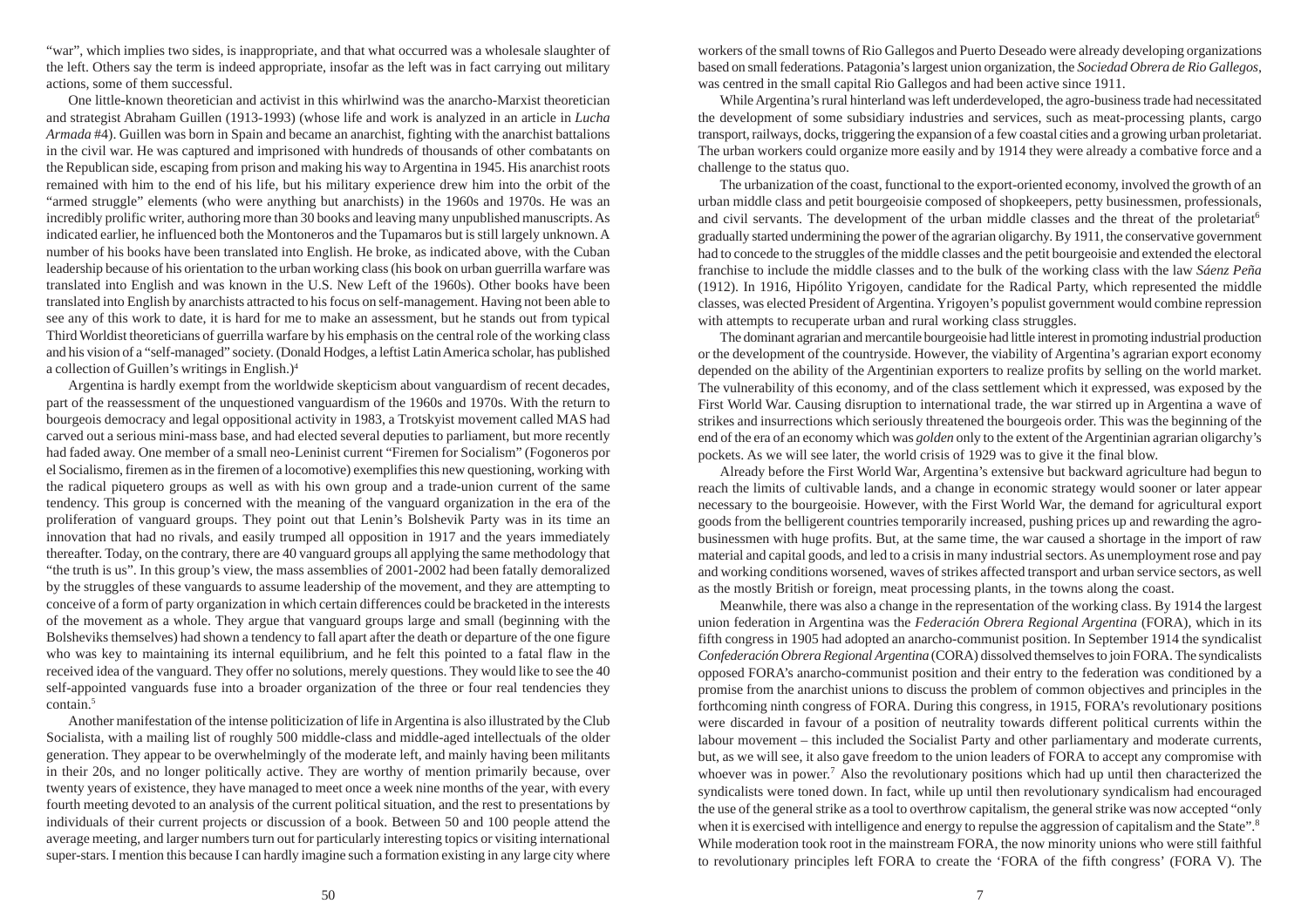syndicalist FORA was then known as the 'FORA of the ninth congress' (FORA IX).

With his election in 1916, the Radical President Yrigoyen sought a conciliatory approach with the working class and started a 'special relationship' with the unions of FORA IX. The Radical government took steps towards introducing labour reforms and intervened in industrial disputes through a representative of the President (the *governor*), sometimes on the side of the workers. On the other hand, Yrigoyen's government severely repressed strikes when no political gain or conciliatory agreements could be obtained or when important interests of capital were at stake.

FORA IX found it difficult to bridle the proletariat into submission and compromise. After 1918 news of the Russian Revolution added to the material conditions of crisis by encouraging the Argentinian proletariat towards an uncompromising confrontation with the system. It was the revolutionary FORA V which took the lead of the new offensive. In January 1919 a major insurrection, which would be known as the *Tragic Week*, exploded in Buenos Aires, provoked by the death of workers during armed confrontations between the police and strikers in the occupied metallurgical plant *Pedro Vasena & Hijos*. FORA V called for a general strike and on the 9th of January a march of 200,000 people led by about a hundred armed workers turned into a victorious battle with the police, while looters raided the city. FORA IX was obliged to join FORA V in calling a general strike for the 10th, whilst at the same time opening negotiations with the government. The struggle continued for the next four days and strikes paralysed the city, while FORA IX, who were able to negotiate and obtain petty concessions limited to the dispute within *Vasena*, tried to discourage the workers from carrying on and appealed for a return to work – but in vain. The insurrection was not really about one isolated dispute in an isolated factory, but about the general discontent shared by everyone, and the workers felt strong enough to prosecute the strikes while FORA V was pushing for the extension of the strikes to the revolution. Only the intervention of the army was able to reimpose social peace.

After the end of the First World War, a fall of international wool and meat prices affected the rural region of Patagonia. <sup>9</sup> Unemployment and the general worsening of the conditions of rural workers caused by the crisis encouraged the *Sociedad Obrera de Rio Gallegos*, affiliated to FORA IX, to call for a regional strike of ports and hotels in July 1920. The repressive response of the State triggered an escalation of the struggle, which extended among the rural workers in the hinterland. Armed nuclei composed of rural workers raided the countryside, spreading terror among the landowners and the bosses, recruiting, and propagating the struggle from *hacienda* to *hacienda*. Presidential appeals for reconciliation to the 'genuine-and-peaceful' workers were answered with armed defiance both in the coastal towns and in the countryside, and scabs sent from Buenos Aires were shot at by the workers of Rio Gallegos. Patagonia did not want a compromise, they wanted to go further: "*This is not a workingclass movement*" said the governor Correo Falcon "*but something much worse*". The strike ceased first in the capital Rio Gallegos and later in the countryside in front of a total lack of support from the central FORA IX and of the promises of generous concessions by the new governor, Varela, who presented himself as a defender of workers' rights and was able to obtain an agreement with the rural workers. The promises were not met; but another attempt to organize strikes and armed struggles in 1921 was murderously repressed by the governor Varela.<sup>10</sup> The upsurge was over, to the relief not only of the Argentinian bourgeoisie but also of the English and the German bourgeoisies, who had appealed to the Argentinian chancery to protect their property in Patagonia.

Between 1919 and 1929 Argentina's economy recovered, real wages rose, unemployment decreased. This gave the government the economic basis for a renewed compromise with the working class. New laws to regulate the labour market were introduced (e.g. a legislation which made payment in cash obligatory came in 1925, the restriction of the working day to 8 hours, except for rural and domestic workers, came in 1929). The working class were demobilized and most of the unions merged to form the reformist confederation *Central General de Trabajadores* (CGT, 1930). Only FORA V and a few communist unions stayed out.

determined to exorcise the specter of Peron and Peronism. Mention of Peron's name in public was banned, and an overall ideological regimentation was set in motion. As a result, from about 1957 onward, a Peronist underground resistance, both in the working and middle classes, began to burgeon. This Peronism had, as indicated earlier, the widest ideological gamut. Like all the rest of Latin America, the Argentine left was electrified by the Cuban Revolution and as early as 1960 leftists were travelling to Cuba for military training.

The Montoneros were a curious grouping, which initially included elements coming from the Catholic right. One of their leaders, Firmenich, has been accused of having been a double agent, a theory that seems widely rejected. No one questions, however, that after the defeat of the Montoneros, Firmenich had in fact gone into exile and had established ties to dubious right-wing elements. The Montoneros, like the later PRT-ERP and some smaller armed struggle groups, drew on a mainly middleclass base. Some currents adapted the Castro-Guevara "foco" strategy to urban working-class areas, and did succeed in establishing a sympathetic working-class periphery, as evidenced in the aftermath of the spectacular (and disastrous) Monte Chingolo action in 1973 (cf. below).

The new face of Argentine repression became evident in 1972, when a number of armed struggle militants escaped from the prison in Trelew, were recaptured, and never seen again, something which up to that point was unprecedented. A far more dramatic escalation took place at Ezeiza airport (Buenos Aires' main airport) on June 20, 1973, the day Peron returned from exile in Franco's Spain. (The Montoneros had been urging him to move to Cuba to begin armed struggle operations from there.) From Madrid, Peron skillfully presented himself as all things to all people. On the left, he had designated his lieutenant, a far-left "Marxist-Peronist" named John Wilson Cooke, to be his political heir, but Cooke died in 1968. Peron met with the Montoneros and gave them the impression of sympathy with their movement and actions.

The left wing of Peronism surged in the last years before Peron's return (as part of the early 1970s radicalization in the "southern cone", including Chile and Uruguay, both of which also ended in military dictatorship), and two million people turned out to meet him at the airport, with the left Peronists and Montoneros having the highest hopes. Instead, the right-wing Peronists and the AAA, a paramilitary death squad, opened fire on the left-wing Peronists and killed 200 people. From that point on, a left-Peronist myth developed that Peron was surrounded by evil people (echoing the old Russian peasant myth of "if the czar only knew" about the cruelty and brutality of the landlord class) keeping him from the left-wing Peronist constituency that he truly favored. Some people even believe this entourage interfered with his medical treatment in the year before he died in 1974. All in all, it was estimated that the left-wing guerrillas killed perhaps 2,000 people in their entire existence (in attacks on police stations and armories for weapons) compared to the 30,000 leftists killed by the AAA and later by the military. A very powerful mural of the Ezeiza massacre, about 75 feet long and 6 feet high, has just been unveiled at the main museum of modern art in Buenos Aires.

Leftist armed struggle in Argentina had its last stand with the PRT-ERP raid on Monte Chingolo, an armory in Buenos Aires. The goal of the raid was the seizure of arms for the organization's rural foco. Hundreds of militants actually managed to penetrate the armory where, due to the work of an informant, the army was waiting for them. Great debate swirls around this incident, as the organization had previously been told by several people that it had been penetrated by an informant. Nonetheless, even seeing the element of surprise pass to the other side, the guerrillas put up a serious fight, and the army was calling for reinforcements at the time the guerrillas decamped. 80 guerrillas were killed inside the armory itself, and those who were able to do so fled into the nearby working-class area where they enjoyed popular support and where they were hidden and helped to escape.

The army proceeded to execute all wounded guerrillas left behind, and hunted down and executed many who had managed to escape to the neighboring areas.<sup>3</sup>

A certain debate on the left has taken place over the widespread use of the term "dirty war" to refer to the events of 1974-1979, when most killings and disappearances occurred. Some say that the term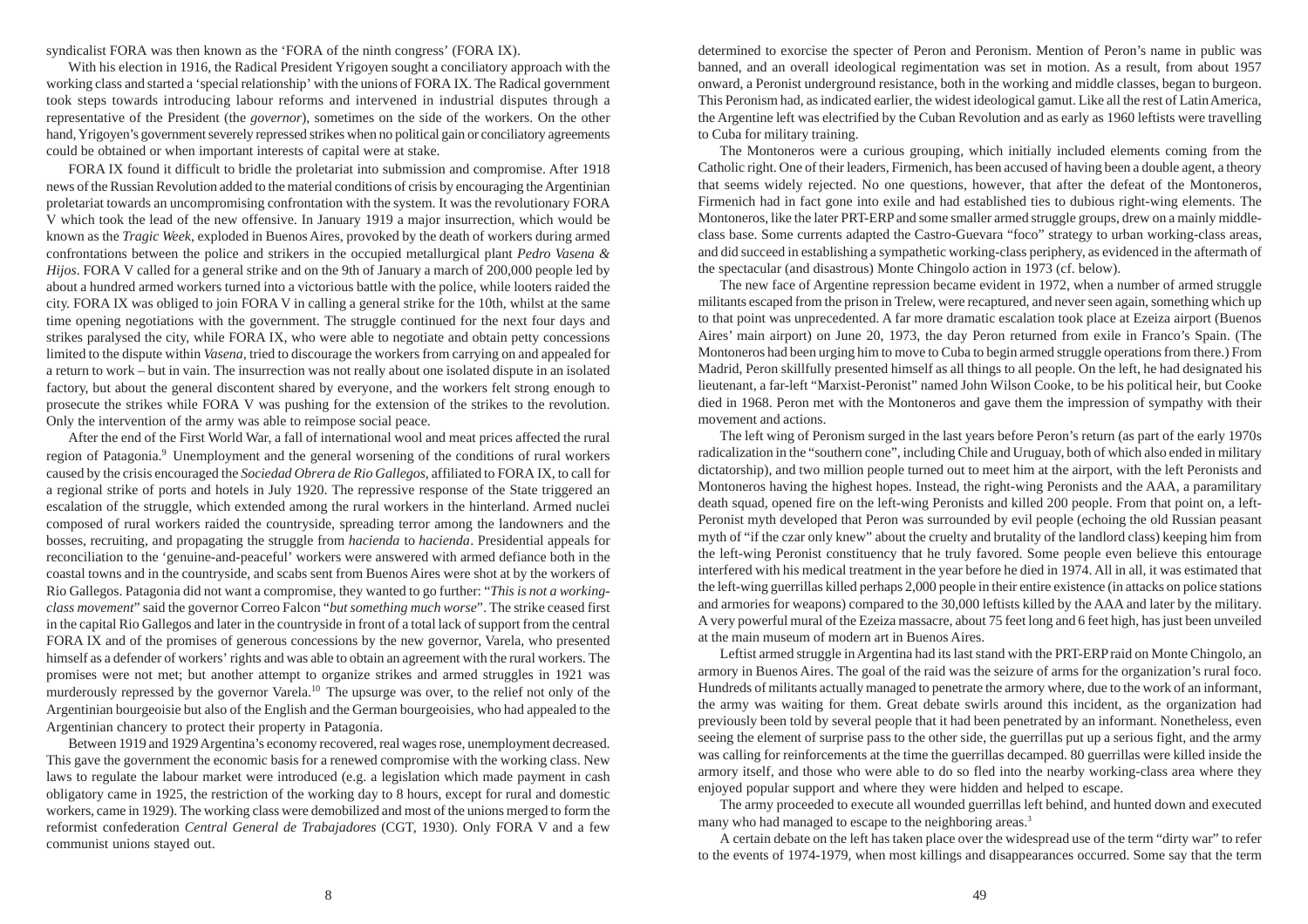norm for arrested militants, prostitutes or homeless people. The police in Argentina, as in many places, merely regulate criminality and prostitution for their own benefit, arresting mainly people who defy their regulatory role and payoff system. Drugs, and particularly crack, are a growing problem and part of this picture. The piqueteros were frank in acknowledging lumpenization of the long-term unemployed as a serious problem for organizing. Significant outlying areas of greater Buenos Aires, while not yet reaching the surreal levels portrayed in the Brazilian film *City of God*, are characterized by high levels of criminality.

Roving pickets can be threatened by bureaucracy much like factory pickets, as shown in the emergence of a piquetero bureaucracy, which initially sounds like as much an oxymoron as a libertarian or situationist or autonomist bureaucracy. In such a phenomenon one sees an important dimension of the Peronist management of society. Peron's government had long ago established grassroots surveillance by a system of *manzaneros*, literally a blockwatch network of Peronist ward heelers who dispensed favors and fingered troublemakers. After 2001 (and even earlier), under the pressure of the movement that had begun in Salta, the government developed a "plan social" or welfare system that today provides a meager monthly allowance of 150 pesos (\$50 at the current exchange rate) to families of the unemployed. It is essentially identical to the WEP program in New York City, where welfare recipients do work, e.g. in the parks and subways, formerly performed by union labor. In both the U.S. and Argentine cases, many people are recycled into doing their own former jobs for a welfare check. The *plan social* compels the unemployed to do menial work in exchange for this pittance. They give a grassroots footing to the Peronist state by the disbursement of money and jobs, essentially updating the old *manzanero* system. The piquetero bureaucracy grew directly out of this arrangement. They are today state civil servants, often people who had nothing to do with the piquetero movement in its heyday.

# **Clausewitz for Street Fighters and Irregular Warfare**

Radical piquetero strategy and tactics are only the latest manifestation of a rich engagement, by the Argentine radical left, with the military dimension of class struggle and revolution. Two earlier instances were the working-class street-fighting tactics in the 1969 Cordoba uprising (Cordoba being a highlyindustrialized city with significant foreign investment in industry), known as the *Cordobazo* and the more problematic armed struggle of the 1960s and 1970s, carried out by the Montoneros, the Uruguayan Tupamaros, and the PRT-ERP (Partido Revolucionario de los Trabajadores and the Ejercito Revolucionario del Pueblo) which had some sprinkling of Trotskyism but which had evolved to left Peronism.

One current development of interest is a sifting of historical memory about that period, which still strongly colors Argentina, and the Argentine left. 30,000 leftists were disappeared in the repression that extended from ca. 1972 to 1983 (with the fall of the military dictatorship). These disappeared virtually amount to a gaping hole in the succession of political generations, because in addition to those killed, many other people left and never returned. Half or more of the disappeared were working-class militants who, unlike the middle-class elements making up the base of the armed struggle groups, did not have the means and contacts enabling them to leave the country. In political and cultural and intellectual life, the devastated ranks of the 1960s and 1970s generation stands out starkly. The repression in Argentina overshadowed that of Pinochet's Chile.

Today, a journal entitled *Lucha Armada* (Armed Struggle) has come out in four issues attempting to explore this legacy critically, both in terms of armed struggle's impact at the time as well as on the present. Each issue (in a limited run of 2000) has sold out quickly, and bookstores are also full of books on the subject. Such is the unhealed scar being probed by *Lucha Armada* that, according to its chief editor, it is difficult to get people to write for it, for a variety of reasons ranging from a belief that "we were right, anyway" to an unwillingness to undertake a painful assessment of the past.

The basic story of armed struggle was as follows. From 1955, with the ouster of Peron by a military coup until his return in 1973, Argentina was ruled by a series of military and civilian governments

### **2. Import-substitution production and Peronism<sup>11</sup>**

The fall of world trade that followed the end of the First World War prompted some within the Argentinian bourgeoisie to disengage with the world markets and look towards *industrialization based on import substitution*.<sup>12</sup> However, a concerted attempt at national industrialization required a break with the established class settlement. The emerging industrial bourgeoisie, in whose interests it was to really push for this new economic policy, was in fact weak and squeezed between the agro-trade oligarchy on the one hand, entrenched in their conservative free-trade oriented interests, and a militant and restless working class on the other. It was only with the economic crisis that followed Wall Street crash in 1929, which saw a collapse in world trade, that it became possible to break the existing class settlement and pursue a policy of import substitution led industrialization. Even then the Argentinian industrial bourgeoisie was too weak and the army had to step in.

The army overthrew the Radical government in 1930, installing a military presidency. In order to regulate overproduction caused by the international crisis, the military government placed agricultural trade under State control, against the entrenched interests of the agrarian and mercantile bourgeoisie. The monopoly of the agro-trade profits allowed the State to channel capital into the development of a modern army, and a State apparatus which favoured industrial development; and (above all later with Perón) to channel profits into productive and industrial development.

At the same time the military government acted against the working class so as to increase the profitability of industrial capital. As soon as it took power, the new governments started repressions of both militant and conciliatory unions. Despite the fact that the moderate CGT did not even condemn the military coup, declaring themselves 'politically neutral', the new government took repressive steps against the unions. The industrial bourgeoisie regained the ground previously lost to the working class. The labour laws conceded after the insurrection of 1919 were repealed; regulations were neglected by the bosses with the approval of state authorities and during the next ten years the average wage decreased. In the same period industrial production expanded and overtook agricultural production. This was accompanied by a recomposition of the Argentinian working class: made redundant by the economic restructuring, masses of rural workers moved to the urban areas and provided the labour force for the new industries.

However, unable to find a stable form to mediate class conflict and to integrate the working class with some form of corporative compromise, the military government found itself caught between the interests of the old ruling oligarchy and rising popular discontent, and they were obliged to progressively concede power to bourgeois politicians.

In June 1943, during the Second World War, in the face of a bourgeoisie split by conflicting interests, the army, led by Generals Rawson and Ramírez, took power a second time in order to ensure Argentina maintained a neutral position in the Second World War. There was an ideological motive in the *coup*, since the right-wing army was inclined to maintain a friendly relationship with the fascist side and many among them, Perón included, openly expressed their admiration of Mussolini. In fact the military was looking at fascism and corporatism as an answer to growing working class militancy. In 1942 the number of working days lost to strikes in Argentina was three times higher than in the past two years.

Indeed, in 1943, the new Labour and Social Security Secretary, Juan Domingo Perón, started a coherent economic and political policy based on the introduction of protective tariffs to support national accumulation and industrial development and on a corporatist compromise with the industrial working class. By 1944 he had become Vice President of Argentina. His popularity with the working class became so high that when the army tried to remove him from his post and send him into internal exile in 1945, a wave of grass-root struggles spread through the country obtained his return. In 1946, he was elected President with the support of the urban working class.<sup>13</sup> In 1946 Perón initiated an industrialization plan, based on the income from the State monopoly of the agro-export, which would be reinvested in new industries through State-owned banks.

The introduction of protectionism and the State control of industrial development provided the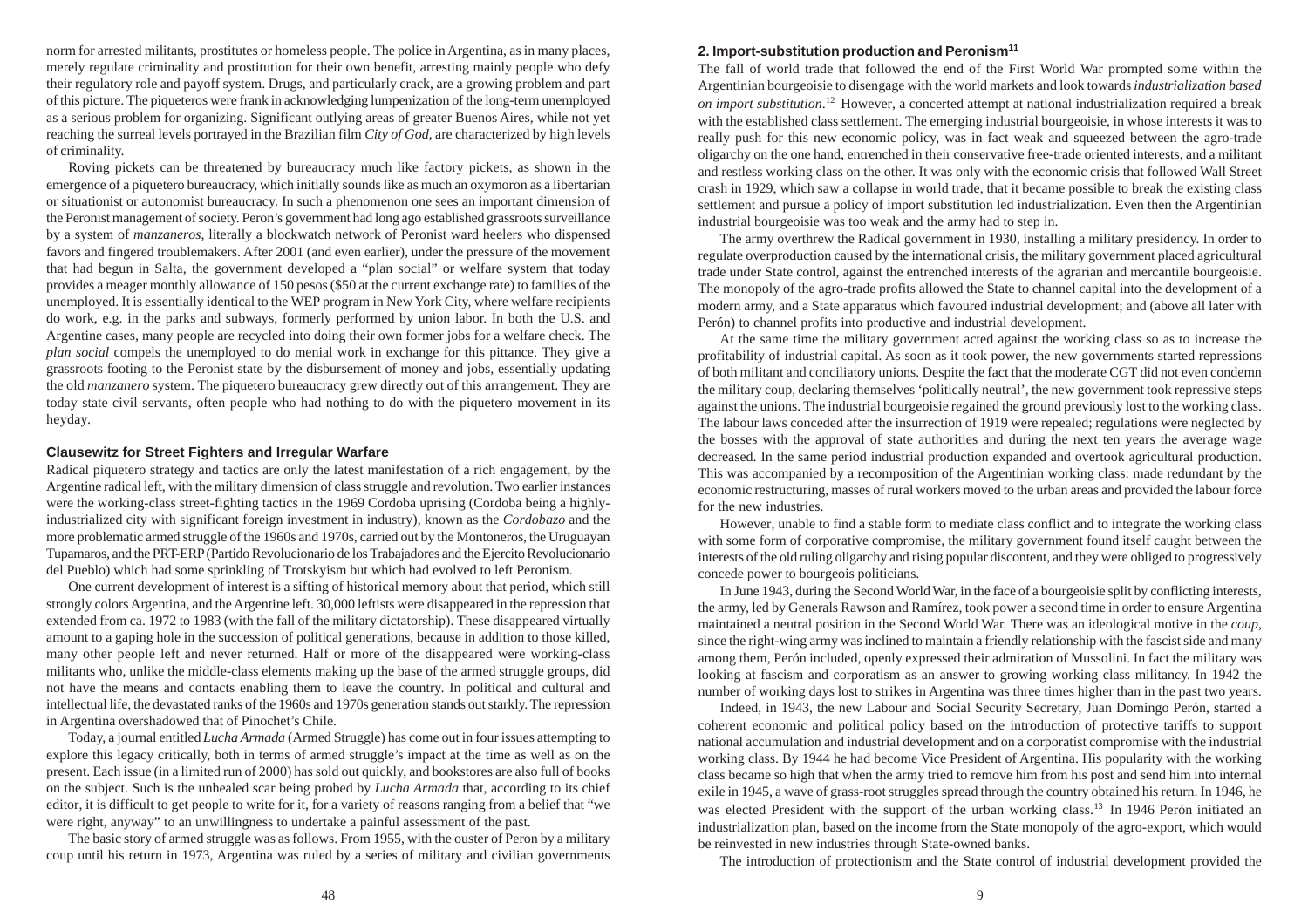material means to integrate the working class through economic concessions. And at the same time the real improvement in working class conditions, particularly higher wages, was functional to the expansion of Argentina's internal market, and to the development of the import substitution economy. Indeed, the ideology of Peronism, based on the idea of a State 'above all particular class interests', was an ideology that the Radical government of Yrigoyen (and General Uriburu, with his corporatist commitment) had tried to propose in vain because it was challenged both by the old oligarchy and the working class, and as a result was contradicted by its actual economic policies. Only with the Peronist compromise was this nationalistic 'third way' grounded in the actual role taken by the State in the control of the economy. And by allowing for a real change in the conditions of the working class it was able to secure the material basis for its credibility.

The gains of the working class were to some extent comparable to those of workers in European social-democratic countries. A bureaucratic union apparatus would represent the workers and guarantee their 'interests' within a system of collective bargaining with the state as interlocutor (the unions received the status of *persona juridica* in 1945).The centralization of wage negotiations became a feature of most trades (already in 1945 there were 142 collective bargains signed at the National Department of Labour for Buenos Aires and 279 for the rest of the country). Legislation which benefited the workers was passed, including a steady rise of wages, the introduction of an extra month bonus at Christmas (the *Aguinaldo*, suspended only in August 2001), the implementation of health and safety regulations, free health care and new guarantees for rural workers.

These 'generous' concessions were offered in exchange for the workers'' submission to the State and the social order. For Perón the good worker had to go *'de casa al trabajo y del trabajo a la casa'*: from home to work and from work to home - and give up class struggle. Perón's nationalistic ideology condemned communism and capitalism as 'foreign' and spurious ideologies, in the name of the 'third way' of justice and welfare provided by the Argentinian State. The Peronist party was called 'Justicialist'. The other side of this 'third way' was of course military repression, which was turned against those unions and militants who opposed the regime (the socialist splinter of the CGT union federation was suspended).

Instead, the more moderate unions were encouraged and integrated into the State structure. The unions' complicity with the corporatist state and their moderation was guaranteed *in concrete* by a redefinition of their role within the system of wealth distribution. The unions were in fact put in charge of benefit provision and they would run the health service and even holiday resorts for the workers. This control of resources was an element of *real* power and control of the individual workers based on relations of patronage.

However, the union representation found itself in a contradiction. In order to maintain their privileges which were the token for their submission to the State apparatus, the unions had to strive not to lose their control of the workers' movement; but on the other hand they had also to strive to maintain their legitimacy in face of the workers, whose militancy was growing. Indeed, contradictorily, in their efforts at recuperating the proletariat through representation, Peronism encouraged the workers to meet and participate in union activities, and to organize. Unionization was made obligatory for the state sector, and new unions promoted. The same fact that unionization was encouraged meant that while between 1940 and 1944 there were 332 strikes with a loss of one million working days, between 1945 and 1949, 392 strikes soared to a record of nine million working days. In fact, while the main union federation CGT had become a bureaucratized mechanism at the service of the government, struggles proliferated around the shop stewards and the official representatives in the factories (*comisiones internas*), escaping the control of the leaders.

With its nationalistic and militaristic ideology, and with its attempt to suppress class conflict through a state-imposed corporatism, Peronism appears strikingly similar to European fascism. However, although Perón openly sought to emulate Mussolini, and although many commentators have seen Peronism as merely a form of fascism, there were vital differences. First, Peronism did not arise out of such unions were always a transmission belt for Peronist policy (which meant corporatist containment of the working class) and as indicated, were by the 1960s mainly fighting worker militancy, with extremely violent means (including kidnapping and torture) when necessary.

What is striking in general about Argentina, like a number of "semi-peripheral" countries, is the closeness to the surface of political violence in many aspects of life, whether one is talking about strikes, battles between workers and the union bosses, or police torture and brutality routinely used on detainees (political or not). In the "advanced capitalist countries" one experiences commodity fetishism, i.e. a certain distance between the anonymity of wage labor and conflicts around it, and the violence of the state. In countries such as Argentina, historically and today, it seems as if that distance separating daily life and state (or semi-official) violence is small indeed.

By the time of the December 2001 crisis, piquetero tactics had spread through the casualized and unemployed work force to the extent that they were used to topple a government. Somewhat to the bafflement of this writer, the books of John Holloway, *How to Change the World Without Taking Power,* and Michael Hardt/Antonio Negri, *Empire*, had been widely influential in the piquetero movement at that time. The influence of these authors has apparently diminished considerably since then. There is also a wide concensus that December 2001 and the political crisis extending into 2002 had not been a revolutionary situation, insofar (summed up in the main slogan of the movement "Que se vayan todos", "They should all get out") as everyone "knew what they didn't want" – i.e. the entire political class – but few "knew what they did want". The result was a power vacuum in which the Peronist party was able to reinvent itself once again, after three or four heads of state in a few days, until a long process ended with the vaguely left Peronist Kirchner.<sup>1</sup>

The immediate backdrop to the 2001 crisis had been the collapse of the 1:1 peso-dollar exchange rate, which had been a lynchpin of the previous decade's "expansion" and which permitted wealthy Argentines to move considerable funds abroad, engage in luxury consumption and travel widely in the fast lane. Many such people established dollar accounts abroad (the dollars being acquired at the 1:1 rate) and after the brutal devaluation of 67%, repatriated those dollars into pesos at 3:1. Michael Hudson has also pointed out how billions of IMF loans to Argentina (and other "free market" economies under IMF tutelage) had found their way into private Swiss and offshore bank accounts within weeks of disbursement, thereby contributing to nothing but the country's external indebtedness.<sup>2</sup> In Argentina, one sees "financial arbitrage capitalism", a nominally impressive expansion built on the devastation of the real economy, in its most savage form, but it is only the extreme of a worldwide trend visible almost everywhere. Up until shortly before the crash, Argentine-style "dollarization" had been widely promoted as a model for Latin America.)

Also significant in 2001-2002 was the temporary support of the middle classes for the piqueteros, cheering them on and providing them with food and water as they surged into downtown Buenos Aires from the outlying suburbs, in contrast to the present, where the middle classes have relegated the piqueteros back into the *classes dangereuses*.

The developing piquetero strategy of moving the picket line into a social space broader than the specific workplace continues to this day, and is used to highlight struggles and sometimes win concessions in everything from health care (supposedly a universal right but in fact a bureaucratic nightmare for most working and poor people) to conditions in prisons to outing police torturers past and present. The latter is a very interesting and apparently effective method of making "historical memory" more than a literary exercise. Militants track former and current torturers to their homes and, in actions called *escraches*, plaster the walls of their immediate neighborhoods with exposes of what they have done and are doing. The Argentine army, if not the police, is apparently still widely discredited from both the dictatorship and from the debacle of the Malvinas war, which was launched in 1982 a few days after the biggest demonstration of strikers since the military seized power in 1976. One clear indication of the cosmetic quality of the shift to Kirchner's left populism is that police and prison treatment of workers and poor people has barely changed from the pre-2001 period, with torture and brutality being the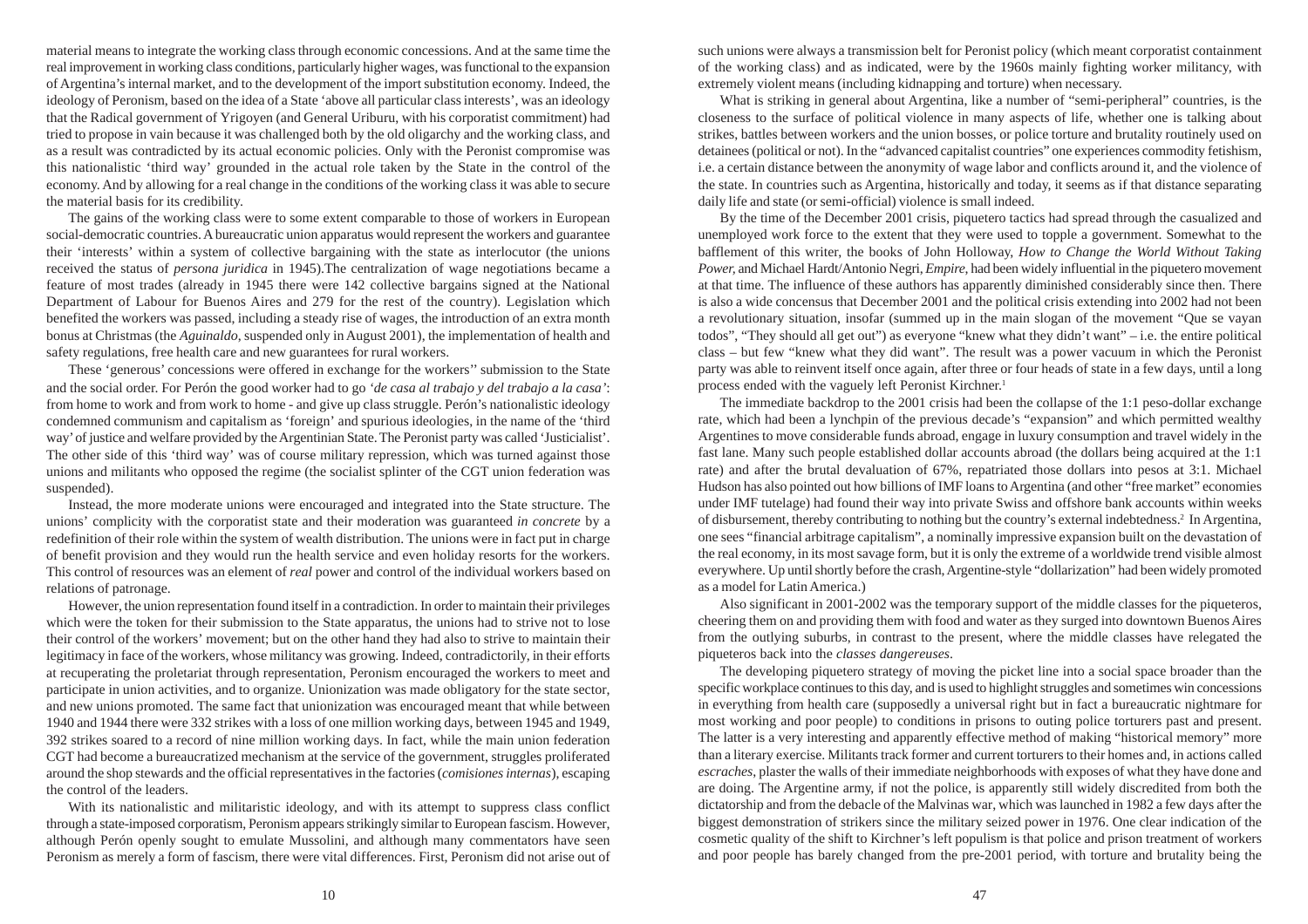the very modern Zanon ceramics factory in Neuquen province. As indicated above, there is a complicated legal procedure whereby some of these expropriations are licensed by the government, as well as a complicated financing system to keep them afloat. (A most interesting group of media activists is the Grupo Alavio, whose website is http://www.revolucionvideo.org/alavio/) who have made videos of various lengths about these experiences, including as tools for educating other workers in the methods and problems of self-management.)

On Feb. 9th, a strike of oil workers in Patagonia (the far south) took a violent turn. The workers had been blocking freeways, and one worker and one cop had been killed, and 15 workers injured, in a confrontation. A few days later, I attended a meeting at the Bauen of about 250 workers from all kind of sectors discussing strategy for turning the Patagonia struggle into a nationwide one. The struggle still continues at this writing (March 10). Though my Spanish was not always up to the rapid-fire delivery of the speakers, it was one of the most bracing labor meetings I have ever attended. Totally absent was the kind of rah-rah unanimity one sees at so many labor "support" rallies in the U.S., where open criticism of the way the strike is being run is the last thing anyone wants to hear. In this case, and in many others, the local union leadership was totally opposed to the strike. The strike was centered in the town of Las Heras, population 10,000, which had been largely sealed off by the police and army, with massive repressive reinforcements pouring into the area. A number of militants present at this meeting were from a new extra-union "class struggle" (clasista) current which has some hundreds of members around Argentina.

One of the most interesting and successful struggles of recent years has been a series of wildcat strikes by the Buenos Aires subway workers whereby, in 2003, they won a 6-hour day. These struggles were also part of a larger movement demanding a 6-hour day and salary increase for all workers, potentially creating 3 million jobs. The rather exceptional power of the subway workers is part of an international pattern in recent years in which workers in key transportation sectors, more than in production, have staged some of the most militant strikes: the Madrid subway workers through the 80s and 90s, the UPS strike in America in 1997, the Australian wharfies in 1998, the wildcats at British Airways in 2005.

In different conversations, the portrait that emerged of Argentine unions was one of virtually total control by the Peronist old guard, who run the unions as private businesses for themselves and who gain legitimacy with the state by opposing any kind of militancy. This arrangement of course has a long history. Some union officials actually benefited from owning stock in companies that were downsized or liquidated, causing major job less for their own members.

The piquetero movement has its origins ca. 1997 (in the last years of the boom under the neo-liberal Peronist Menem) in the city of Salta, where thousands of workers had been laid off in the privatization of some oil production. Argentina in the 1990s was a madhouse of privatizations, resulting in massive downsizing of the working class and a great increase of the precarious population. In Salta, interestingly, the leading role was played by wives of the laid-off oil workers, the latter having sunk into downsized despair. Needing basic necessities for their children, these women began the tactics of blocking highways and moving the picket lines to public places other than factories. Argentina had experienced significant industrialization with the old statist "import substitution" strategy through the 1960s, alongside the invariable foreign investment in sectors such as auto. Starting in the 1970s, after the 1976-1983 dictatorship, thousands of these factories closed and never reopened. Today, according to the Grupo Alavio film collective, unemployment is 19.5%, and underemployment 16%, meaning 5.2 million people are without jobs or precariously employed. One result, according to some people in and around the piquetero movement, was that the young working class, while seriously cut off from the collective experience and memory of the earlier (pre-1976) period, also has nothing to lose and everything to win, in contrast to the 1960s/1970s generation, which grew up in the expansion of the postwar period.

Argentina at the peak of the working-class base of Peronism had a rate of unionization of over 90%, and that rate has fallen to ca. 25% today. The meaning of this trend is of course ambiguous, insofar as a mass movement rooted in the despair following a decisive working class defeat. Second, in his efforts to modernize Argentina through a policy of rapid industrialization, Perón was unable to rely on the backing of a relatively strong industrial bourgeoisie in order to overcome entrenched conservative agrarian interests. Instead, as we have seen, Perón came to power with the support of the working class. Far from smashing already demoralized working class organizations, Perón was obliged to establish a *modus vivendi* with such organizations.

The fact that Perón was obliged to establish an alliance with the working class has led some commentators to suggest that Peronism was essentially a form of social democracy, or at least a cross between social democracy and fascism. However, to the extent that social democracy becomes the *representation* of the working class within the state and capital, it represents the working class as individual commodity-owner/citizens. As such, social democracy tends to lead to the demobilization of the working class and the atrophy of its self-organization.

In contrast, although Perón could maintain an iron grip at the national level, at the grass-roots level both formal and informal working class organizations and networks were not only preserved but left with a large degree of autonomy. At a national level, Perón tied the working class as a whole to Perónism through substantial material concessions, while at a local level the various local grass-roots organizations were tied to the state through a system of patronage.

This co-option and preservation of the pre-existing forms of working class self-organization was further consolidated with Perón's move towards democratization. In doing so, Perón established a system of clientelist relationships which guaranteed political and financial autonomy to the electoral base. Peronist local organizations were left totally or almost totally free from any political control on their activities. They would support their politicians at electoral times, receiving in exchange financial help and jobs. This encouraged identification with, and support for, Peronism, since such support actually meant welfare, state-guaranteed rights against the employers, and also space for militant actions and self-organization.

It is worth noticing that the Peronist structure of power, by giving a limited autonomy to its electoral base, encouraged and reproduced a traditional practice of self-help and solidarity at neighbourhood level. This tradition was rooted in the life of the pre-1920s *conventillos*, large buildings where working class families used to live (they had the structure of convents, with shared kitchens, and central *patio*).<sup>14</sup> Workers' cultural associations, popular libraries and anarchist schools proliferated around the *conventillos' patios*, as well as instances of organized neighbourhood-based struggles. When, by the end of the 1920s, the workers were rehoused in individual houses in the suburbs of the cities, they tried to overcome their isolation by organizing themselves in the neighbourhood (*barrio*) through social and sport clubs and cultural associations - however, as Ronaldo Munck stresses, the new social heterogeneity in the suburbs would "tend to dilute the harsh proletarian experience of the pre-1930 period".<sup>15</sup> This base activity was encouraged by Peronism, when welfare was provided by the union structures through a network of associations (such as recreational groups, co-ops, etc.); this situation probably reflected the weakness of a bourgeoisie which could not afford to provide the working class with a modern welfare system. The 'mafia'-like structure of Argentinian power was one side of the coin of this weakness; the failure of the Peronist 'welfare system' to fragment and individualize the working class (as was achieved instead by the western welfare state) was the other side of this same coin.

This had allowed the Argentinian working class to experience communal self-organization as a central part of its reproduction and survival, balancing the obvious pressure of capitalism towards bourgeois individualism.<sup>16</sup> This tradition of solidarity in the neighbourhood and at street level, which Argentinian capitalism could not afford to dismantle, was an important element in Argentina's historical insurrections. One tradition which has reoccurred from pre-Peronist times up until today is the organization of *ollas populares*, community kitchens during episodes of strikes. But above all this experience is important for its revolutionary potential – the fact that struggles which start from certain categories of workers can actually involve other proletarians and expand to whole towns.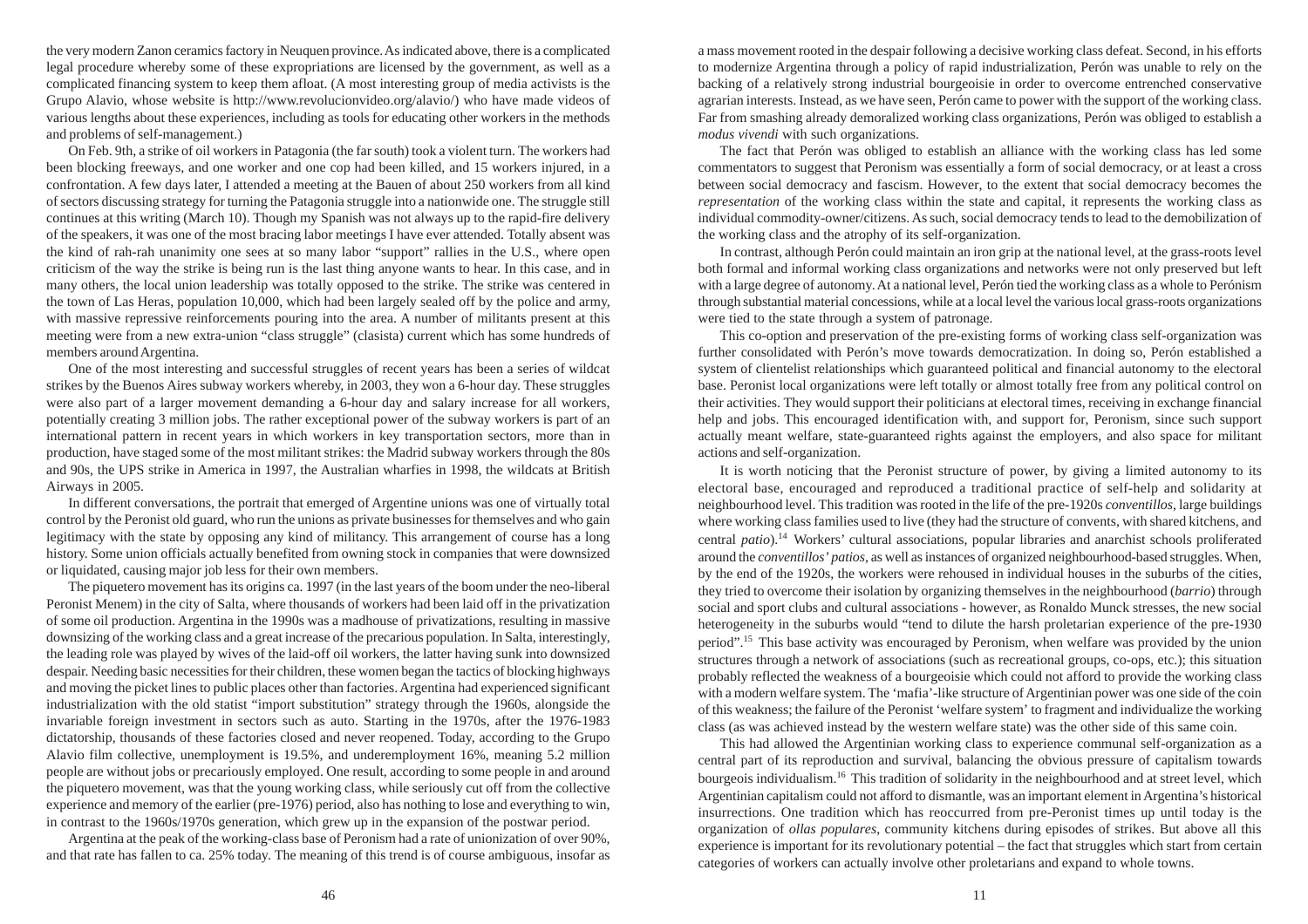# **3. The end of the import-substitution economy<sup>17</sup>**

By the end of the 1940s, import substitution-led industrialization was reaching its limits. Concessions for the working class and its institutionalized strength restricted the rate of exploitation and hindered profits. The State apparatus necessary to Peronist patronage, with its army of white collar workers employed in the unions, hospitals, schools, etc, was a growing burden on the realization of surplus value at national level. Argentina's archaic agricultural trade, whose profits still constituted the main source of finance for the State, and which were challenged by competition from more advanced western countries, began to impose increasingly pressing limits on the Peronist system. As a consequence, inflation began to rise and real wages declined. A mounting petty bourgeois, middle-class and bourgeois opposition to Peronism emerged, politically articulated by the Catholic Church and by increasingly nervous associations of industry bosses.

It was increasingly apparent that Peronist power could survive only by changing the terms of its 'compromise': In order to deal with the increasing State deficit, Perón had to seek foreign investments, and in order to contain inflation had to discipline the working class. Already by 1948, the government responded to strikes with repression more frequently than by making concessions. In 1953 Perón had to abandon his commitment to his flagship policy of protectionism: causing outrage in public opinion, he allowed the USA to invest in a new a steel plant, and started negotiations with the California-based Standard Oil Company for the exploitation of oil sources in Patagonia. All this weakened both the ideological and the material basis of the Peronist class compromise.

In fact a change at international level in the post-war settlement presented Argentina with the opportunity to shift towards export-led industrialization. The Bretton Woods agreement, together with multilateral agreements promoting free trade, established the dollar as world currency and stimulated a sustained recovery in world trade. Argentina's bourgeoisie could now in principle take advantage of an opening up of foreign markets, particularly in the USA and in Europe, to sell the products it could now manufacture. The governments which succeeded Perón's would make increasing efforts towards liberalization. But there was a fundamental problem confronting the attempts to pursue export-led growth. The industry developed under the Peronist compromise was backward and inefficient by world standards. Argentinian industry needed massive investment to be able to compete on the world market, and this could only come from abroad. But Western banks were not prepared to make the large scale and long term investments in Argentina necessary to modernize its plant and machinery while the post-war boom was generating high profits in the Western countries.

However, the need to attract foreign investment and to discipline the working class into better standards of efficiency, faster work pace, higher intensity of work, meant that the bourgeoisie had to get rid of Perón and attack the privileges of a 'spoiled' working class. In September 1955 a military *coup* replaced Perón, populistically playing also on the disappointment of the public opinion about the deals with Standard Oil. The aim of the new military government was first of all to redefine the balance of power between employers and workers, since, according to the employers' federation of the metallurgical industry, workplaces were "like an army in which the troops give the orders and not the generals".<sup>18</sup> In the years following the *coup*, anti-labour laws were passed; the base structures of the Peronist unions, the *comisiones internas*, were subjected to State intervention or forced into clandestinity. In 1958 the Radical government led by Frondizi implemented a series of privatizations and rationalizations, to patch up the State finances and encourage foreign investment. After 1958 production was restructured sometimes with the introduction of new technology; but often the effort of increasing productivity just meant imposing a faster work pace and discipline on the workers.

There was a strong grass-root workers' response to the new economic measures. Between 1955 and 1959 about four million working days were lost every year to strikes. In 1959 the days lost to strikes soared to ten million. The workers did not hesitate to consider occupations, sabotage and the use of explosives. Despite this resistance, the bourgeoisie recovered ground. Wage concessions were related to productivity; piece-work was introduced; speed-ups were imposed. It was a period of defeat for the

# **Clausewitz on the Pampas: An Argentine Snapshot as Latin America Moves Leftward**

*The following is based on a visit to Argentina (February 2006) It makes no pretense to be comprehensive or anything beyond impressions. Most of it is based on conversations with militants and intellectuals. The main discovery of the trip was the current of the radical piqueteros, who for nearly ten years have been grappling with the problem of strategy and tactics in the epoch of de-industrialization, precarious employment, temp jobs and mass unemployment, a period in which the old workplace-centered strategies no longer seem viable. The main aim of the article is to bring the rich Argentine experience of strategy and tactics to an international audience, to hopefully stimulate further discussion of its strengths and weaknesses.*

A left-ideological haze hangs over Argentina, and presumably much of Latin America. Figures as diverse as Castro, Guevara, Chavez, Sub-Comandante Marcos, and Evo Morales are viewed across the spectrum in a warm and fuzzy way, expressing an omnipresent populism, even by people who are critical of them politically. Argentine nationalism, and beyond that a palpable Latin American "continentalism", are delicate subjects, laced with the hurt of centuries of imperialism, as is/was the 1982 Malvinas war. Even an older woman, self-professed anarchist and ex-lover of the (now deceased) interesting anarcho-Marxist theorist Abraham Guillen bristled when I suggested that Che Guevara had been a Stalinist. And Guillen's life had been threatened by Castro and Guevara and he was forced to flee Cuba (ca. 1960) after falling out with them over their commitment to a rural foco guerrilla strategy (Guillen argued for an orientation to the urban working class).

One finds everywhere in Argentina important vestiges, or somewhat more (since it is still, in truncated form, in power), of Peronism, which seemed roughly analogous to a kind of nostalgia one finds in the U.S. for Roosevelt, though stronger. Peronism was and to some extent still is an enormous tent which could accommodate everyone from fascists to ex-anarchists, by way of Trotskyists. Several people said to me that Peron himself had been a Nazi, but that the Peronist movement was something else again. I even met an autonomist Marxist who considered himself a Peronist.

Much contemporary radical political activity in Buenos Aires, including from other Latin American countries, passes through the Hotel Bauen. The Bauen was a luxury hotel which a few years ago split when the owner abandoned half the hotel. (The other half is still run by the old management around the corner.) It was occupied by its former employees and is currently run on a self-management basis, aiming to be a resource for the broader movement. It is run by a collective of all employees and has expanded its staff under self-management to help create employment. All decisions affecting the entire staff are made in regular assemblies. The assembly is of course the scene of conflict between the solidaristic aims of the workers and the necessities of maintaining it as a profitable enterprise. There are about 180 factories operating under similar arrangements in Argentina, employing about 10,000 workers. They were taken over before, during and after December 2001 (when the mass movement toppled the government) and subsequently, often not so much to "expropriate" as to claim back pay and maintain income when the owners absconded. The government recognizes some of these takeovers and gives ownership to the collectives, in some cases (as to date with the Bauen) does not. Most people I talked to were well aware of the problems of self-management in a capitalist context. In some of the more successful self-managed plants, the workers have withdrawn into private life and turned away from any political outreach. The Bauen has avoided this, and actually has "use value" exchanges with other occupied entities that provide it with some materials and services, in exchange for use of Bauen facilities.

In the western suburban belt of greater Buenos Aires is an arc of such factories, such as the La Foresta meatpacking plant, and there are other striking examples in other parts of the country, such as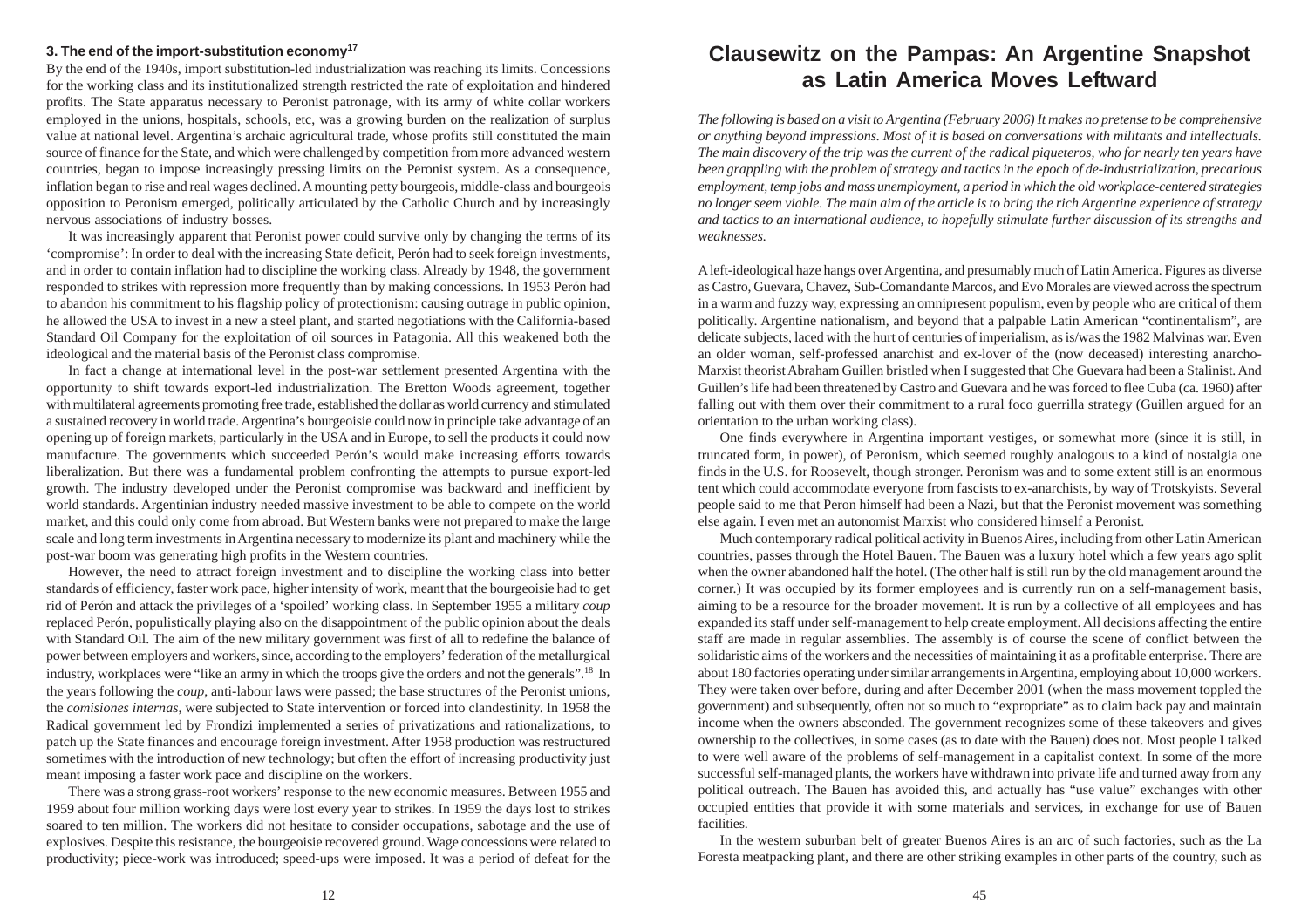made by the different assemblies. We begin to see what we may be able to achieve as the proposals are presented. We never talk about the specific location that we intend to block at the assembly, for security reasons. We choose the method but not the details.

In the assemblies we determine the roles and the zones. For example, we determine which of the compañeros will take care of food, security and any injuries. That is to say, the different zones coordinate particular activities and then there is someone who is elected to serve as a nexus for all these zones. In contrast, other organizations have leaders who decide who does security; yet the location of the blockade and, therefore, the security zone itself – in our experience it is security that decides where a blockade will occur – remains unclear to the leaders. There are many different kinds of organization.

# **It seems as if security and the political criteria of the blockade always respond to the internal needs of the organization, rather than to the political conjuncture or to any possible external support.**

Yes, but these internal necessities entail much more than our "economic needs." For example, we blockaded because of the events at Mosconi; those events implicated our identity, because if a compañero is affected in Mosconi, well, that also concerns us, even if it is something that does not seem to affect us directly in Solano.

Likewise, we blockaded the Pueyrredon Bridge because the compañeros at La Matanza were under the threat of repression; we said to the government, "to repress over there, you'll have to also repress over here." We saw that they were beating our brothers (despite D'Elia and Alderete), so we had to come out to fight for them. Keep in mind, though, we do not build toward the conjuncture. We are not interested in elections, whether people should vote or not.

Another example; when Patricia Bullrich organized an offensive, we said, "we have to come out because they want to cut our plans, they don't want to renew them." It was an attempt to put a stop to our organization. What we never do is to come out when a super-structural power tries to convene us, when an organization with a pre-determined political agenda tries to mobilize us; we analyze and decide upon a situation according to our own agenda.

We don't want to foreclose anyone's space; we don't want to be a vanguard. We build because there is a reality that needs to be transformed, and we organize and join-up with those that are changing their situation. We are not interested in going to La Matanza to harangue and agitate, just in order to gain space. We don't conceive politics in that manner. Yes, we believe that the base needs to be organized, but it is up to the compañeros at La Matanza to organize their own area. We want to coordinate our movement with those that are building theirs, but we don't dispute them any political space.

It can't be said, as others claim, that we are just a "base" movement. We do have a political project. In fact, we do know how to read the current political conjuncture, but our project occurs at the neighborhood level, with the people. Our analysis is more comprehensive, precisely, because we work in this manner. They can't reproach us for lacking a strategy and a guiding political structure; that's a lie. The movement itself is a political tool; all of us, all the compañeros in the movement, constitute this tool and we all work on the analysis. When we are asked what our political project is, we explain that it is this: politics from below, a comprehensive politics from below. Our goal is the complete formation of the person, in every possible sense. Everything counts, everything is important.

We don't believe that we need a national front, one that encompasses the entire country, in order to succeed. I don't believe that there will be an alliance or a front that will take power; there will be many fronts.

# **Editor's Notes**

1. President of Argentina from 1990 to 1999.

2. See *Aufheben* "Picket and Pot-banger…" in this pamphlet.

3. In June 2000, a riot in the town of General Mosconi left 2 people dead and led to a country-wide response with 300 road-blocks.

class, paradoxically amidst a level of struggles which we may only envy today in the UK.

At the end of the 50s, however, a peak in militant factory occupations and strikes encouraged the CGT to get involved, both to control this militancy and to use it for achieving more political and negotiation power. With Augusto Vandor as leader, the CGT made every effort to minimize grass-roots influence on the assemblies with the use of intimidation by stewards and impose a total control of the struggles from the top. The workers' energies were channelled into 'controlled struggles', controlled in every detail by the union leaders, which were aimed to gain concessions for the union's power and for the workers, but also to weaken the Radical government and pave the way for a return of Perón. In particular, in 1964 a 'controlled' series of factory occupations involved eleven thousand factories and four million workers.<sup>19</sup>

Amidst growing social tension, a students' struggle swept the country in 1966. A new military regime took power the same year and smashed the movement, but it could not stop the process of politicization in universities which had started with it. The student's radicalization and their involvement with the workers' struggles would in fact be an important element in the later insurrectional events of 1969.

The new military government, led by General Onganía, initially presented itself as ideologically corporatist and its *coup* was welcomed by most of the unions. But in 1967 the government's economic policies shifted towards liberalization and rationalization , adopting anti-inflationary policies which led to the collapse of uncompetitive businesses, reducing barriers for the entry of foreign capital, and cutting the power and the resources of the CGT. However, a general strike called by the CGT for March 1967 met a cold response from many unions. In 1968 the CGT regrouped in a moderate CGT *Azopardo* and a more militant, and only initially large, CGTA ('of the Argentinians'), created by base militants, and involving Stalinists, left-wing Peronists, left-wing Catholics, and groups of the far left.

From 1968 however the workers rose up again in a *crescendo* of strikes which culminated with major insurrectional events in 1969, the *Cordobazo*. Tension in the industrial town of Córdoba built up mainly around the issues of the abolition of the five-day working week and the establishment of *quitas zonales*, regions where the bosses were allowed pay less than the wage nationally agreed, which included the region of Córdoba. The metal mechanical workers, the bus drivers and the car mechanics, and their respective unions UOM, UTA and SMATA were mainly at the centre of these struggles. The immediate trigger for the insurrection was a series of protests after murderous police repression of student struggles. On the 29th May in Córdoba a march organized by SMATA, *Luz y Fuerza* (the local power workers union), UOM and UTA, joined by white collar workers and by students, soon transformed itself into a battle on the barricades. The whole town was on the streets and the centre was seized for many hours. But the day after the army counterattacked, numerous arrests were made, and militants were killed. In September a new insurrection exploded in the town of Rosario, in the Córdoba region; the town was seized and defended on the barricades against the police. Police headquarters, banks, shops and hotels in the city centre were raided.

The insurrections were heavily repressed, but the State had to restore collective bargaining with the unions and moderate their new economic policies. The participation of white-collar workers in the *Cordobazo* was the first major instance of participation of this sector on the barricades. With the cuts in the state services, the participation of dissatisfied white-collar workers in the proletarian struggle was to become increasingly frequent: the *piquetero* movement of 1995 emerged precisely from a combative struggle of teachers. The *Cordobazo* is also another example, rooted in the Argentinian tradition, of a struggle which does not stop at the factory gate but spreads throughout the town – a tradition which has become very important in today's movement.

During the Peronist period, the unions' 'corruption' had been for the workers a comfortable means of obtaining benefits within a clientelist relation while as a by-product part of the State finances were redirected to the pockets of union bureaucrats. But with the political and economic reorientation of the ruling class, the bureaucratic union 'corruption' and their collaboration with a system, which was no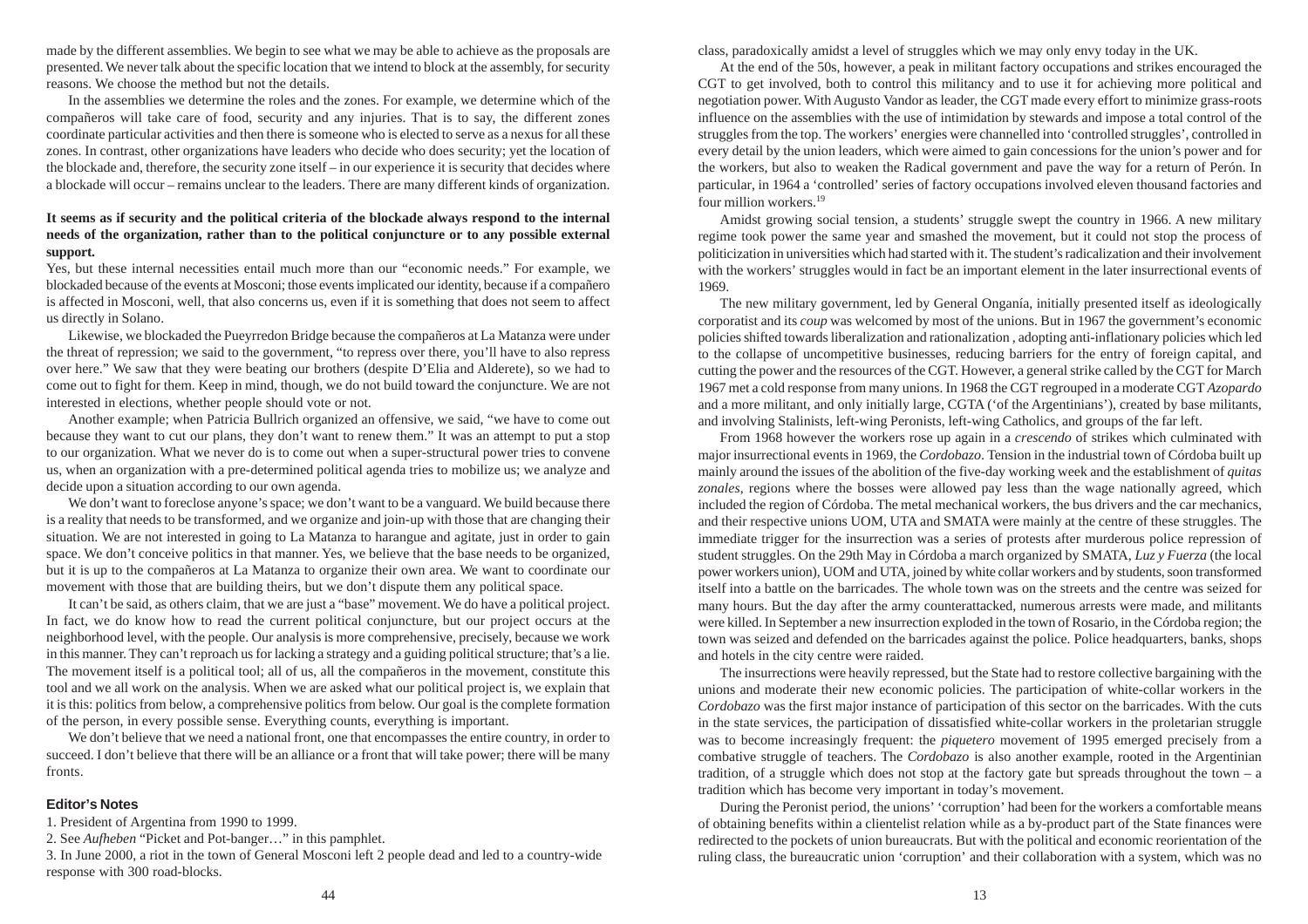longer generous, became a reason for resentment on the part of the working class. That the union was part of the bourgeois system was indeed apparent in the fact that the union bureaucrats were even owners of industries and businesses.<sup>20</sup> The movement of *clasismo* which started in 1970 with the rankand-file struggles in the Fiat factory in Córdoba expressed this resentment. The unions of SITRAC and SIMAC were seized by the workers, who imposed rank-and-file leaders (mainly Maoist or independent Peronists), against the resistance of the union bureaucrats and of the State. A new insurrection in Córdoba, called the *Viborazo*, exploded in 1971 precisely around the new rank-and-file movements and in particular around a struggle in the FIAT car factory.

This hot climate, which also included raids by Peronist and Trotskyist terrorist groups ('guerrillas'), could not be defeated with the army or with the help of right-wing paramilitary groups. The return of Perón, who could still be seen by many as 'above the parties', was then accepted by the bourgeoisie: the Peronist Cámpora was elected in March 1973, and Perón was president later the same year. During this period strikes broke out everywhere in the country, with occupations, clashes with the police and raids on bosses' homes. 'Guerrilla' actions also multiplied.

While allowing a rise in wages, and making an attempt to control import prices, Perón carried on a policy in the three years of his power which was systematically and mercilessly repressive; he criticized Cámpora for his 'excessive concessions' to the workers. A redundancy law allowed the State to get rid of militant employees and a new 'Law of Professional Associations' allowed the trade union leaders to overthrow decisions made by the committees and increased the bureaucrats' control over the shop floor. Isabelita Perón came to power after her husband's death, and prosecuted his repressive policy. The repression had the consequence of isolating and radicalizing small vanguard groups – armed 'guerrilla' groups, in particular the *Montoneros*, got stronger and their kidnappings and murders of trade union bureaucrats and other members of the bourgeoisie earned general public support and sympathy.<sup>21</sup>

## **4. Petrodollars and the restructuring of the working class<sup>22</sup>**

The quadrupling of the price of oil in 1973 precipitated a severe financial crisis in Argentina. The sharp rise in the price of oil triggered an inflationary spiral that soon led to hyper-inflation. At the same time the Central Bank sank deeper into the red. Yet this oil crisis not only brought the dangers of debt and hyper-inflation, it also offered the Argentinian bourgeoisie new opportunities. The oil price rise of 1973 led to a huge increase in the revenues of the oil producing States. Unable to spend or invest more than a small fraction of these revenues at home, the oil producing States deposited their 'petro-dollars' in Western banks. As a result Western bankers found themselves awash with money-capital to invest. Faced with rising working class militancy and declining profits in Western Europe and the USA in the 1970s, the Western banks were prepared to channel a large part of their petro-dollar funds into the more developed parts of the periphery of the world economy, such as Latin America. As a consequence, the oil crisis gave Argentina's economy the opportunity to present itself as a profitable place for the Western banks to invest their petrodollars. Foreign investments could then ideally be used to modernize Argentina's industry and economic infrastructure so that it could compete in the world market. But such a strategy required a further concerted attack on the working class to guarantee the potential profitability of investments in Argentina.

Similar calculations were made in neighbouring Chile, when in 1973 a military *coup d'état* opened their doors to the 'monetarism' of the new bourgeois economists, educated in the 'Chicago school' of Milton Friedman. The prescription of the American 'monetarist' economists was to fight inflation by cutting state spending and privatize state enterprises; and abolish protectionist policies and subsidies for state industries, forcing the 'inefficient' industries to close down in the face of international competition. In 1974 the average Chilean wage fell by one half and unemployment exploded, while the welfare system, which was based on the profits of the national industries, collapsed. At the same time massive military repression hit Chilean workers and their organization s. In a word, the restructuring devised by the Chicago School was a class counterattack, whose rationale was founded in the imposition **I have heard some piquetero compañeros complain that they felt "useless," "forgotten," "left behind," in their everyday lives, yet, at the blockades they feel different; "empowered," they feel that "they have a choice."**

It's true; it's a liberated zone, the only place where the cop won't treat you like trash. There, the cop says to you, "pardon me, we come to negotiate." That same policeman would beat you to death if he saw you alone on the street.

It's true that you feel yourself to be in control of an area during a blockade, but I believe that the compañeros are aware that organizing empowers them; that it is not only the blockade, but the organization that makes you strong. For example, today the compañeros are putting up signs on the street, they put up MTD signs, with an small arrow, indicating how to get to the shelter. These are the strong signs of an emerging counter-power.

# **People say that some of the compañeros have a purely pragmatic relationship with the movement; that they only come to get the plan. How does this actually work out in the piquetes?**

The majority of the compañeros that join the movement – more than eighty percent – start out only because they have concrete necessities. They need something to eat, they don't have groceries, they don't have work; they have nothing. At first they come for the plans, but once there is a real process, things change, they begin to feel the excitement and the need to get organized. But yes, some compañeros only go because the assembly voted that those failing to attend the blockade don't get a plan.

**Some say that taking to the streets is a way of saying "no" to a model, "no" to a system. I think that this can be understood in two different ways: in the first we speculate that the model failed and that you represent the moment when the victims stand forth, like with "Farinello," whose "people" never step out of their role as the witnesses of misery: those that are "left-out," those that beg, the impoverished, the forgotten. But, there is another way to see the issue, one where the model did not fail, where exclusion simply does not exist because there is no place of inclusion, where exploitation is merely a desirable variable in the system. Things being as they are, we feel that the stance taken by most of the people that participate in the piquetes is not that of the victims, rather, they present a very clear subjective desire to work and think actively.**

We don't want to be included. At least, I know that I don't want to be exploited ever again, to have Fortabat or Macri as bosses again, that's for sure. I have not struggled just to return to exploitation. I believe, personally, and I believe that many compañeros share this belief in regards to themselves, that I am not made to be included, but this is something else altogether.

One of the things that we know with certainty is, precisely, what we don't want; getting organized makes this clear. To discover where we want to go, what it is that we are building, that is what is uncertain, new, and this is something that has not been closed-off, it's unfinished, something that we think anew every day. The organization is dynamic, it changes and it reflects upon its changes. It's true that the blockades are exciting, but what is truly exiting about the organization is that it brooks no dissociation between that excitement and our everyday lives. That's where the reality of the organization lies; the piquete can only express what we have managed to build in our everyday life, otherwise it is useless. The system has nothing to offer us in regards to this task, and we are forced to build an alternate history. We don't demand things because we want to be included; we only demand things in order to continue getting organized.

# **How is a piquete agreed upon, how and where do you block the road; who makes the decisions?** Each and every zone reports on their situation. Then, depending upon each neighborhood's situation, a battle plan is proposed. We discuss whether we will march or blockade. Each neighborhood assembly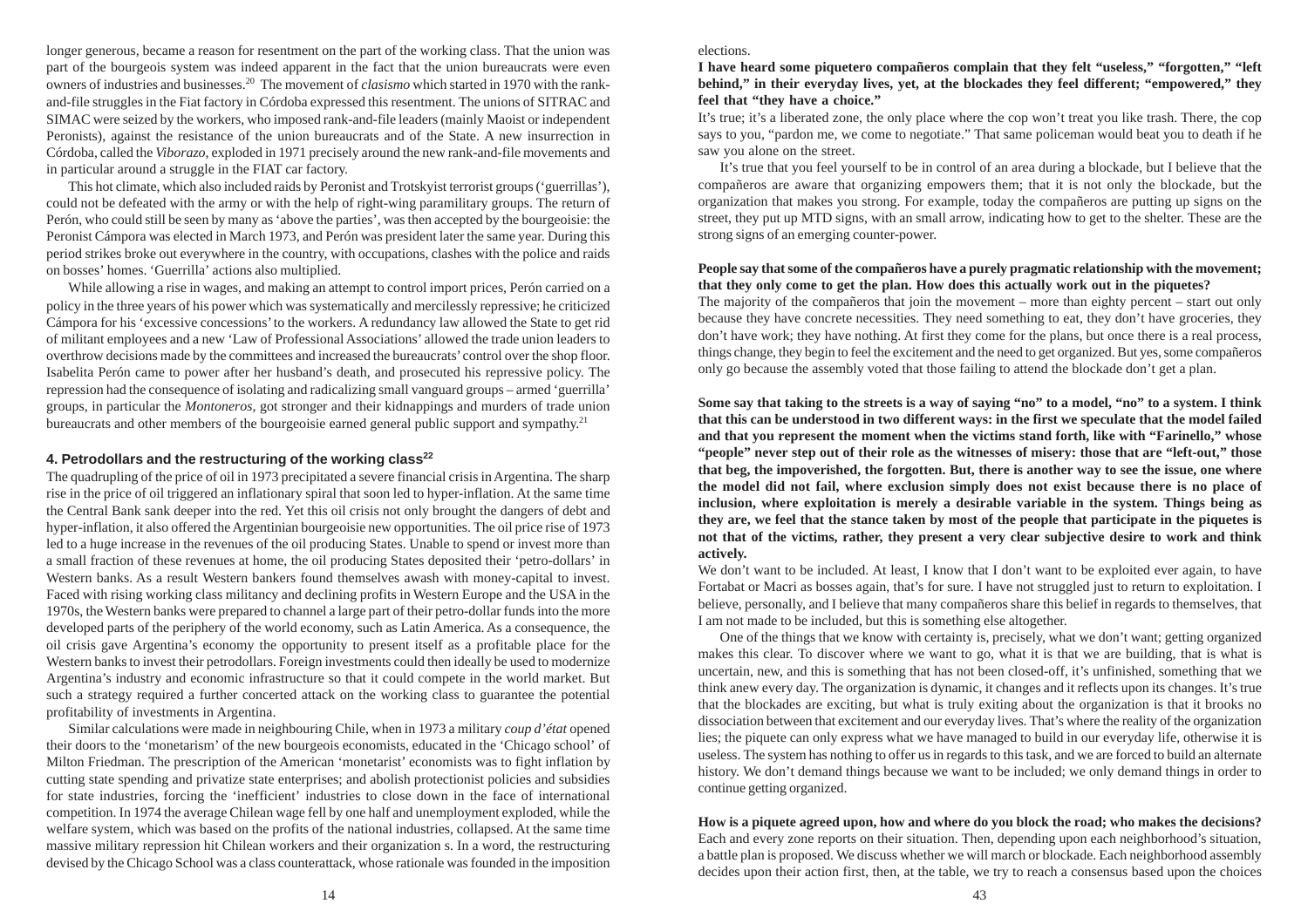piquete if we were forced to go unmasked. The system considers the blockades as crimes, they are illegal, but to us they are entirely legitimate. We finally understood this, and it changed our organization fundamentally.

# **We understand that what makes you different from other organizations of the unemployed is that you organize workshops, projects, task groups, that you have a burgeoning collective life: how does this difference manifest itself in the conception of the piquetes?**

I have been to other piquetes and our organization is different to theirs, our security criteria are different, and our compañeros have a different notion of discipline. It would be very surprising to catch one of our compañeros drinking at one of our piquetes; that someone is asked to leave because he is a security risk. There have been a lot of changes in the neighborhoods, in the lives of our compañeros, because you have to keep in mind that these were compañeros who, a year ago, would take 30 pesos in bribes for their vote, who were forced to steal in order to survive.

Our common development, our formation, holds all of this together. That's its bedrock. Nobody imposes a drinking ban, or stops a compañero from drinking; we talk about these things at the assemblies. Basically, the coordinators don't get to decide whether drinking is forbidden or not, rather, we look for a consensus; we discuss the reasons why it might not be prudent. That's the great difference; it's not because you happen to wear a hood, or carry the biggest stick.

# **When did you get the first plans, the ones that helped you to organize?**

In 1997, as soon as we started marching onto the Municipal Hall, we got 50 plans. We didn't do any blockades then, we marched to the Department of Labor. So, we got our first plans through our actions on the Municipal Hall. We achieved autonomy in the handling of the plans after two blockades.

# **This idea, to transform this relationship with the State: was this a conscious decision at the time?**

Yes, and this is what made us different to other organizations, now there are many organizations that are beginning to do the same thing. The problem, basically, was that the municipality would put pressure on the compañeros to keep them from organizing. 120 workers got work under the State's plan; only 5 or 6 of them are still part of the MTD. We soon realized that it made no sense to promote a project that would extend the process we wanted to redress.

# **We have discussed the heterogeneity of the piquetero movement on several occasions. How do you explain this heterogeneity?**

Our difference to that of other movements is becoming increasingly apparent, that is, above all, because many others still work in the classical way: they say, "we seize power from above and then we change things;" while we say, "from below, without any desire to seize power, we struggle." Those other organizations see themselves as political actors and they have revolutionary strategies; we see ourselves, like the Subcomandante Marcos says, as rebels seeking social change. For example, they say that what we call popular education deforms people rather than informing them. They don't make any attempt to tie popular education to political education, on the contrary. We were below, at the bottom, and we don't want to rise, we want to stay there, we will always be rebels. We are at the bottom and we don't want to come up. We have a lot of compañeros that stand out, but none that aspire to lead. We all lead, all of the time.

In any case, these differences won't let us lose sight of the fact that we have to organize, that we have to coordinate and articulate, that it is necessary to go on discussing things and coming to agreements, struggling together. We are not saying that we know the truth and the others don't. We know that we build things differently; but these differences can be coordinated, just as long as we keep raising the call for social change, for dignity, and that we don't take advantage of people, say, by using them to win of the 'hard laws' of international competition.

In 1976, using the justification of the need to fight the 'guerrillas', the army took power in Argentina in a coup. The concept of 'guerrilla' was extended to that of 'industrial guerrilla' to launch a massive attack against workers' organization s. Indeed it was clear to the military that the main obstacle to restructuring was the proletariat. A wave of arrests and murders of militant workers and union leaders was carried out with the collaboration of paramilitary groups. A period of terror started. Militant workers would be sacked or resign for fear of arrest, torture and death, with a total of 30,000 dead or 'disappeared'. Laws were passed to attack the militancy of the rank-and-file (reduction of the number of shop stewards to half; limitations to the access to the role of shop steward in the unions, the obligation of a pre-approved agenda at union meetings).

The CGT was dissolved by the military regime, and legislation was passed to 'democratize' the unions. The right of collective bargaining was restricted to weaken the power and legitimacy of the unions. Their control on welfare and resources was withdrawn. The interest of the military to 'democratize' the unions was one with the attempt to break down their power based on patronage, and in the same time to make the workers look at the State as individuals for their benefits rather than seeking to belong to a group. But this attack on the unions had contradictory consequences. First, by losing the concrete basis for their power over people, the unions would cease to be an efficient form of social control of the proletariat. And, second, losing their privileges, which were the reason of their complicity with the government, many union leaders did not have any choice but to be drawn into the struggle and radicalized their position in an attempt at maintaining control of the situation.

However, this restructuring and liberalization of the economy had to be gradual, because of the backwardness of Argentina's industries in terms of technology and organization of work, which was the other side of the coin of the strength of a working class which had not allowed capitalism completely to follow its laws of free competition. Indeed when the State spoke about efficiency, it was the strength of the working class that was under discussion. The industries doomed by the neoliberal policies would be precisely those where the workers were stronger and had been able to gain and maintain high wages and comfortable working conditions. The restructuring meant dismantling those industrial sectors which, not uncoincidentally, were the strongholds of workers' militancy. The industries which would survive had to be competitive to face foreign competition, and the workers had to be efficient to face the pressure of a rising unemployment – this meant imposing labour discipline and speed ups on the workers, the reimposition of capital's control on labour. The introduction of wage differentials was a way of encouraging efficiency and competitiveness in the workers, and at the same time a way of trying to break class solidarity in the workplace.

As in Chile, while productivity increased, wages were halved in the first year of the *coup*. Unemployment rose and the gap between rich and poor increased. In the years following the *coup*<sup>a</sup> third of Argentina's industrial capacity was closed down in the face of foreign competition. A large part of the redundant workforce was absorbed by self-employment in the tertiary sector, but in 1981 the government was obliged to admit that forty per cent of the working population was under-employed, and in 1982 they had to introduce unemployment benefit. With the restriction of the state sector, between 1976 and 1980 half a million white collar workers employed in the state sector were also made redundant, contributing to a split in the middle class support for the state.

But Argentinians were not willing to accept their fate of starvation and submission. Even in a situation of repression which obliged the leaders not to come out openly, even if repression and economic blackmail would tend to fragment them, Argentinians continued their struggles. From 1976 there were hundreds of thousand of workers on strike every year and a general strike in 1979. After 1979 struggles intensified while the unions were unable to contain the grass-root activity. In 1980 the government and bosses of Argentina faced street protests and a solid general strike in Buenos Aires.

The middle class support for the military regime was severely undermined by the beginning of the 80s, with a new economic crisis provoked by the second oil prices surge in 1979 and the subsequent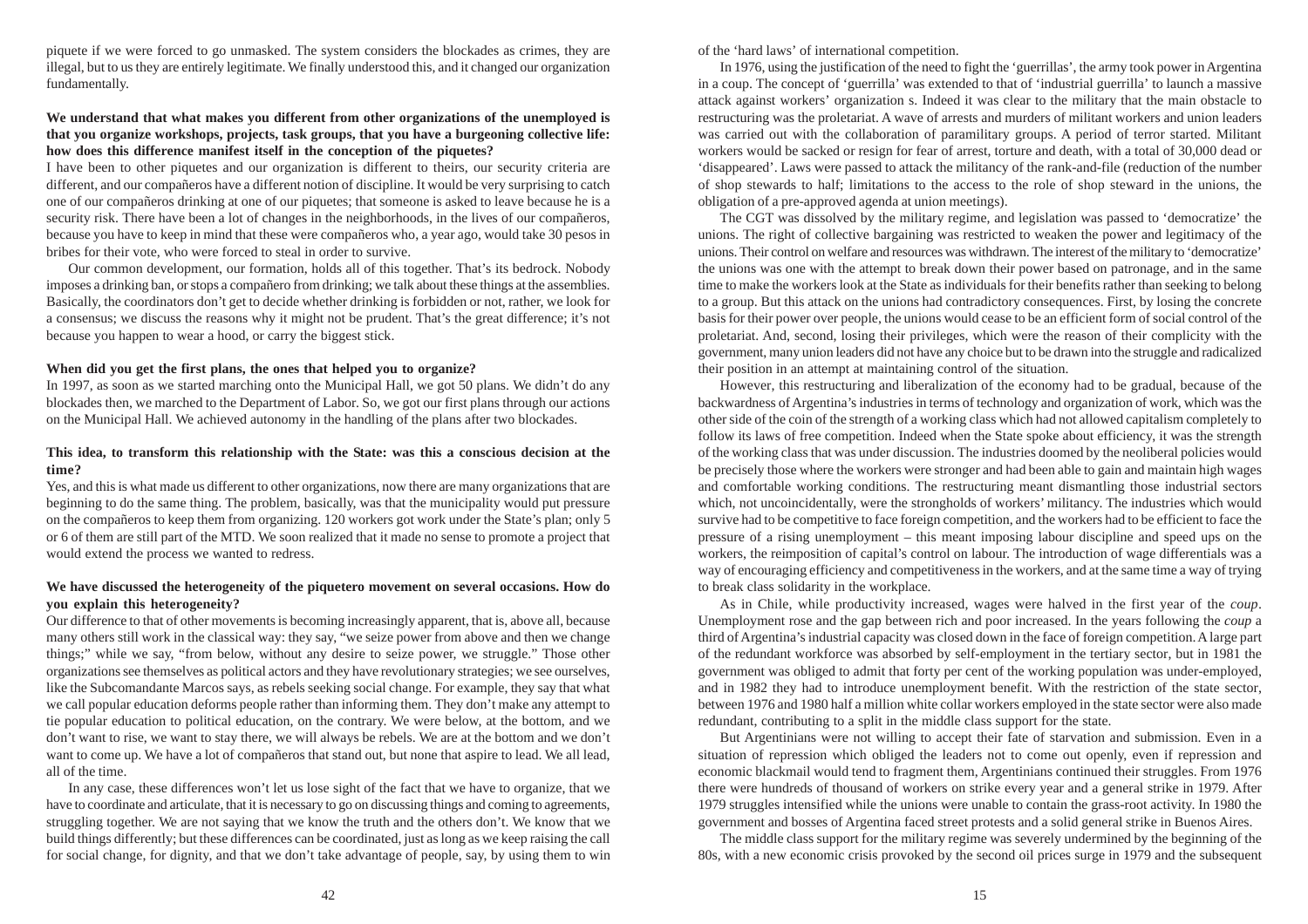recession in the developed economies, which caused a widespread debt crisis (Mexico defaulted in 1982). Facing workers' resistance to their best efforts towards 'efficiency', and facing falling demand for its exports in the West, Argentina's economy confronted a growing balance of trade deficit and a mounting foreign debt to finance it. Foreign debt rocketed from about \$8bn in the mid-seventies to \$45bn in the mid-eighties. Unrest spread, as far as the army and even in the police, which came out on strike for wages in 1982. The government, seeking a desperate way to regain their support, invaded the British colony of the Falklands/Malvinas to inflame Argentinian nationalistic hearts and obtain the support of left-wing workers' organization s (which they obtained, in the name of the leftist ideology of 'anti-imperialism'!). Unfortunately for them, they lost the war.

# **5. Democracy<sup>23</sup>**

For the middle classes the fact that there was a problem in Argentina was undeniable. But this was not seen to be due to *capitalism*, but to moral issues which were superimposed on it – like the brutality of the military regime. Furthermore the crisis was not seen as a question of class struggle, but as the problem of the corrupt 'trade union barons' who were asking *too much*. In fact, this perception became the bourgeoisie's pretext for its need to carry on and intensify its attack against a working class reluctant to be sacked and sacrificed at the altar of the new monetarist and neo-liberal policies – as was expressed in the Radical Alfonsín's electoral pledge to 'clip the wings of the trade union barons', and to deal with the problem of 'uncontrolled union demands'. Alfonsín triumphantly won the elections in 1983 with the support of the middle classes and the petit bourgeoisie but soon faced the problems of recession and inflation by prosecuting the neoliberal policies of his predecessors. In 1987 the Radical government restricted wages to fight inflation and it introduced a second currency, the *austral*, a move which did not solve the inflationary crisis. Between 1983 and 1989 the wages of State employees were substantially reduced, while discontent and strikes grew. Unable to stop inflation, Alfonsín resigned in 1990.

In the same year the Peronist Menem was elected as president of Argentina in the midst of the economic crisis, with the electoral promise to stabilize the economy, devalue the peso, increase wages, and provide 'social justice' (words which appealed to the memory of the old Peronist times). On the other hand, he assured the USA of his commitment to neo-liberal policies: With this commitment, the magic word 'justice', key word of the old Peronist class compromise, was deprived of any chance of a concrete backup.

In fact there was no choice for Menem.<sup>24</sup> During the 1990s the International Monetary Fund intervened in Argentina in order to bail the country out of the debts that it had been piling up since the dismantling of the import-substitution economy. The enormous loans that were conceded to Argentina were conditional on the adoption of concrete steps ('Structural Adjustment Programmes') whose stated aim was to guarantee the influx of foreign capital to enable Argentina to pay back its international creditors. In order to make Argentina attractive to investors, the IMF recommended the stabilization of the Argentinian currency with respect to the dollar, a rise in interest rates and continuation of the process of privatization of state companies (water, gas, airports...) – together with further cuts in State spending. Whatever the Peronist promises might have meant to the electors, Menem had to be subservient to the IMF's requirements. Under Menem the *austral*, which was then worth one ten-thousandth of a peso, was suppressed, and a different monetary strategy was taken. In 1991, the government passed the 'Convertibility Law', which fixed the ratio between peso and dollar to 1:1. New laws on state reform sanctioned more deregulation of the economy, the privatization of gas, water, telecommunications and the postal service. The government also removed all restrictions on the transfer of foreign capital in or out of the country.

Menem dealt with economic 'inefficiency' with a reformulation of labour laws, which allowed the extension of the working day to 12 hours with no overtime paid, the possibility for employers to postpone weekend and rest days at will, deprived women and young people of labour rights (e.g. protection against dismissal), took away the right to paid days off and to strike and gave the employers

# **A CONVERSATION WITH MTD SOLANO**

# **The "Piquetes"**

I think that the piquetes blasted away our sense of helplessness, but in a new way. We shook the country out of the lethargic dream that  $M$ enem<sup>1</sup> and his politics were selling, like a bolt of bright new light. Together with many other struggles, we woke the country from the sweet dreams of postmodernity. They branded us with a name – the Piqueteros – but for us the piquete became the only way in which we could talk with the rest of the country, our way of telling them that there were other methods of struggle, other ways to fire-up our lives with dignity.

# **How did this idea arise? How did you get organized?**

The piquetes began in the interior, in Cutralco, Tartagal, Mosconi, Santiago del Estero, and they spread throughout the country, blocking the trade routes that fed the most important cities. Once that had started, people started to take the piquetes seriously as a way of fighting, even here, in Buenos Aires, but there were tremendous arguments over the plans; over whether it was correct to ask for the work plans <sup>2</sup> or not. Some said that we were only up to reformist self-help schemes. Instead of getting embroiled in that argument, we decided to put it into practice. At that point our organizing had only reached the level of church groups, but we were always talking about a greater struggle. We were always talking about taking over the Municipality, raising the stakes, and then there was the first road blockade. The first was somewhat improvised, and some of our compañeros were arrested. But, little by little, it started to come into evidence that a new way of fighting had been developed.

The most important thing, however, was that our numbers started to grow; we started to build productive workshops, to enable people, to teach what we were learning, all of those things that are so much more important than the blockades. The blockades are only the most visible element, and so it seems that they are all there is to see, but the struggle is really what we had been doing before. In reality, we only started the blockades once we had already gotten organized.

Yet the press still insists in disparaging us, talking about unemployed hoodlums, masked criminals, entirely marginal people, bums…

It's important to make it clear that from the beginning all of the left, including the progressives, accused us of begging, self-help, reformism, and did not see what the central demands of the organization entail: work, dignity, social change. It was obvious that many things went beyond the plans; even if many organizations did not, because once they had gotten the plans they would call it quits.

The piquetes have changed a lot. At first, in the first blockades, we kept our faces completely uncovered, we did have some rocks, kept hidden, and we did not reveal them because we did not want to frighten people. It was a process; we suffered escalating repression and we started to cover our faces, so that we could not be identified. We only used violence as self- defense. We did not start to throw sticks and stones in order to attack, but to defend ourselves. It is also essential to point out that the piquetes and the plans are just another factor in our struggle; they are not fundamental.

The plans are the reality that allows us to organize ourselves. Clearly, we can't take control over a factory. We are very different from other kinds of organizations, groups that do very real work, because we cannot use the neighborhood organizations as an "excuse" that leads to other goals.

There were some hard moments in the first blockades, but things changed after Mosconi.<sup>3</sup> From then on the consciousness of our compañeros changed. At first we had to insist that everything was going to be alright, we had to struggle to keep our compañeros from being frightened, and more often than not we had to keep our sticks and our slingshots hidden. We had strong disagreements on whether to keep our faces covered or not. It took time for people to understand that we needed some kind of selfdefense, that the security compañeros could not show their faces to the militias. In the blockades that we did with the congress of La Matanza, the people of the CTA would demand that we remove our hoods. We took that to the assembly, and the assembly decided that we might as well abandon the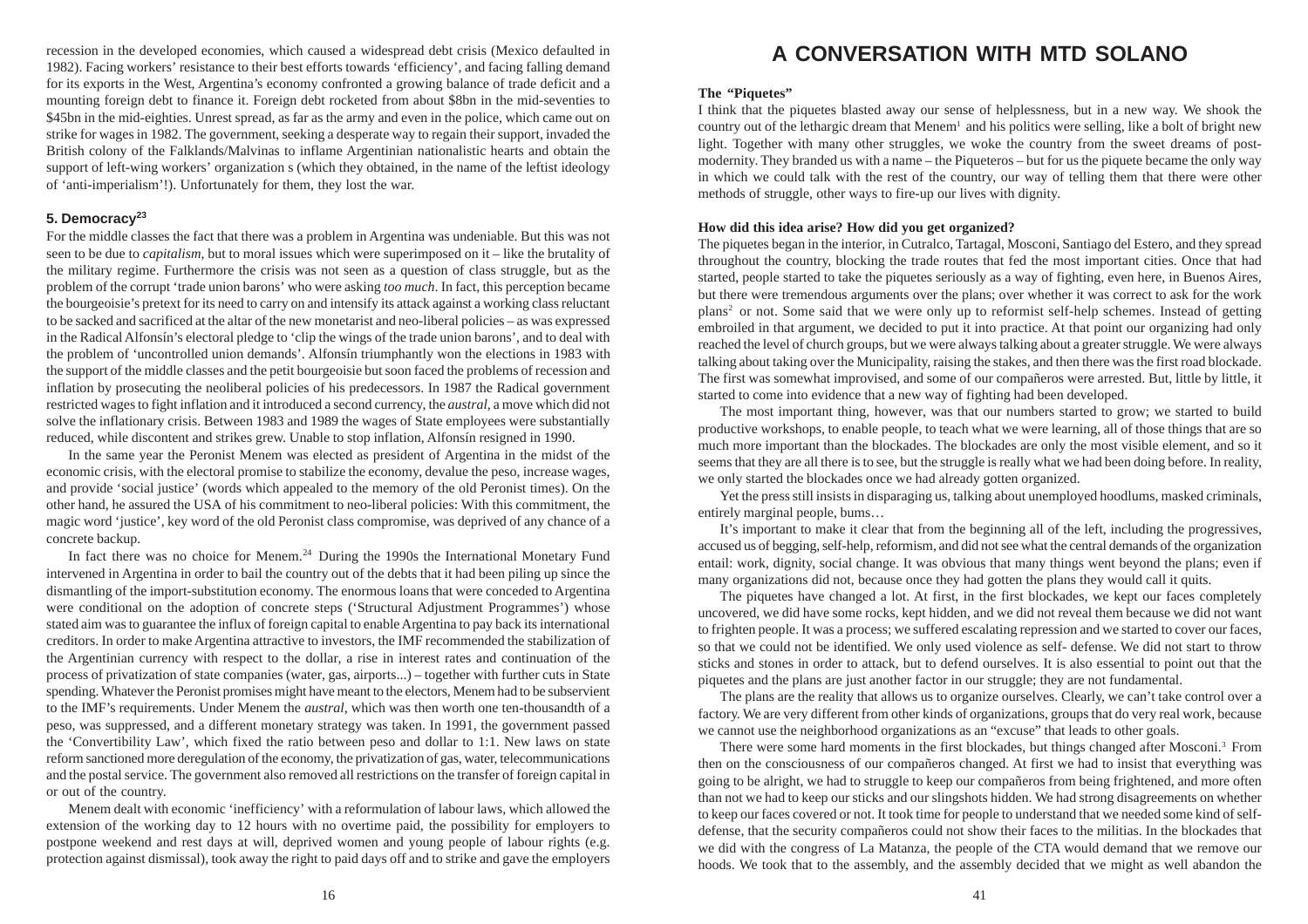When I first arrived. I couldn't really tell the difference between the dozen or so banners and flags of various Leninist groups, and the flags and banners saying "Libertarian Socialism." I've seen their paper once, and read a few things from A-infos<sup>4</sup> from them—so far nothing to indicate an orientation away from boring anachronism and coat-tailing Trotskyists. However, I will pursue them in the upcoming days in the hope that they won't fit the terrible stereotype of irrelevant sectarianism.

Finally, I will plug Indymedia in Argentina as being a good group, playing a useful role in the struggles here. While Indymedia in most places is still in the gutter, it seems that the Argentina IMC<sup>5</sup> is actually of use to people trying to exchange information in various different movements. The open nature means that there is a fair amount of Leninist propaganda, but the fact that there is a diversity of Leninist propaganda helps it escape from being the organ to one particular group. Additionally, the overwhelming majority of people working on the project (taking the photos, writing the articles, keeping the spaces together) are simply interested in furthering struggles like the unemployed movements, popular assemblies, and factory occupations. Another plus are the two Indymedia offices, both inside former banks that are now controlled by neighborhood assemblies

I don't really have much more to say. I would consider the 19-20th anniversary actions to be a great failure; with the left being able to prevent any sort of violent class action (through use of organizational control and widespread discouraging of violence). However, there are still many excellent things going on here, and many useful lessons to be learned from the class struggle in Argentina.

# **Editor's Notes**

1. To commemorate the uprising on the 19-20 December 2001.

2. Particularly odious Trotskyist groups.

3. Largely French based revolutionary group that existed from 1957-1972 who appear to be a significant influence on this author.

4. "A multi-lingual news service by, for and about anarchists", www.ainfos.ca 5. http://argentina.indymedia.org



**The proletariat discovers its historic mission on the streets of Salta**

the right to define job descriptions to allow for introduction of multiple tasks. This practice heavily restricted those collective negotiations which still survived and rendered the workers more atomized and weaker in their bargaining with the employers. Industries, above all textiles, were allowed to relocate from the coastal towns to inland, where there was a *'more tranquil labour environment''*, and where labour regulations were less restrictive, with the conscious intent of making the country more attractive for investment.

Under this neo-Peronist government the exposure of Argentina to international competition was speeded up. In 1990 the government signed bilateral agreements (the Act of Buenos Aires) with Brazil that aimed to establish a new trade bloc modelled on the European Union. The following year Uruguay and Paraguay joined this agreement with the treaty of Asuncion which established the *Mercado Comun del Cono Sur* (MERCOSUR). Under these agreements it was decided to establish a custom union between the four countries by January 1995. All tariff barriers were to be dismantled between the four countries exposing Argentina's industry to the full competition of Brazil.<sup>25</sup> However, Menem's policy of a highly restrictive monetary policy to counter inflation meant that capital was unavailable for the medium and small companies to prepare themselves for liberalization. The weakest industries were closing while capitals were concentrated into large Transnational Corporations and domestic 'Great Economic Groups'.

By 1993 Menem's neo-liberal policies had begun to bear fruit. This dismantling of financial regulations, along with tough anti-labour laws, wholesale privatization and the pegging of the peso to the dollar, had transformed Argentina into an enticing prospect for foreign investors. With diminished investment opportunities due to the recession in the USA and Europe, international capital flooded into Argentina, preying on the national services, land, natural resources (oil) sold off by the government. The government of Argentina was duly praised by the IMF and the USA

In contrast to the period under Alfonsín, in which the incomes of all but the very rich failed to keep pace with hyper-inflation, Menem's rule was a time of relative prosperity for the majority of the Argentinian population. With the stabilization of the peso the middle class no longer had to fear inflation eating into their savings and financial deregulation opened up opportunities for profitable investment for even small or moderate savers. For the part of the working class which was still in secure jobs, wages began to rise faster than prices.

However, a large part of the wave of foreign capital encouraged by Menem's neoliberal policies did not go into productive investments. Foreign capital was more interested in buying up industries if they could quickly make profits by running them more efficiently - i.e. by sacking half the work force and making the other half work harder and more flexibly - rather than in building new factories and equipping them with up to date machinery. As a consequence, the inflow of foreign capital tended to increase, rather than decrease, unemployment at the same time as depressing wages for those at the bottom of the labour market. Between 1991 and 1999 both unemployment and underemployment more than doubled according to official figures.

As a result, the burst in economic prosperity of the early to mid 1990s was far from being evenly spread. Those amongst the Argentinian bourgeoisie and middle classes who were in a position to become local agents for international capital – bankers, lawyers, consultants, accounts, managers and politicians – were able to make a fortune. At the same time those who lost their jobs through downsizing and public spending cuts found themselves swelling the ranks of the poor. Inequality rose sharply between the richest and the poorest. In 1990 the richest ten per cent of the population had an income fifteen times greater than the poorest ten per cent. By 1999 the richest ten per cent had increased their income to twenty three times that of the poorest tenth of the population.

With many of its more militant sections 'downsized', the bulk of the Argentinian working class faced the prospect of steadily rising wages if they kept their heads down or the poverty of unemployment if they did not. As a consequence, militancy declined in the workplace and, as we shall see, the site of struggles shifted to the poor and the unemployed.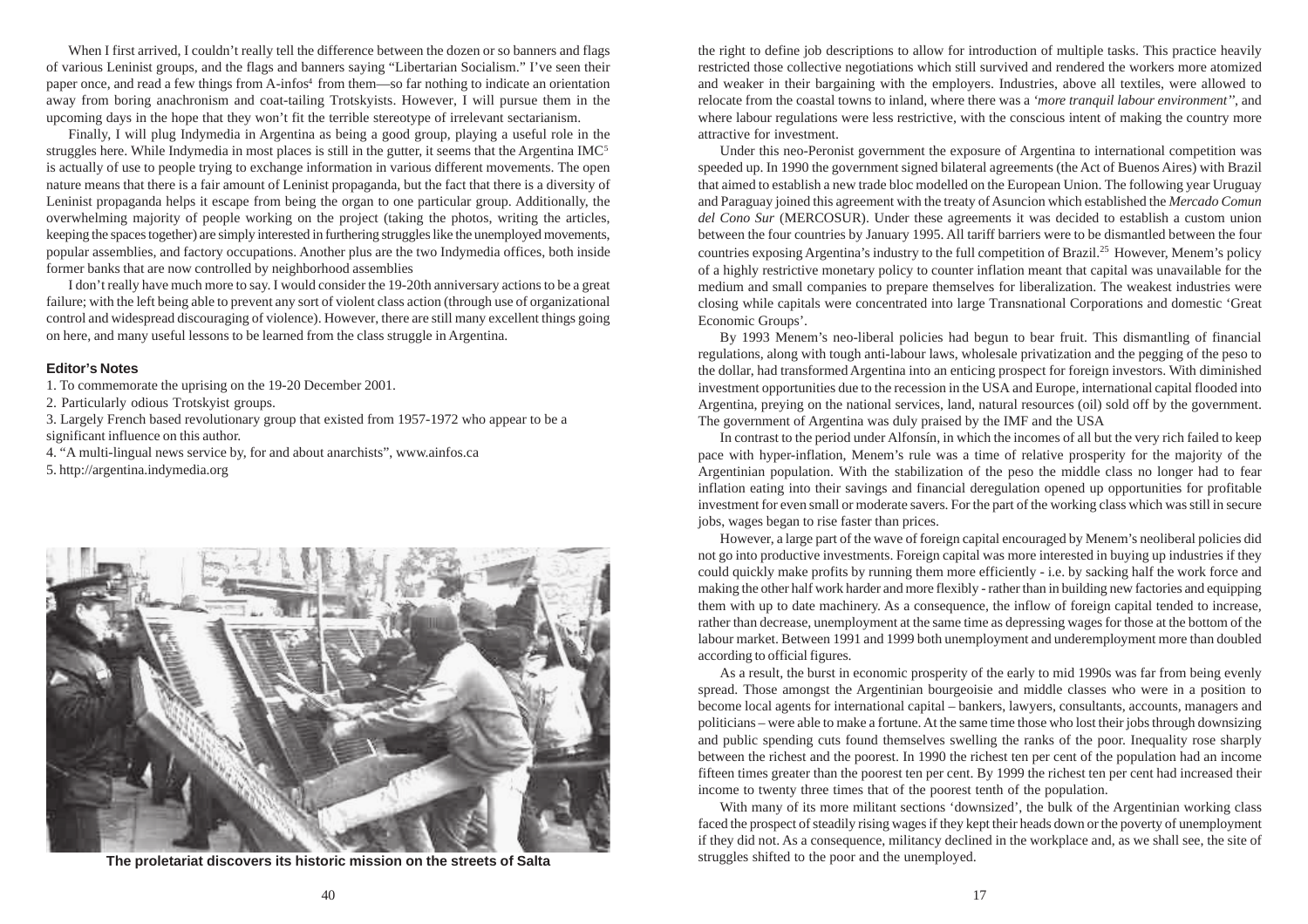Yet this burst of prosperity under Menem was to be short lived. The flood of international capital into Argentina had allowed Menem to adopt more expansionary monetary and fiscal policies. Although a large part of the money pumped into the economy by higher public spending or through tax cuts would end up being spent on imports, thereby increasing the demand for dollars, this would be offset by foreign investors wanting to sell dollars for pesos in order to invest in Argentina. Such expansionary fiscal and monetary policies then gave a further boost to Argentina's economic prosperity which in turn attracted foreign investors anxious not to miss out on the profits to be made from this 'newly emerging market economy'. However, in the mid-1990s the dollar began to rise against the other main world currencies dragging the peso up with it. As a consequence, Argentina's exports lost their competitiveness leading to a strong deterioration in its balance of trade.

The rise in the dollar had caused similar problems for the 'newly emergent market economies' in Asia and in 1997-8 led to financial crises in Indonesia, the Philippines, and South Korea. After the crisis reached Russia in 1999 fears spread that next in line would be Argentina. As a result the financial flows into Argentina went sharply into reverse as foreign investors sought to get their money out of the country before the peso collapsed. The IMF stepped in with a \$40bn loan to defend the peso and settle the nerves of international financiers. But in return the IMF insisted on major cuts in public spending, further privatization and more liberalization. As a consequence, Argentina went into recession. The 'virtuous circle' of high levels of foreign investment, expansionary policies leading to economic growth and more foreign investment went into reverse.

The IMF-inspired austerity measures deepened the recession, discouraging foreign investment that then led to the IMF demanding even more austerity measures before it would roll over its loans. Tension increased between the Argentinian government, increasingly unable and unwilling to make further cuts to appease the IMF, and the IMF, increasingly reluctant to bail out recalcitrant governments.

In 1999 the Radical de la Rúa became President, after Menem was involved in a corruption scandal. In his electoral campaign, de la Rúa promised 'order and honesty' in Argentina's political affairs. However, the scandals which were going on discouraged investors and undermined Argentina's economic credibility. By November 2001, with the government unable to impose further cuts without causing public outcry and fearing that the IMF would carry out its threat of not renewing its loans, (leading to the collapse of the peso), the well-off started converting their credits from peso to dollars or other reliable currencies and withdrawing money from the banks. In order to prevent a collapse of the banking system, de la Rúa imposed the *corralito*, restrictions on the money that could be withdrawn from the banks (\$1,000/month).<sup>26</sup>

The middle classes, who had supported the policies of successive governments since the 1970s, and who had prospered quietly during the 1990s, were now hit with the full brunt of the crisis, losing not only their savings but often also their jobs. Swathes of the Argentinian middle class were proletarianized almost overnight! Driven in to the street, the middle class now joined the protests of the working class (the *piqueteros*) that had been going on since 1997.

### **6. The Piqueteros**

The new forms of organisation which emerged drew some of their very strength from the drastic nature of this 'neo-liberal' restructuring. Whilst the economic experts were accusing Argentina's political class of implementing the changes too slowly, the bourgeoisie in fact created a new problem for itself by having implementing them *too quickly*. When a large number of closures and redundancies hit almost overnight, the workers laid off en masse *found themselves with common needs in a new situation where their social ties and continuing links of solidarity could be turned into new form of organisation*. The mass worker becomes the mass unemployed worker. The first visible expression of these proletarians against their growing immiseration were sporadic street riots. In 1989 the province of Chubut in Patagonia exploded in a week of struggle, which ended with the resignation of the governor. The same year riots started in Rosario and Buenos Aires, where supermarkets and grocery stores were looted.

proximity to rivals.

It's worth noting that each of these left groups comes to demos with their own security forces, usually armed with sticks. Some of the larger ones even had their blocs surrounded by rope, so as to prevent anyone from entering or leaving the bloc. I remember trying to get from one part of the plaza to the other, and having to contend with four or five of these barriers.

The day quickly came to an end, as each of the tedious and awful sects sent speakers up to take their shot at inciting the masses (to join this or that Leninoid group). I left after about two and a half hours of this. More than anything else, it seemed like any hope of real popular discontent had been strangled.

The situation here seems to be a nightmare of what happens when groups like the Spartacist League and the RCP<sup>2</sup> are able to capture large numbers of proletarians.

The negative effects that the left is having on the working class here are undeniable to any revolutionary. Each Leninist variation with half a brain has been able to put any number of absurd strategies into effect: varying from electoral politics, forming constituent assemblies, or trying to manipulate the trade unions into a general strike—all the while dragging significant numbers of poor and working people along with them.

It must also be said that despite the left's influence on proletarian struggles like the piqueteros, the fact is that many of the groups maintain a definite combative and revolutionary character. Even the leftwing of the left, groups like the Socialist Workers Party (PTS) are pursuing revolutionary direct action (the PTS is currently involved in working for the defense and expansion of worker-controlled factories).

However, overall it seems that the capitalist powers here are coming to realize that the spectacle of the left as a proletarian formation is a powerful tool to captivate and divide (sometimes quite literally as we saw at the plaza) Argentine workers. This is all the worse considering the absence of any group with a coherent set of revolutionary politics.

That is not to say that there are not revolutionary tendencies here. It seems clear to me that the most advanced tendencies here are not theoretically oriented, instead base proletarian organizations like the MTD (Unemployed Workers Movement) seem to be leading the way towards a real fight against capital.

The MTD is five years old, and organizes unemployed workers. MTD sections are formed by neighborhood, and activities vary by locale. Some work on providing basic goods to their neighborhoods, others work on providing education, others do marches and roadblockades. The distinguishing factor of the MTD is that it is organized horizontally, with no central control. Most MTD's are part of a coordinating group, where the different locales come together to work on certain projects. Without getting into too much detail, suffice to say that the MTD is a radical (much more so than almost any of the left parties) proletarian organization that is not controlled by any group.

Another, although much smaller, example of revolutionary tendencies is a rogue faction of the motorcycle messenger's union (the name evades me). I'm told that during the uprising last year they were constantly on the front lines, at one point charging police lines on their bikes. A number were killed during the fighting. On the 20th this year, a fight nearly broke out again as the police blocked them from joining with the MTD march (in the end the police backed down).

Politically oriented groups seem to be lagging quite behind. One group, the Situationist Collective (tracing back to the Italian autonomia, not the Situationist International<sup>3</sup> ) has put out a few books about the uprising from a radical anti-capitalist standpoint. However, as far as I can tell they are quite ambiguious in regards to an overall analysis, and seem to have little historical analysis.

Anarchist groups here seem to be in a quagmire. I must admit that I haven't had time (or too much interest) in pursuing the various anarchist sects. As far as I know, the anarchist scene here is divided between punks and anarcho-historians on one hand, and organizationally minded anarcho-communists like the OSL (Organization of Libertarian Socialism). While the former seems entirely irrelevant (okay, maybe the punks spray paint circle A's on the walls), the OSL seems to be the only anarchist presence at demonstrations and marches.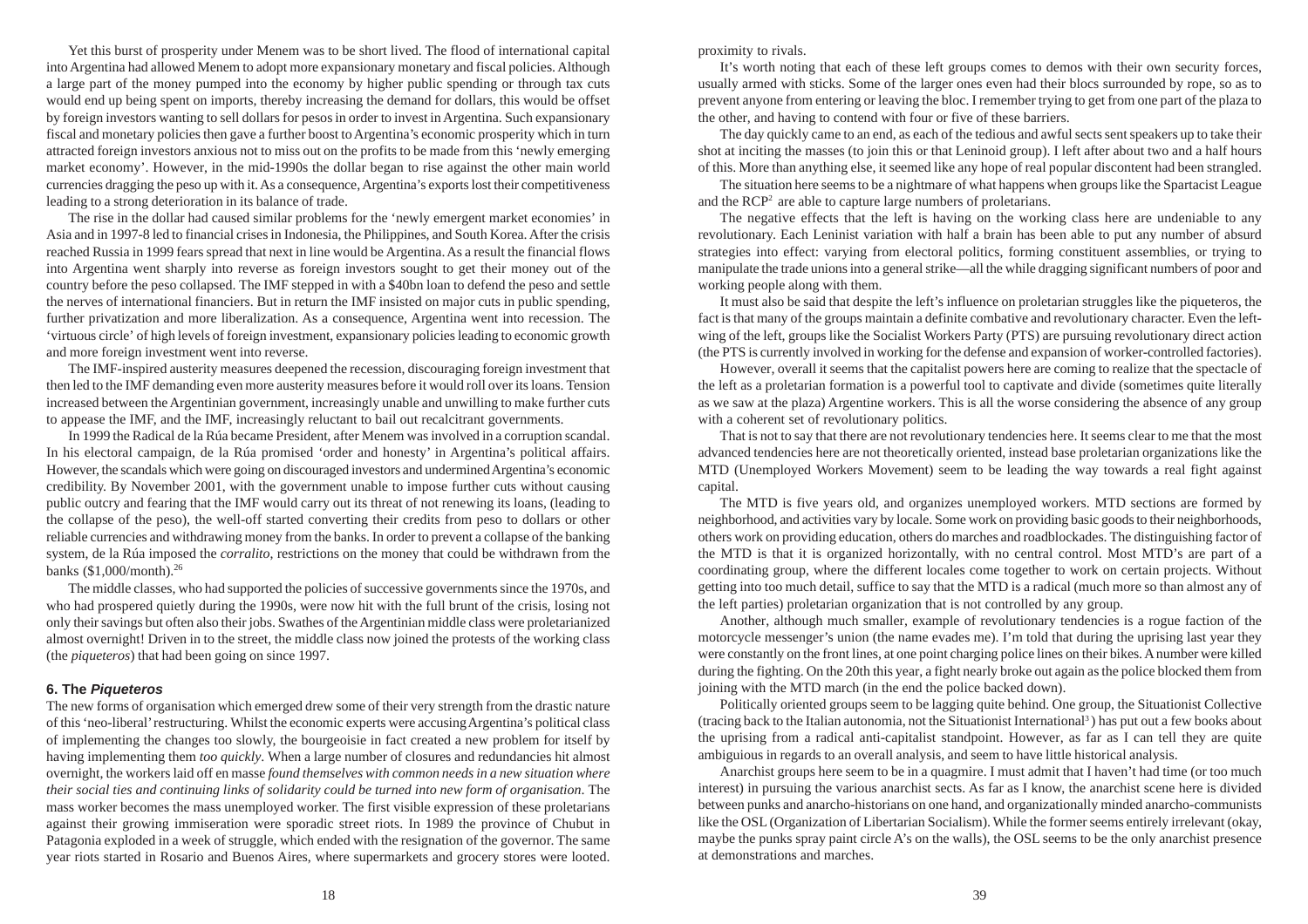# **REPORT FROM A VISITOR TO ARGENTINA**

I fully believe that the uprising of last year was one of the most significant proletarian offensives in recent history. The uprising last year was clearly a mass movement, against capital and the state. Popular assemblies and workers control of factories are widespread phenomena; and in the case of the latter, increasing in number.

It cannot be disputed that every person in Argentina was affected in a serious way by the uprising, and the consequent emergence of popular revolutionary organizations throughout the country. Neighborhood assemblies in and around Buenos Aires easily number more than one hundred. Thousands of workers across the country are controlling the means of production. In some of the poorest areas, especially in the North, the unemployed organizations hold power that rivals that of the state.

The weakness of capital can be observed in many ways here. The bourgeois press is forced to dedicate large sections of its newspapers and airtime to focus on various problems and actions of the proletariat.

It is clear that the repressive arm of capital (the state) is widely hated, and significantly impotent to enforce the law. For example, a demonstration (explained to me as very calm comparatively) of a few hundred on 19 December 2002 ran amok in the financial district, defacing and blockading banks for several hours, attacking police vehicles, setting fires, hurling dozens of paintbombs at the stock exchange, and delaying traffic – all without any response from the police.

Buenos Aires is covered in anti-establishment graffiti. Almost every major plaza has been scrawled with messages against politicians and the rich. It seems like the government has given up on cleaning it.

However, despite all these promising signs of conditions ripe for communist revolution, I believe such a thing is far off. The key problem being the lack of coherent class consciousness on the part of Argentine proletarians.

Capital here is undoubtedly still on the defensive, and still taking serious losses a year after the initial uprising. It is commonly believed that if the state were to make serious moves towards regaining lost ground, through utilizing 70's-style tactics, a civil war would erupt.

However, while carefully shrouded, the ruling class here still wields the superior weapon which keeps the proletariat here under a false consciousness – most clearly described as the diffuse spectacle.

The diffuse nature of the Argentine spectacle is comprised of many components to keep proletarians confused and impotent. Shadows of their former selves, traditional Western spectacular activities such as television, soccer, and superfluous consumption still seem to play a significant role in life here.

However, more important is that with the economic collapse and popular uprising, the spectacular power of the left-wing of capital has seen a great increase.

The membership and base support for the dozens of left political parties or mass organizations (like front groups, but not exactly the same thing) has increased by a large margin in the past years. Even for the majority of society here, which is not tied to any specific vile ideology, the left is now in a much better position to be listened to and taken seriously. This is somewhat hard to provide evidence for, although the amount of press time given to the left is definitely one indicator. On a personal level I've noticed this from the sympathy given to leftist slogans or ideas by non-politically affiliated people.

During the December 19-20th anniversary marches<sup>1</sup> in Buenos Aires, these groups clearly exhibited their essence as tools of capitalist recuperation and control of the working class. The two days culminated in a rally at the Plaza de Mayo; and each of the left groups had separate marches that fed into the rally. The absurdities of the ideological buffet that composes the left here became painfully clear as different marches played juvenile games around downtown (one group would enter a square, prompting a rival to leave).

The sectarian antics sometimes bordered on the bizarre, with different factions of a march splitting it in an effort to become the lead banner. In the end, the marches finally gathered at the plaza, although a few groups elected to march around a few blocks away from the square, in an effort to avoid close From then on riots occurred throughout the country. However, the growing number and worsening situation of unemployed workers deprived of their means of survival necessitated more concerted action.

Whilst the tactic had been used from about 1993 onwards, the co-ordinated *piqueteros* movement was born in Cutral Có and Plaza Huincul, two towns of Patagonia created around the State oil company, *Yacimientos Petrolíferos Fiscales*. It was privatised by Menem in 1994-5, and as a result 80% of its workers were suddenly laid off. Privatisation means more efficiency: whilst in the past it was *the only major oil company in the world to report losses*, due to the high wages and benefits conceded to its workers, after privatisation its profits rocketed while the living standard of the populations of the oil towns declined. By 1996 the two towns had an unemployment rate of 37.7%. The first riots exploded in June 1996 when the local government failed to reach an agreement with a Canadian corporation to set up a fertiliser plant in the area. The rioters were placated by promises made by the authorities. In March 1997, a teachers' strike against layoffs and wage reductions evolved into the first of the now famous road blockages. When the police attacked the blockade, the towns of Cutral Có and Plaza Huincul mobilised in support. The popular assembly set up to negotiate with the authorities demanded jobs, tax moratoria and investments in the oil company. They decided to demobilise when some promises were made, including the creation of 500, (badly paid) jobs. The moderation of the assembly was due to the fact that people could see no good, in the situation, in an escalation of the protest. By the same token, the intervention in the assembly by local politicians was accepted.

The *piqueteros*' tactic of blocking roads was soon being taken up in other towns. It was used in Jujuy and Salta the following year, provinces in the north of the country. In Jujuy on May 7th 1997, *piqueteros* blockaded the Horacio Guzmán Bridge, Argentina's main link to Bolivia. Over the following four days, protests and blockades spread through the province, amongst both employed and unemployed. The movement was attacked by troops, (tear gas and rubber bullets were used), but provincial officials eventually capitulated and promised to create  $12,500$  jobs and increase welfare.<sup>27</sup> The spread of *piquetero* tactics and their forms of organisation moved first through the provinces, but then came closer to the capital when they reached La Matanza, in Greater Buenos Aires. This sprawling industrial suburb, with a population of two million, had been badly affected by unemployment. Here *piquetero* numbers grew substantially to 4,000-6,000 people. This new area of *piquetero* activity was also important because *piquetero* actions could now strangle the capital by blocking its major arteries, all within easy reach. We should also mention at this point events in Tartagal and Mosconi, both towns were occupied and held for a few days from the police in winter 1999/spring 2000, by forces including *piqueteros*. After the death of a demonstrator in November 2000, Tartagal was again rocked by riots – government buildings were set alight and cops taken hostage!

Typically, a *piquetero* highway blockage would have demands such as the withdrawal of police, the repudiation of state repression, the release of jailed comrades, unemployment benefits, food, health facilities, and demands for both 'genuine' jobs and *Planes Trabajar* or Work Plans – the later being effectively small unemployment subsidies (120-150 pesos a month per family, only available to those with families, and paid in 'Lecops', a national parallel currency or 'bond').<sup>28</sup> The state would give out these work plans to defuse situations. Over the years, *piquetero* actions for Work Plans have often met with success. The subsidies are given to heads of families – say, 100 out of 800 *piqueteros* – rather than forming the basis of a universally-shared benefit, miniscule though it would be. Work Plans are normally intended to be taken in exchange for light public works, like municipal gardening or the upkeep of roads. They amount to a pittance, representing in their value about an eighth of the material needs of a family of four. *Echanges et Movements*<sup>29</sup> however, also mention 'organised looting' by *piqueteros* in 1999, and an escalation of violent, direct appropriation of goods in 2000-1, especially around the December events of 2001. Goods vehicles trapped in pickets were looted, warehouses and supermarkets attacked in a concerted way, and anger expressed in attacks on government buildings. Already in June 2000, a violent riot in General Mosconi which left 2 dead, led to a country-wide response with 300 road-blocks.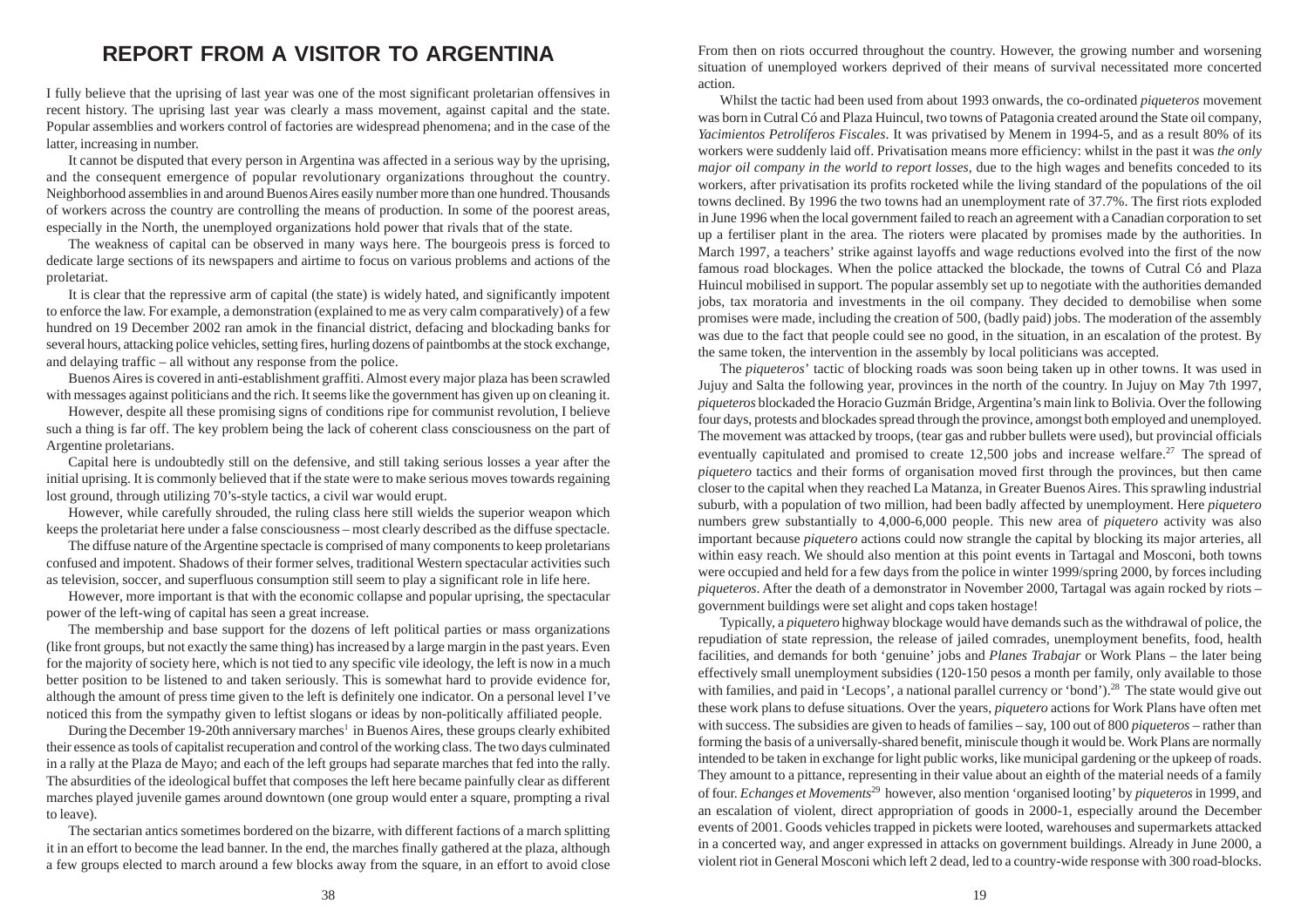We must not forget these more violent and direct expressions of piquetero organisation, some of which may be more hidden.<sup>30</sup>

Small groups of *piqueteros*, organising locally in their neighbourhoods in the first instance (eg MTD Lanús – MTD stands for Movement of Unemployed Workers), are often affiliated to a larger 'Coordinator' group, which is in turn affiliated to one of the four major *piquetero* confederations. These are the CCC (Class Combative Current) group and the FTV (Federation for Land and Housing),  $31$  the *Bloque Piquetero*, and the *Coordinadora Anibal Verón*, which once formed part of the *Bloque Piquetero* but which has increasingly distanced itself from it, insisting on its total independence from parties and unions.

The FTV has a large membership and wide support in La Matanza, in the west of Buenos Aires province. It also includes groups under the banner 'Barrios de Pie' – neighbourhoods on their feet. The CCC is the (relatively autonomous) organised *piquetero* union arm of the (Maoist) Revolutionary Communist Party (PCR), $32$  It too has a strong base in La Matanza, and also in the northern provinces of Argentina. The *Bloque Piquetero* gathers together dozens of *piquetero* groups including the Polo Obrero, (linked to leftist parties such as the Trotskyist *Partido Obrero* – Workers' Party), and a handful of other leftist groups.<sup>33</sup>

The CCC and FTV-CTA group are considered the most reformist elements of the *piquetero* movement, with a tendency to negotiate with the government. Divisions within the movement over this led to the suspension of the third National Assembly of *piqueteros* planned for December 2001. A report from the *Coordinadora Anibal Verón* describes *Anibal Verón's* eight-hour picket of seven bridges and access routes to Buenos Aires city on the 21st November 2001, contrasting it with another action, by the FTV grouping, which had started a few days before. The FTV *piquete* had in fact allowed transport to circulate on one side of the street from 5am to 10am and again from 5pm to 9pm, so as not to cause too much disruption in La Matanza. But, as they say, "While in La Matanza the third day of roadblocks 'with alternative routes… passed without a response…the firmness and organization of each of our bridge-blocks meant that, in spite of public declarations by the Ministry of Work that they would not receive the unemployed because we were 'blocking roads', *in a few hours the same Ministry was sat in front of us at a negotiating table*, publicly ratifying the commitment we sought."<sup>34</sup> The statement goes on to criticise the FTV picket: "That which is generated by a road-block – born as a tool of the unemployed with which they can interrupt the movement of goods via national highways, to generate economic problems which, from a position of intransigence, forces the government to make concessions to the demonstrators – in the hands of these sectors ends up being a blocking … of the pavement, by the side of the road, while transport freely circulates!"

Importantly, *Anibal Verón*, (and perhaps other *piquetero* groups), eschew mediation, literally refusing to meet the state on its own terrain, forcing government negotiators to come to the pickets. This helps to ensure that negotiations over limited aims take place on the *piqueteros'* terrain *politically*. 'Work Plans' and the rest are given out to families, rather than individuals, everyone can take part in the negotiations, the work plans are given out in a transparent manner, and everyone can decide on when to clear the road etc.<sup>35</sup> Limited aims, which from the outside look to be merely within the reformist dynamic of capital, are achieved with an understanding of the needs of proletarian struggles (such as refusal of mediation), which point to the importance of the process of struggle – social recomposition against the atomisation of capitalist social relations – as the real subversive current.

Groups like *Anibal Verón* criticise the CTA and CCC *piquetero* groupings for sending delegations to put their case to both government and employers (for example in January 2002 CCC-organised *piqueteros* sent delegates to the oil company YPF-Repsol to demand 40,000 "genuine jobs", and that working hours should be shared between those working and those who had been sacked; and another delegation was received by the Casa Rosada to demand Work Plans and food and the release of political prisoners). More generally, we can also see the incursions of the official unions into the *piqueteros* movement as just an attempt at recuperation, or as an opportunity for cross-sector solidarity, maybe partly initiated 37. A bourgeoisie in the periphery of capital which makes its money by hanging around with western capitalist interests, taking a cut from the deals made to exploit the country's resources, and therefore having no interest in national development.

38. "El bloque piquetero marchó en La Plata", from the weekly newspaper *Argentina Arde,* No.8 April 11 2002, p.3.

39. "Ni un peso, ni un soldado", *Argentina Arde,* No.7 March 22 2002, p.3.

40. *Mouvement Communist* p.17-18.

41. Asamblea Parque Lezarna Sur, 5.2.02.

42. Letter from Raúl Godoy, General Secretary of the Union of Ceramist Workers and Employees of Neuquén (SOECN), Neuquén, Argentina, November 16 2001, published on Indymedia.

43. "Trabaja y vende", *Argentina Arde* #8, 11th April 2002, p5

44. *Echanges*, p.45.

45. Email to *Aufheben,* 9.9.02.

46. p.6 *Mouvement Communiste* 'Letter' #1, Feb.2002.

47. After the devaluation of the peso, average middle class incomes amounted to just 75% of former *working class* salaries. The income of bank employees in the capital has fallen by 60% from US\$1081 to US\$432 a month, without allowing for the rapidly rising prices of everything.

48. *Echanges* p.14.

49. See pages pp.26-32.

50. ibid. p.13.

51. Full story on the Argentina Now website at http://argentinanow.tripod.com.ar/news.html

52. "A otro perro con ese hueso", *Argentina Arde,* No.8 April 11 2002, p.8.

53. "Los remedies en su lugar", *Argentina Arde,* No.8 April 11 2002, p.8.

54. "Apuntes" p.126.

55. *Echanges,* p.33.

56. "Seeds of Revolution" in *Freedom* 23.3.02, vol.63. No.6. p.3.

57. *Argentina Arde,* No.8 April 11 2002, p.8.

58. The debate was also connected to the problems in many neighbourhood assemblies that the participation of left party activists were causing – although in the first *cacerolazos* and demonstrations organised by the assemblies, party banner were so frowned upon as to be absent, over time, more and more party banners began to appear

59. One of the big splits occurred over proposals for Mayday demonstrations. One proposal was to join the mass demo, the other being for a separate, mass meeting at the obelisk. Partido Obrero and MST militants actually had a punch up over the issue, whilst 24 of the 57 assemblies attending that day abstained from voting over the issue. At the following interbarrial of the 28th April, the assembly of Liniers denounced the crisis of the Interbarrial, "provoked by a process of demobilisation of the neighbourhood assemblies and because of the partisan practices of two organisations in particular, who have brought their partisan struggles to the heart of this incipient organism which the neighbours, with much effort, are constructing." They proposed that each assembly should, finally, have one speaker and one vote, although as many *asambleistas* as possible should continue to attend to, amongst other things, monitor their delegates. The vote was passed with only dissention.

60. It is perhaps in part thanks to parties such as the PO that the links between 'piquete and cacerola' were made so early – at the piquetero march from La Matanza on the 28th January 2002, when the slogan "piquete and pot banger, the struggle is the same" was born, the assembly which first greeted the *piqueteros* and gave them breakfast was that of Villa Urquiza, which has a large PO participation. 61. This and previous from "La izquierda argentina y las asambleas barriales, dividias", Raúl Zibechi,

May 6 2002. At http://www.rebelion.org/sociales/zibechi060502.htm 62. *Echanges*, p.39.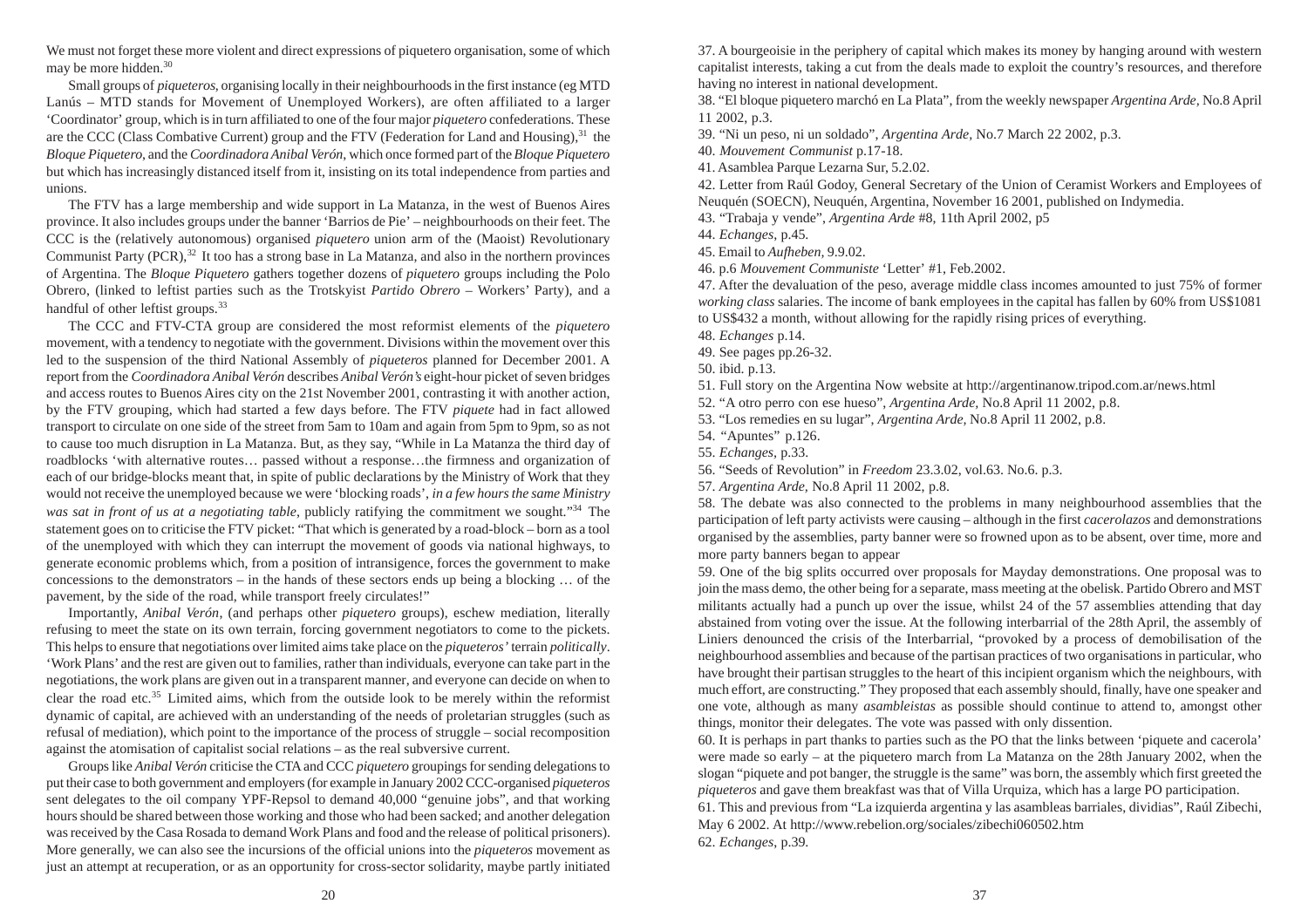# *Upheaval,* London: Atlantic Press, p.97, p.100, p.109.

23. Sources for this section: Donald G. Richard, "Regional Integration and Class Conflict: MERCOSUR and the Argentine Labour Movement", *Capital & Class* No.57, Autumn 1995, p. 55; Martha Roldán, op.cit.; Hernán Camarero, Pablo Pozzi, Alejandro Schneider "Unrest and Repression in Argentina", *New Politics* vol. 7, no.1 (new series), Summer 1998; Gerard Baker "US defends its stance on Argentina" and Thomas Catán "European countries protest at Argentina recovery plan", *Financial Times* 7/1/02; articles in *Financial Times* 22/12/01; Institudo de Estudio y Formación, *Highlights of Labour Market Conditions in Argentina,* Global Policy Network, http://www.globalpolicynetwork.org.

24. After the Second World War the USA had emerged as the unrivalled economic super-power. Since the US could out-compete all its potential competitors in all the most important industries it was in the interests of American capital to promote free trade and liberalisation. However although the USA sought to promote the free movement of capital and commodities, and endeavoured to break up the old European empires and their associated special trading relationships, such policies were always tempered by the need to contain the Eastern Bloc. As a result the USA was prepared to tolerate allied countries imposing policies of national development, even though such policies may have inhibited the profitability of US capital, insofar as such policies prevented the spread of' 'Communism'. With the fall of the USSR such a constraint on the USA's insistence on liberalization was lifted.

25. Between 1991 and 1998 the trade between the four countries making up MERCOSUR quadrupled. However, with the crisis of 1998-9, which saw Brazil devalue the Real by 40%, MERCOSUR began to unravel. Between 1999 and 2001 the trade between the four countries fell. As Argentina's trade deficit continued to rise, exacerbated by a further 30% devaluation of the Real, it was agreed to temporarily suspend the MERCOSUR customs union in March 2001.

26. The role of the IMF in this desperate situation, again, was primarily that of defending the interests of the creditors. One of the main policies imposed by the IMF on the developing countries was that of financial liberalization, the removal of restrictions on the movement of capital in and out of the countries. In the latest hectic years, when it was clear that the peso would collapse, financial companies (for example Citibank) and individual creditors rushed to take dollars out of the country. In order to stop this movement, Argentina's authorities employed a 'Law of Economic Subversion', previously designed to track financial movements related to terrorism; but the IMF put pressure on the government to cancel this law.

27. "The unemployed Workers Movement in Argentina", James Petras, January 2002 *The Monthly Review*. Vol.53 No.8. URL??

28. Since devaluation from one to one with the dollar, the peso has fallen to around 3.6 to the dollar, but 'bonds', or parallel currencies are more and more replacing the peso – the peso is becoming scarce – with around 6 billion Lecops in circulation.

29. "L'Argentine de la pauperization a la revolt. Une avance vers l'autonomie." *Echanges et Mouvement*. June 2002.

30. See *Echanges* pp.13-14.

31. Which is part of the *Central de los Trabajadores Argentinos* (CTA, Argentine Workers Central), a large union confederation.

32. "Movilizacíon popular, silencio sindical."

33. These are: Movimiento Sin Trabajo Teresa Vive, linked to the Trotskyist MST (Movement of Socialist Workers); the MIJP (Independent Movement of Pensioners and Retired people) – ex CCC and now with links to various Trotskyist parties; the MTL (Territorial Liberation Movement), a small group linked to the Communist Party; Agrupación Tendencia Clasista 29 de Mayo (29th May Classist Tendency Grouping), of the Liberation Party.

34. "Blocking of access to the Federal Capital", by MTD Anibal Verón, 22 November 2001.

35. "The unemployed Workers Movement in Argentina", James Petras.

36. "Origen y evolución de los *"piqueteros"*", Julio Burdman.

by the base, which could eventually break free from its present limits. The bureaucracy may well have a need to increase its membership and leverage on the class by recruiting *piqueteros* under the banner of coordination and organisation, but *piqueteros have their own reasons* to understand the need for this coordination, one which, in a generalised proletarian offensive, could contradict the mediation of unions.

In February 2002 Duhalde, perhaps trying to regain some of the ground lost to mediating channels, declared that there would be a universal dole of 150 Lecops per family (*piqueteros* have demanded 380 – both at pickets and in the assemblies). The contemptuous response to this measly benefit was clear in the two huge *piquetero* mobilisations of May 2002 when hundreds of roads were blocked. The governments' inability to implement a meaningful, universal level of unemployment benefit and its insistence on Work Plans has caused it endless problems. During De La Rúa's presidency, the Ministry of Social Development removed the administration of Work Plans from the local authorities in favour of their distribution by NGOs, partly to curb municipal clientelism in the province of Buenos Aires, and to limit the growth of small *piquetero* groups in the city. The policy backfired when unemployed organisations created their own NGOs to administer the plans and to set up their own social projects using the funds from them. This was a factor in the growth of the large and increasingly powerful coordinations of groups of unemployed activists in the poorest neighbourhoods, which form one aspect of the assemblies movement that we will discuss later.<sup>36</sup>

Today, many of the grassroots MTDs (Unemployed Workers Movements) such as the MTD Solano, part of the *Coordinadora Anibal Verón*, are making use of the work plans to set up projects in their own barrios, such as bakeries, metal and wood workshops, schools and vegetable plots, as well as running workshops to discuss political questions. The projects are staffed by *piqueteros* in receipt of work plans (direct to their bank accounts) who put the four hours a day they are supposed to do in exchange for the money to the service of their immediate communities. The northern town of General Mosconi is perhaps the most advanced in the use of work plans, with piquetero groups setting up around 300 projects.

Here we can see that the organisation of the *piqueteros* is not demobilised by government concessions; the state does not have strong enough mediating structures to individualise people and recuperate them in a settlement. Whilst the moneys are given to heads of families or other individuals and go to their bank accounts, they effectively end up becoming funds for further collective, autonomous organisation. With the withering of mediating structures, the *piqueteros*, forced to meet their everyday needs autonomously, experience an almost constant state of mobilisation – with the heightened level of communication between social subjects that this entails - in which the existence of the 'political' as a separate sphere is increasingly challenged. Ironically, the very practical nature of official *piquetero* demands, (jobs, food parcels), are an expression of this, and are in fact the other side of the coin to the much publicised 'rejection of politics', which seems to contradict them. Even though it forms part of the attack against the living standards of the working class - is capital shooting itself in the foot by reducing the mediating structures of its state?

One problem with 'work plans' on the other hand is that they sometimes help to further undermine the salaries and security of waged workers. One kind of Work Plan for women called *Madres Cuidadores* (caring mothers) is little more than a way to replace teachers on the cheap, and has been denounced as such by teachers' unions. We must also recall at this point that a neo-Peronist liberaliser like Menem was able to fall back on the semi-autonomous, tentacular Peronist neighbourhood organisations when he was attacking state provision, channelling funds through this network to cushion the effect. De La Rúa, as we have just seen, had similar policies. Other bourgeoisies across the region have also opened the doors to NGOs, charities and aided the informal, grassroots sector as part of the same process of economic liberalisation. In this maybe the executives of capital lean too much on forms of organisation which they will find difficult to control in the long run.

However, we must not fall into the trap of simply cheerleading this process as the rediscovery of grass roots autonomy and empowerment – the type of facile endorsements we criticise elsewhere in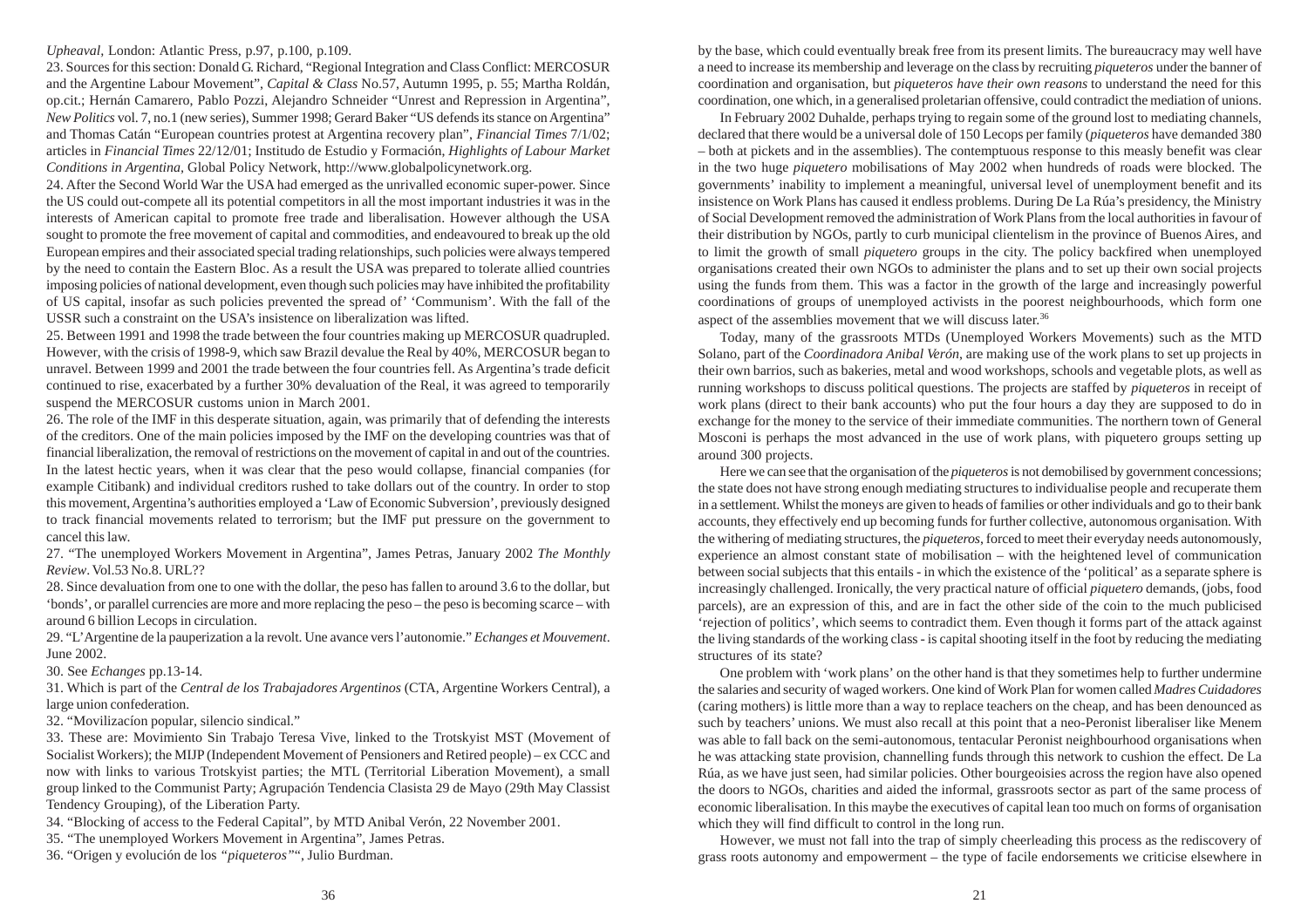this issue. The problem is maybe precisely there – 'autonomy'. There is a tendency for this class experience to become merely the management of survival within capitalism, tied loosely into the system through aid, charity and clientelism, but understanding itself to be autonomous from capitalist social relations. Identifying capital narrowly with international capitalism, (multinationals, financial institutions, the US and EU bourgeoisie) and the *comprador*<sup>37</sup> bourgeoisie which manage their operations within the country, 'grassroots' experience may be 'naturalised', seen as a given 'thing'. Capitalism is not seen as a social relation which includes all social interaction including those within the barrio, but a rapacious, exploitative class outside the barrio. To put it another way, the relationship of exploitation within self-exploitation is externalised. If the class can externalise this relationship it will always end up preserving capitalism, in preserving its life and rebelling against the 'capitalist class'.

Another important feature of the *piquetero* movement is the fact that it has become a node of struggle for different sectors of the class. People in work, especially those whose jobs are threatened, have participated extensively in *piquetero* actions, (as we noted, the first *pickets* were initiated by teachers). This is a critical point to keep in mind if we want to evaluate the long-term possibilities of the Argentinean movement. Although the work plans meted out to the unemployed may sometimes lower the wages of other workers, more importantly maybe different sectors of the class are recognising their needs in each other's struggles. The bourgeoisie is finding it very difficult to decompose the class into antagonistic sectors fighting over jobs. The reserve army of labour is not performing its designated duty! As an example of this solidarity, on the 4th of April 2002 a *Bloque Piquetero* march, in the coastal town of La Plata, passed by the provincial government building before heading for the Family Office, to offer its support to state workers on strike there. Protesting at cuts in overtime, wages and other benefits, the workers had taken over various buildings and were in permanent assembly. When the *piqueteros* arrived, the gendarmería were inside and the assembly had been suspended. But when the workers saw the size of the crowd which had come to support them, they shouted at the gendarmería to leave and continued with their assembly.<sup>38</sup> *Piqueteros* have also defended the occupied factories from eviction, pushing back police attacks on numerous occasions, as have members of local assemblies and other neighbours.

Although in the early years of the movement the state and the bourgeois press could manipulate broad middle class opinion against what was painted as a dangerous, lumpen-proletarian threat, the increased immiseration of the middle classes has narrowed the gap between the two sectors. The new possibility of this situation was evident in the practical solidarity of the events of December 2001on the streets. It emerged in the days following the national *cacerolazo* of the 25th of January, that the police had blocked Pueyrredón Bridge, the gateway to Buenos Aires, to stop hundreds of *piqueteros* crossing to join the *cacerolazo* in the Plaza de Mayo. Furthermore, on the 28th of January 2002, a march of *piqueteros* from La Matanza to the Plaza de Mayo was greeted and given food by the neighbourhood assemblies who accompanied them the rest of the way. The slogan 'Piquete y *cacerola*, la lucha es una sola' (Picket and 'pot-banger', the struggle is the same') was heard that day and soon became popular. In February 2002, after the announcement of the abandonment of the dollar-peso parity, a *piquetero* march coming into Buenos Aires from the poor suburbs, was again greeted by the 'middle classes' of the centre of Buenos Aires with food and drinks. It was of course understood that the inflation that would result from the devaluation, (together with the effect on savings), would affect everyone. Whether these expressions of solidarity can be further concretised remains to be seen.

In order to discredit the *piqueteros* in public opinion and possibly to prepare the terrain for repression, the State has attempted to smear the movement. In March, in a calculatingly menacing tone, Duhalde stated that: "in the piqueteros movement we believe that there is a part of authentic protest which is becoming smaller...and another part financed by extremist groups. We have been told that the finances [for the *piqueteros* in Salta, north of Argentina] may come from the FARC of Colombia, or in other words, from narco-trafficking."<sup>39</sup> It is important to note that a US military base is planned for the area of Salta that Duhalde is referring to; the same place where, last year, US marines carried out joint 10. The repression led by Varela was a real massacre, where more than 1500 workers were killed.

11. Sources for this section: Ronaldo Munck, op.cit. pp.106-146; Confederation National du Travail op.cit. pp.29-30.

12. That is, substituting the import of goods with national production oriented to sell on the internal market. This implied a major restructuring of the Argentinian economy.

13. Ronaldo Munck argues against the 'orthodox' interpretation of Peronism as based on a new working class who had recently moved from the countryside, and who was less class conscious, more traditionalist and were thus prone to accept an authoritarian State. According to studies quoted by Munck, "the organization's and leaders of the 'old' working class participated intensely in the rise of Peronism" and, contrary, to the theories of the separation between new and old workers, the Argentinean working class was "remarkably homogeneous". See discussion in Ronaldo Munck, pp.121-123). If the 'orthodox' theory on Peronism might make sense at the ideological level it is difficult to explain the strength of the Argentinian working class under Peronism without taking into account the existence of a "remarkable unity" of the working class.

14. The *Conventillos* are now used as hostels for very poor people.

15. Op.cit. p.231.

16. Individual*ism* is a one-sided ideological viewpoint within capitalist social relations, where social interaction among producers takes the form of the social relationship of their commodities on the market. The viewpoint of our society as a civil society based on *free* individuals is of course ideological, being one-sided, because it hides the fact that the real personal freedom and happiness of the producers is denied by the alienation and exploitation inherent in wage labour and in market relationships. Obviously the other side of the same ideology is the integration of the fragmented individuals within the system through identification with *abstract* communities, centred around unifying issues such as nationalism, the bourgeois party, etc. The fact that individualism and collectivism are contradictory may tempt us to oppose the first by appealing to the second one or *vice versa*. But this approach would fail to grasp the problem dialectically and see the common root of both ideological standpoints in the concrete bourgeois relationships within capitalism. Only with the concrete challenge to commodity relations in the practice of class struggle both individualism (the denial of *real* happiness and freedom) and abstract collectivism (the denial of *real* collective management of our lives) will lose their compensatory attractions and their reason for being.

17. Sources for this section: Munck op.cit. pp.127-228.

18. Ronaldo Munck, op.cit. p.150.

19. As accounted by Ronaldo Munck, op.cit. p. 158.

20. *Mouvement Communist* gives us a list of names of union bureaucrats and their businesses in the 70s. Some of them are: Marcelino Mansilla, general secretary of UOCRA of' Mar de Plata, who owned night-clubs, a textile factory and a restaurant. The brothers Elorza, secretaries of the union of hoteliers, had a restaurant. Triacca, bureaucrat in the plastics union, owned a pig farm and a transport company. Lorenzo Miguel, secretary of UOM, was co-director of another transport company. Armando March, secretary of the union of the commercial employees was a director of a 'union' bank. Regelio Coria, leader of UOCRA, co-owned the building materials factory FUCON and had a huge farm in Paraguay... 21.As *Mouvement Communiste* explain, the 'guerrilla' movement started in Argentina in 1955 with the *Movimento Revolucionario Peronist* (MRP), which split into a right-wing and a left-wing faction. After the student struggles of 1966, and the struggles against the military, regime of Ongania, encouraged also by 'theology of liberation', more numerous groups appeared in the 70's (there were Peronist, Catholic, Guevarist, Trotskyist, Maoist factions). The *Montoneros* came out in 1970, with a mixture of Peronist, nationalist and third-worldist ideology. In 1974 they had 100000 members, with 3500-5000 cadres. 22. Sources for this section: Ronaldo Munck, "Argentina", *Capital & Class* No.22 Spring 1984, p.15; Martha Roldán, "Continuities and Discontinuities in the Regulation and Hierachization of the World Automotive Industry", http://www.univ\_evry.fr/labos/gerpisa/actes/20/article4.html; Andy Beckett "Blueprint for Britain" *The Guardian Weekend,* May 4 2002 p.17; Arthur P. Whitaker, *Argentina*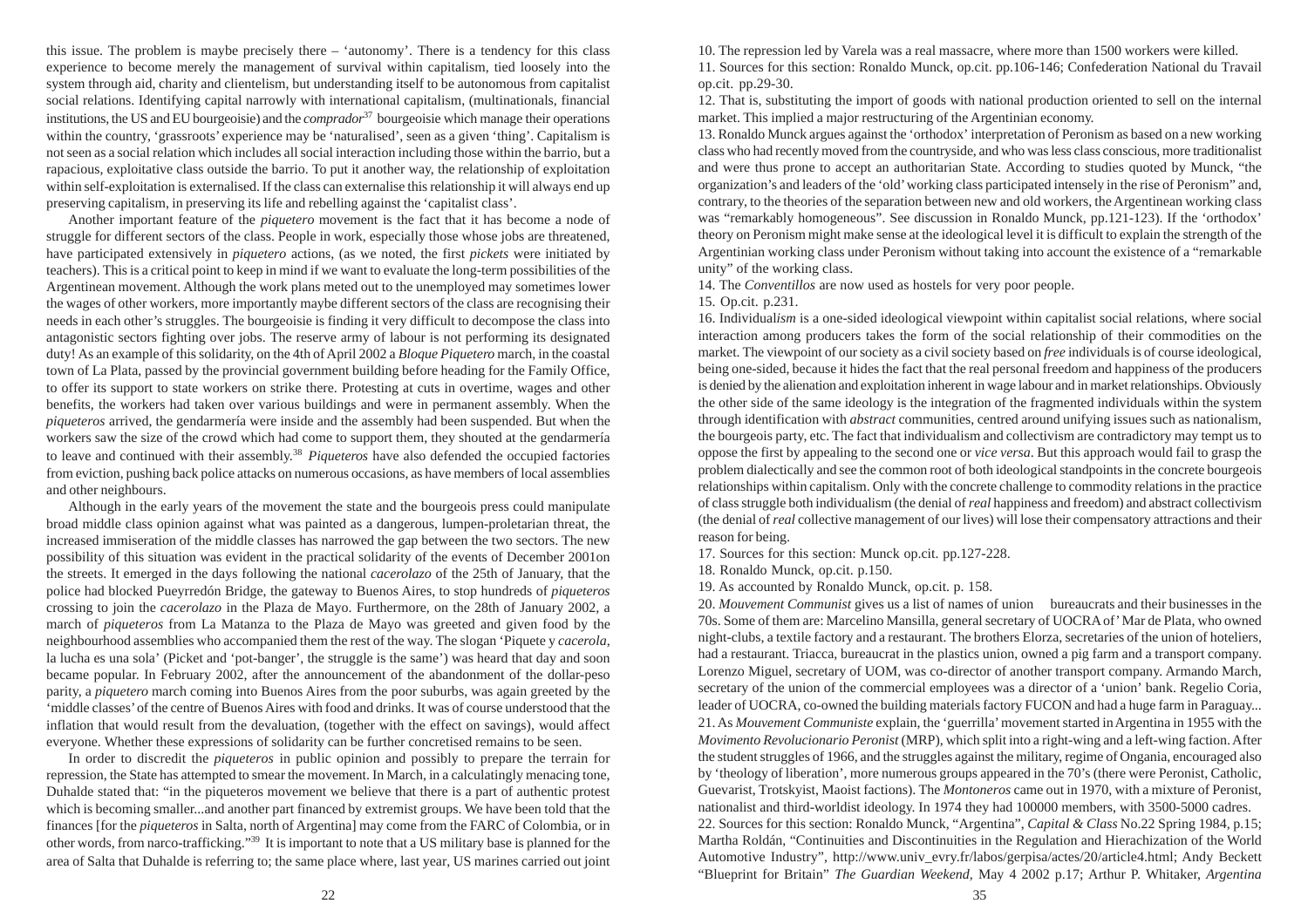weapons of the revolution. The army comes in with a new social settlement. If it can't, it may not be able to guarantee the loyalty of its soldiers. The problem with the restructuring is that it attacks unproductive capital and the state – in other words, sectors like the army; the Argentinian army is now much reduced in size. One officer was quoted as not being certain enough of the loyalty of his troops to consider an intervention. We must remember at this point that Argentinians feel that the events of the 19th of December – the most generalized and spontaneous mobilization – was a repudiation of this very possibility, burying once and for all the fear and silence of the years of the dictatorship in this huge collective affirmation.

Unable to impose the policies deemed necessary for the resolution of the crisis, the Argentinian bourgeoisie face an implacable international capital organized through the IMF. The crisis in Argentina has demonstrated the limits of the neo-liberal policies imposed through the IMF over the past two decades. By making a few rich while impoverishing ever greater numbers, these policies have undermined the social conditions necessary for economic and political stability. Neo-liberal policies are pushing more and more countries in the periphery into the same predicament, particularly in South America. However, with the world economy entering into recession, the IMF cannot afford to back down. If the Argentinian bourgeoisie is let off the hook then Brazil, Turkey, Nigeria and many others will be next. It will be the end of neo-liberalism. However, if Argentina explodes in a revolution – one which could be contagious given the rise in struggles in Latin America – America may have to intervene. But, given the fact that America is having to defend the neo-liberal world order in the Middle East at the moment, will it be stretched by its over-commitment on the world stage?

### **Notes**

1. The *piqueteros* being the movement based around the unemployed which uses road blocking pickets as their tactic of struggle.

2. For details on the *piqueteros* see later

3. For one account of the uprising, and other reports and information, see SchNews issue #350, online at http://schnews.org.uk/archive/news35.htm

4. The slogan is still regularly heard on the streets of the cities; rarely chanted it is almost always sung, over and over – "Ohhh, que se vayan todos, que no quede ni uno solo, que se vayan todos…", ("out with them all every single one of them").

5. Sources for this section: Ronaldo Munck. Ricardo Falcón and Bernardo Galitelli, *Argentina, From Anarchism to Peronism,* London: Zed Books Ltd. 1987 pp.24-105; Confederation Nationale du Travail – Association Internationales des Travailleurs. *La Fora dans le Mouvement Syndical Argentin,* Marseille, 2002, pp.17-20, 25-30; Communism no.4, *Working Class Report 1917-1921. Generalised Revolutionary Struggle in Patagonia,* http://www.geocities.com/Paris/6368/communism/c4\_patagonia.htm. A good source which was considered throughout the article is Mouvement Communiste *Argentine: La Cohesion Sociale Vole en Eclats,* N.1 Février 2002, B.O. 1666, Centre Monnaie, Bruxelles; http:// argentinanow.tripod.com.ar/news.html.

6. The strength of the proletariat was an important element for the power balance of the ruling class. In fact Ronaldo Munck (op.cit. p.57) stresses the importance of the general strike of 1910 for this political change, which happened two years later.

7. Notice that the decision of bending towards the moderate socialists did not make FORA admittedly 'socialist'. In fact, due to radically divergent questions of principles, the socialist unions were united in a different federation, the UGT *(Union General de Trabajadores,* founded in 1906), and did not join FORA. All the moderate unions joined together only in 1930 to form the CGT, as we will see later. 8. As quoted by Munck (op.cit. p.67).

9. It is worth saying that the struggles of 1919-20 in Patagonia involved also Chilean Patagonia, where for example the Chilean workers were able to seize the town of Puerto Natale for more than a year. The efforts of FORA V to link the workers in struggle across the boundary were boycotted by FORA IX.

exercises with Argentinean troops. This rhetoric also serves to separate the 'good' *piqueteros* from the 'bad'. The looting panic whipped up by the media following the December events (when rumours, intended to keep people off the city centre streets, flew around the poor Buenos Aires suburbs that 'looters' were attacking people's home and were on their way; fires were lit on many residential street corners and people prepared to defend their blocks against attacks which never came) was another attempt by the state to split the *piqueteros* from the 'middle classes'. As we have seen from the links formed in January, the attempt failed.

On the 30th May, the *piqueteros* blocked 1,000 highways, bridges and roads throughout Argentina, as well as railway lines. Their mass mobilisation was accompanied on the same day by strike action by airport workers that brought Ezeiza, Buenos Aires' airport, to a standstill. President Duhalde indicated his impatience with *piquetero* tactics, saying that road-blockings could be tolerated no longer. In light of this, it is clear that the police attack on the *piquetero* action of the 26th of June, in Avellaneda, that left two young *piqueteros,* Dario Santillán and Maximiliano Kosteki, dead and some 40 injured, were not simply the work of 'maverick cops'. Importantly, thousands immediately descended on the Plaza De Mayo in response to the murders, growing to some 50 000 people two days later. The alert response to state repression reduces the options for the bourgeoisie.

# **7. The factories**

Whilst the most striking and original feature of the Argentinian movement is the *piqueteros*, our interest in this highly organised and radical movement, based on disrupting the sphere of circulation of capital, should not blind us to the question of what the class as a whole in Argentina is doing. The aspects of radical practice in the movement which go so far as heralding new social relations should not make us forget to look at the totality. The question that has come up in recent months for observers of the events is – what are the workers in the sphere of production doing? It is a fact that the radical organisations in the factories which we have discussed above in the context of the struggles of the 1970s, were severely repressed during the years of the military regime. Almost all the authors we have come across who spoke of the situation in Argentina today complain of a lack of militancy in the workplace. The complaint is that the unions are completely tied into the system, and so are cowardly and given to manipulating workers in tokenistic strikes, demos or days of action in order to both safely channel worker discontent and to increase their bureaucratic power. The reasons given for this situation in the work place range from the somewhat vague contention that the workers are simply sold into the official union structures (this, understandably, from a member of the independent *motoqueros* base union), to the belief that the workers in work are just too scared to lose their jobs; whilst *Mouvement Communist* sketch an effective class compromise recently patched up between Duhalde and workers in key sectors. They think that with the possible rejection of electoral politics "the support of the CGT, the only mass organisation capable of ensuring social peace…is essential. Its inclusion into the government…is a possible hypothesis given the independent progress of the class struggle. This is why Duhalde is trying to make the middle classes, the petit-bourgeoisie and the workers of the state sector [organised by the CTA] pay for the State's fiscal crisis. He traces out a new 'alliance of the producers' composed of the bosses of heavy industry, the workers in these industries organised by the CGT and some unemployed workers bought off by some precarious jobs within the state administration. To fly the flag of this new Peronist settlement [Duhalde] didn't hesitate to promise the general secretary of the CGT, Rudolpho Daer, to withdraw the restrictions on bank accounts as far as they concerned salaries."<sup>40</sup> We cannot at this point comment much more on this, although it is an important point to keep in mind. Some of the moneys saved in the huge cuts of the past two decades could well be used to try and buy off the diminished number of workers in key strategic industries like oil production. It also gels with the political events in Argentina since December 2001 – the rejection of the Radical De La Rua, opening the way for the Peronist Duhalde to try and limit the damage of the uprising by re-opening the clientelist Peronist channels still connected to the workers, through the medium of the CGT.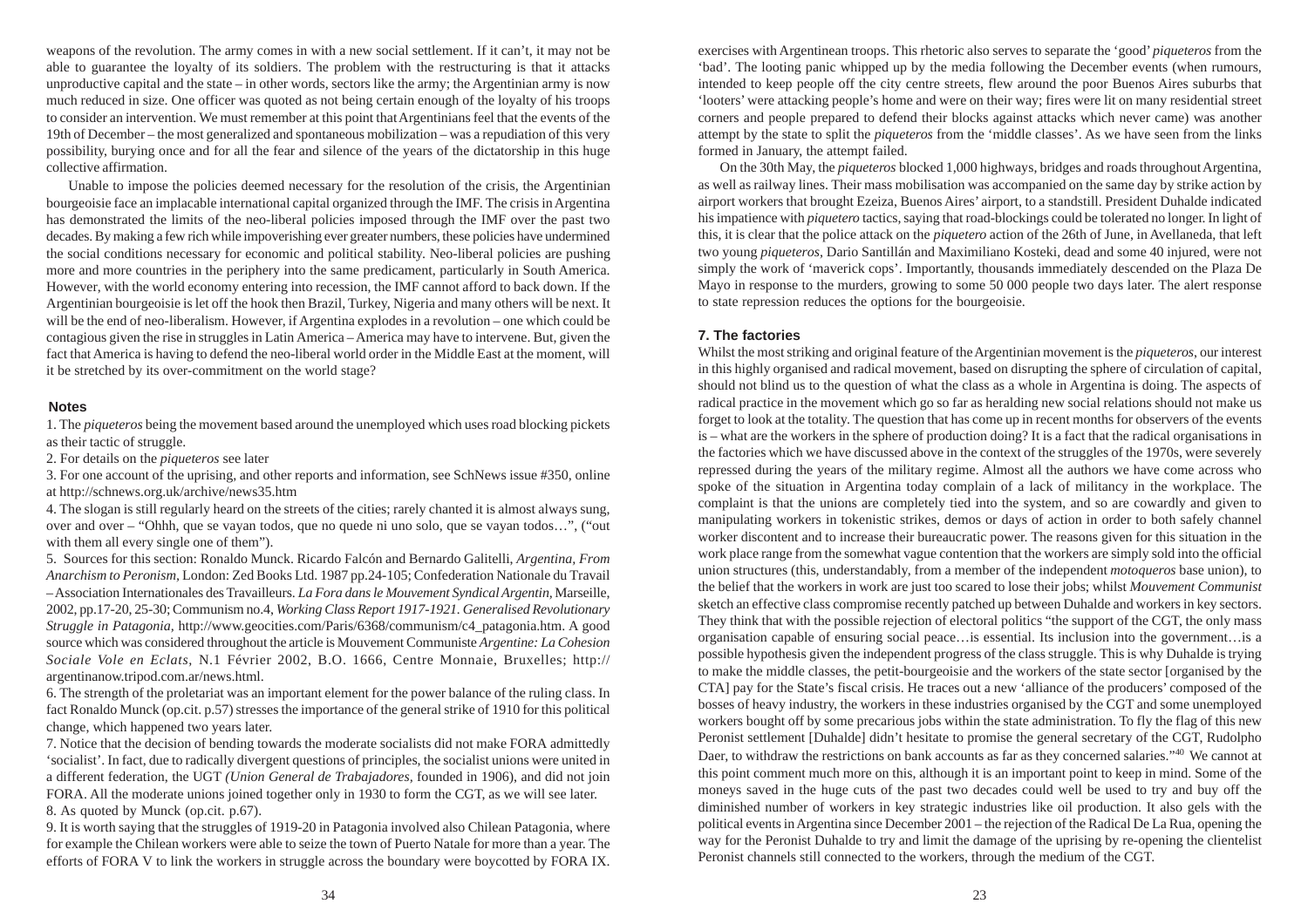We have mentioned the frequency of general strikes in recent years. Although union led and of course limited by the unions' own agenda, we must not assume that the workers simply march in step behind their mediators. We note that railway workers have been on strike more than once over the last year, and in September 2002 the transport workers of Metrovia mobilised to demand a reduction of their working day to six hours, a concession they held until only a few years ago. There are also numerous, 'hidden' strikes in small factories over closures, non-payment of wages etc.

We must not forget the instances of common *piquetero* struggles by (mostly) state workers and the unemployed in the provinces from the mid-90s onwards. Workers in state industries threatened with privatisation have also used road blocking tactics on numerous occasions, for example at Cutral-Co and Plaza Huincul, when the petrol company YPF was sold to Repsol. 36.8% of all road pickets between December 1993 and December 1999 were made by waged workers! The struggles of the state workers have been a major feature of the Argentinian movement and are still very much a live issue. It is a question intimately involved with state clientelism. As we have already noted, with the expansion of the state, the clientelist structure Peron tried to incorporate into his Justicialist settlement was partly achieved with the explosion of 'phoney' jobs in the central state and local administration. More recently, Menem, no doubt to placate the IMF which was making business with the central state and so complaining about its spending, sacked 110 000 federal state workers (as well as 107 000 provincial state workers). He also transferred 200 000 teachers from the federal budget to local government budgets. In Buenos Aires province for example (where Duhalde was governor), the number of state workers rises substantially from 280 000 in 1991 to 400 000 in 1999, no doubt soaking up the 110 000 workers sacked from the central state in Buenos Aires. The need for the Peronist governors (and at one remove, the Peronist president) to keep their huge electoral clientele is the reason for these machinations. This reluctance to attack state jobs decisively show how deep the Peronist class settlement was rooted, even in the ultra-liberal Menem years. As we have seen however, the attack did start in the late 90s, but is still contentious – recent negotiations with the IMF have revolved around the issue of the provincial budgets, the IMF asking for 60% cuts. One would think that more massive redundancies might ensue, but the game is not so simple for the bourgeoisie, with an insurrectionary movement in near permanent mobilisation. Duhalde's administration is squeezed between the IMF and the movements – during a bout of negotiation with the IMF, one government negotiator complained that the IMF didn't understand that the administration is constrained by the fact that there are at least 30 actions a day in Argentina!

Most workers may now be keeping their heads down at work but what has emerged is that many of them are involved through the neighbourhood assemblies. They take part simply as neighbours and also report on the workplace organising that does go on. For example, at one neighbourhood assembly meeting,<sup>41</sup> a worker from the nearby Buquebus ferry service across the River Plate to Uruguay, described the actions that were being taken against redundancies and asked for support, to the assembly's great approval, as did another who worked at the Clarín newspaper. Many other workers take part in the *cacerolazos* as well, a form of protest usually associated with the 'middle class'. It is vital to keep these things in mind. Workers not actively in struggle at work may be in touch with the needs and actions of other sectors in struggle through neighbourhood organisations. Furthermore they take part in decision making, in demos and other organisations, *as neighbours in concert with other neighbours*, through these organisations. The positive thing in this is that a directly social dimension of struggle is available to many workers, one which looks beyond their specific, sectoral interests in particular industries. But the limitation may be that workers separate their everyday needs (which they see as belonging to their experience as neighbours), from their role as producers of surplus value at work. The later would have to be socialised too, and this understanding turned practically against capitalist social relations, to really paralyse the system.

The other form of worker organisation to discuss is the much publicised factory occupations. We must not forget that these occupations, and the startling expressions of solidarity that they have engendered, are few, but at the same time they do come out of a material situation now nearly universal which has been one of the central dynamics of struggles in Argentina.

It is important not to be blind to the particularities of Peronism when we enumerate its similarities with European fascism (integration of class through trade union into corporatist system, nationalism etc.). Capitalism on the periphery could not complete the post-war integration into state-led capitalism in the same way as in Europe. Some level of class autonomy, of community co-operation survived where, from their daily experiences in meeting their needs, people recognized that it was as acting as a class for itself that produced results. Here, for example, we see the impact of the semi-autonomous base of Peronism, with its blurred edges (blurred precisely because it shades into un-institutionalised immediate community organization), which eventually became troublesome for Peron and was also an intractable problem for the dictatorship which followed (and which actually demanded Peron's return). Later we see Peronist base organizations re-asserting themselves by default under Menem as an unofficial sector which would cushion the effects of reform. At this point, these networks actually assisted in dismantling the very clientelist network that connected them to the state and under the period of industrial development were in a sense the guarantee of their survival. The loose associations now in place around *piquetero* groups and assemblies have a less mediated relationship to the state than they had with Peronist clientelism. In attacking clientelist waste in the state, De La Rua, for example, attempts to outflank the Peronist clientelist channels in local government by giving out 'work plans' to the unemployed through NGOs. Now these have effectively merged with *piquetero* organizing. This means that the informal channels of co-operation and neighbourhood provision are now freed of clientelist mediation and its distortions. Autonomous groups like *Anibal Veron* can work collectively in a way impossible before. They face a weak state directly and try to get what money they can out of it, disrupting the accumulation of capital without recuperating counterweights.

However, we must be careful not to fetishize the high points of the Argentinian movement to the detriment of a more sober, wider perspective. Although the struggles have involved hundreds of thousands of people, there are millions who are not involved. How are we to consider this 'silent majority'? No doubt many of them are sympathetic with much of the mobilizations, and may be involved, at one remove; some may have fallen into despair and the atomization of a war of all against all of survival on the streets; whilst others, maybe partly as a reaction to the threat they feel from this group, are fearful of the chaos that surrounds them. On the one hand, it's the inertia of this silent majority which is the ultimate limit of the movement; but, on the other, their indecision is a block to the bourgeoisie resolving the crisis in their favour.

One way of looking at the development of the current situation in Argentina is to consider the events that led up to the calling of elections. There were two huge, country-wide *piquetero* days of action in May, with hundreds of roads blocked. Duhalde, trying to convince the IMF that he could keep his house in order, announced that the *piquetero* blockages could be tolerated no longer. Soon after, and presumably not by chance, the police attacked a *piquetero* action on the outskirts of Buenos Aires with live ammunition, injuring 30 and killing two. But the response was immediate, the Plaza de Mayo filled up in protest; 50 000 were there by the third day. Duhalde had no credibility in general and could not impose the violent will of the state because of the alertness of the mobilization. He then called the elections. This might be a dubious strategy for the bourgeoisie, as it might put the seal on the rejection of politics that has been such a strong feature of the movements, expressed as a massive abstention rate and/or spoilt vote. According to a poll in *Pagina 12* newspaper, 71% of people thought that, whoever wins the elections, little or nothing would change.

If these democratic channels fail, the apparently obvious option for the bourgeoisie is the return of military dictatorship and terror. However, terror is never so simple as it might appear. Proletarians are not always the mere victims of it. The army in a country like Argentina was one of the essential lynchpins of the state development programmes which now belong to the past. Soldiers are closer to the working class than the cops; they have to be convinced that they are fighting for the people, not simply coerced into killing, otherwise the weapons put in their hands could suddenly turn into the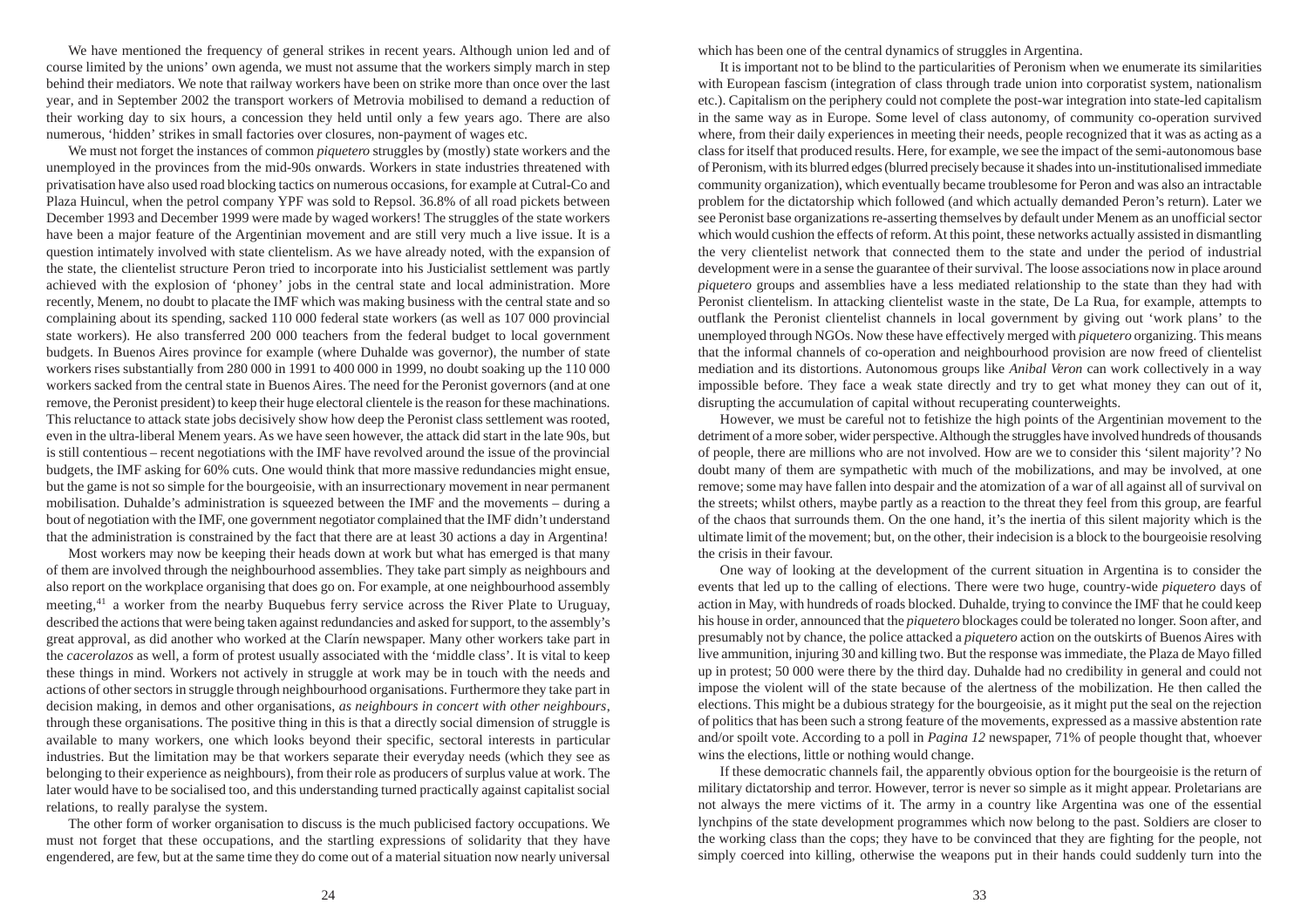information. Once outed judges, politicians, businessmen are then insulted, jostled, and sometimes attacked around their homes, to and from work etc. These attacks are also reported to happen spontaneously, on the hoof, when someone is recognised by chance in the street. Even members of the media have been targeted, the much-disliked Canal 13 TV station coming in for a lot of stick in particular. Whilst this could be an expression of a standard middle class rejection of a *comprador* bourgeoisie, the fact that the media is also being attacked is testament to the marginalisation of the middle classes. These actions may also be part of a generalised hatred of the representatives of capital which expresses itself spontaneously.

Another feature of the Argentinian situation associated with the assemblies and the 'middle class' is the barter clubs. As the Wildcat comrade commented, "there are a huge number of people participating, but I don't see it as a 'movement', instead as a method of survival, as a way of getting things that people are now unable to buy. But the rules are the same as in the wider capitalist economy: whoever has money can make a profit and can make others do something for him. For example, there are people who go to the supermarket to buy goods to take to the '*trueque*', and exchange for other things or services that are worth more than they paid. And anyone who has no money or goods has no choice but to offer services, or in other words: sell their labour power – a well known model…I have even heard that capitalist frauds have reached the *clubes del trueque*, that there are forgeries of the credits which are the currency. And in the relation between people, there is little difference from the capitalist model. Each person appears as an individual to sell/exchange their things or services.' We can compare this form of relation based on survival needs to the more interesting actions of assemblies and *piqueteros* described above which organise survival in a way which relies on collectivity and solidarity. The barter clubs are a largely 'middle class' phenomenon, but the quote above also suggests the subtle stratifications within the 'middle class' – with some impoverished and trying to converge their stock of belongings into cash to survive, and others maybe on the skids but being able to turn a profit because of greater liquidity. As a corrective to this view, *Echanges* feel we must keep in mind that this form of exchange may also take a more spontaneous, un-commodified form as the neighbourly exchange of needs based practically on skill, time etc without these necessarily being measured and equalised.<sup>62</sup> A – "would you look after my kids tomorrow if I fix your sink on Tuesday" – can be proposed spontaneously and goes on the one hand towards creating social links between neighbours, but on the other will have a tendency to formalise. In a situation like Argentina there is going to be both the pressure on this sort of relation to formalise and to de-formalise. It might be difficult to trace a dividing line between the two practices.

### **Conclusion**

The events of last December hit the headlines across the world. What struck the bourgeois press were the mass protests which resulted from the banking restrictions that threatened the wholesale impoverishment of the Argentinian middle class. However, as we have seen, there is more to the Argentinian movement than the banging of pots and pans. We have shown how there has been a long tradition of working class struggles based on self-organization, of which the present piqueteros actions are a recent example. Also, at the current moment in Argentinian history, the material conditions of the middle classes have shifted downwards, and this forms the basis for solidarity with proletarian movements based on shared experiences.

As we have seen, the movements in Argentina must be understood in the context of the effects of 'neo-liberal' restructuring in a country on the periphery of capital, where social ties in proletarian areas still form the basis of the organization of life. Whilst in the west, 'neo-liberal' policies led to the decomposition of the organized working class and a slide towards the 'war of all against all', in the periphery a different trend is noticeable. Neo-liberal policies, in attacking working class standards of living and its official form of organization and representation within capital, also halt the incomplete process of subsumption of labour to capital, a process which was intrinsically involved with the state and national development programmes. We have sketched the specific features of Peronist integration for the Argentinian proletariat, hence their radical potential *and* their maybe inflated fame.

The most widely reported factory occupations are those of Zanon ceramics factory in the province of Neuquén, and Buenos Aires' Brukman textiles. The Zanon occupation started when the 400 workers were threatened with losing their jobs as the bosses of the factory stopped paying them and effectively started winding down the business. The workers responded by occupying the factory, setting it in motion using the materials still inside. Within two days they had produced enough ceramics to pay all their wages for a month. They sell their products at 60% of their previous price through a network of young supporters who take them from door to door. Organised through their trade union, SOECN, though with no support from the national ceramic-workers' union FOCRA (part of the CGT), the workers have refused the owners' attempts to negotiate the fate of the factory. They have totally rejected the ridiculous terms of a possible return of the bosses – wage-cuts, laying off 360 of the 400 workers. Instead they demand "the immediate opening of the plant under workers' control, with no redundancies and no wage cuts, and with full payment of all outstanding salaries. If the bosses refuse to do this we will demand the nationalisation of the factory under workers' control, as part of a scheme to provide public works to build houses, schools and hospitals, all which are much needed in our province. In this way, we can help provide an answer to the problem of unemployment by creating real jobs."<sup>42</sup> They propose to share the jobs amongst as many unemployed as possible. In the 2002 National Assembly of *Piqueteros*, a motion was passed that abandoned factories, or those that made many redundant, should be expropriated from the owners and self-managed by the workers. This has also been voted for on numerous occasions at the *Interbarrial*, the weekly general assembly of the neighbourhood assemblies. Zanon workers have, from the start, forged fruitful links with other groups and won great respect for their resistance and level of activism. In the first month of their occupation, October 2001, they joined *piqueteros* and other groups to blockade bridges and highways in Neuquén, and they have visited Buenos Aires and other cities to take part in assemblies and demonstrations. In return, as we have already noted, they have been successfully assisted by *piqueteros* and others in attempted evictions.

The Brukman workers decided to occupy on the 18th of December 2001 after a collapse in wages in the autumn months, (they were being paid in 'vouchers' of dubious value), and general contempt from the bosses. One 28 year old worker died after they refused to pay for vital medicines. They had not originally planned to set the plant in motion, but when an order of textiles became due in January, they decided to sell it to pay their wages. They have since taken responsibility for the plant – paying bills, fixing a boiler, and reorganised the factory floor to save on energy costs. "We maintain our struggle not through stubbornness but through principles and logic. The owners have demonstrated that they are incapable of running this factory – all they know is how to exploit us, steal our money and invest in non-existent companies. If we could get the company on its feet, why couldn't they?…Brukman has a total debt of 8 million dollars, and its major creditor is the State, with more than 2.5 million owed to the National Bank. So the demand we make is that the company be municipalized…under workers' control."<sup>43</sup> Like Zanon, as we have seen, they are not waiting for the state's endorsement, but are running the plant with the assistance of neighbours and others. They also offer to turn the plant's production to providing for the needs of the 'community' - especially for hospitals, schools and the unemployed.

In La Matanza, the closed Panificadora Cinco bakery was occupied by its workers with the support of the whole neighbourhood and put back to work to provide bread at reduced prices for the locals. There also, the *piqueteros* defended the occupation against a police intervention.

The workers' own statements and some of the information above point to the limits of selfmanagement. Their belief that they can run the firm better than the bosses may originally come from their antagonistic relationship to the capitalist imposition of work on the shop floor. Running it better may mean making it easier for the workers to work there, contradicting the valorisation needs of the bosses. The fixing of the boiler may be one such example – workers may experience this both as an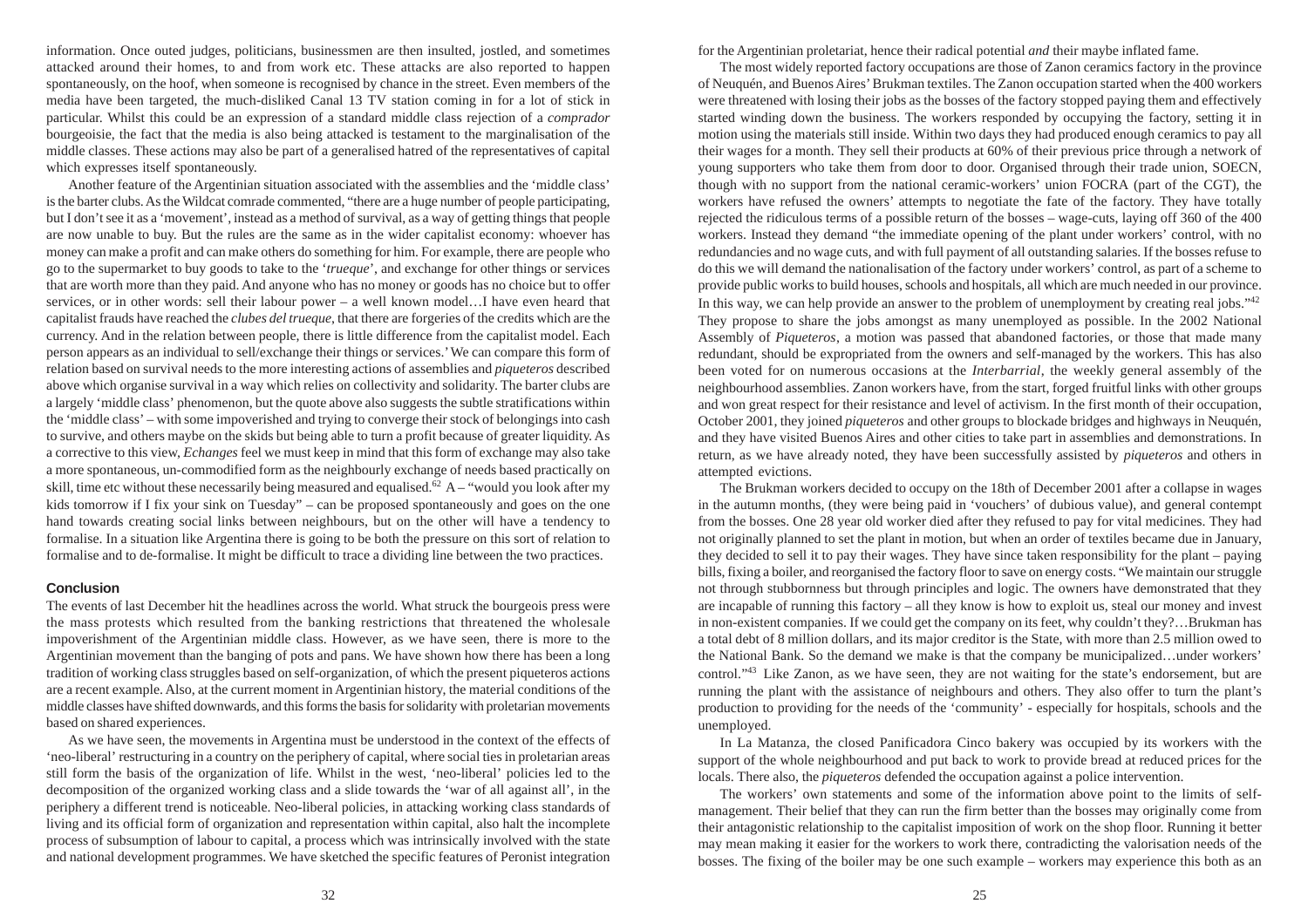everyday nuisance as well as recognising its need in the smooth running of the factory, whilst the bosses for their part want to cut costs. The boss is then both a problem because he doesn't recognise the workers needs, but at the same time, he is seen as a sort of philistine of production, who ignores the qualitative aspects of production. As the workers occupy their work place and put it into motion under their own control however, this once antagonist relationship based on their immediate and intimate experience of the production process becomes a necessary identification with the business in itself – paying bills etc.

At this point the understanding of exploitation fixes narrowly on the incompetence of their particular bosses, as the workers, now in charge, need to prove to themselves and others that there's a better way of doing things. In other words, it is forgotten that the bosses are themselves constrained by capitalism to fuck their workers over. And when the workers forget this, they gloss over their own link, as 'selfmanagers', to this constraining social relation. Isolated in this situation where an inward looking, voluntaristic mindset is required, the burden of exploitation may end up being doubly hard, and splits may emerge, with the most committed and militant driving the others and effectively becoming the new capitalist bosses as they try to make the (once collective) project work. Or the hard won collective control of the production process may not be relinquished resulting in the workers not having the necessary capitalist discipline required to make their enterprise survive in the unforgiving capitalist market. One way or another, the law of value will re-impose itself on the activity of the workers.

We must be careful not to simply dismiss these occupations however. These struggles are a process which form part of an extensive class mobilisation. Some of their radical tendencies, such as the proposal to produce for local need, (Brukman proposed to cover the textile requirements of public hospitals, Panificadora Cinco provision of bread) - even if they do not prove possible or ultimately stay within the frame of exchange relations – move to concretise the demand that immediate needs be met, facing up to the mediation of exchange value. This is the social possibility of struggles, which can challenge the fetishism of commodities. This process of collectivisation of proletarian needs is produced through a heightened level of communication on the ground in Argentina. These workers are experiencing every day the solidarity of other proletarians in different sectors, *and so materially feel the need and possibility to reciprocate*. Their reformist demands such as nationalisation could, in a more generalised class offensive, be subverted by these very social links. The everyday experience of decision making and power on the shop floor is another important aspect of their experience. Whether the Argentinian movement can or will extend enough to give them the opportunity to realise the radical moments of their struggles is a different matter. For its part, as we have seen, the state seems to be aware of the radical potential of the occupations, using force to try and retake the factories on a number of occasions.

There are said to be 100 companies involving some 10 000 workers under some form of worker's control in Argentina. Brukman and Zanon, along with the Clinica Junin of Córdoba, form the small, politicised wing, presenting themselves as an independent movement concerned with much more than just putting their factories back into production. Brukman, for example, continues to be a focal point for struggles, being a site for assemblies, workshops, exhibitions and organising. It is difficult to get a clear picture from the scant information we have available, but in general the others seem to have a different political orientation, calling themselves 'co-operatives', and constitute themselves in official structures involving state and unions. The two structures regrouping these companies are the MNER (National Movement of Recuperated Companies) comprising 3600 workers, and FENCOOTER(National Federation of Co-Operatives and Re-Converted Companies) with 1447 workers. In 'co-operatives' such as Ghelco SA., a producer of ingredients for frozen desserts, or the publishers Chilavert, the workers set up co-ops to restart production after the companies began bankruptcy proceedings. On the 12th September, the Buenos Aires legislature voted unanimously to permit the 'recuperation' by law of these two factories - the deal is that the government of Buenos Aires will pay the rent of the building for two years, while the equipment is ceded to the workers. After two years, the co-ops will apparently have first refusal on buying the plant. Brukman workers differentiate themselves from this settlement, proposal had been voted through at the fifth *Interbarrial* to march around the National Congress on the 13th of February – "when the assembly members reached Congress, they saw that a stage had been put up, from which leaders of the CTA were already speaking."<sup>56</sup> They were later vilified for this manoeuvring at the *Interbarrial*. Because of suspicion or outright rejection from the assemblies, the leftist parties have gravitated to the *Interbarrial* in an attempt to bring their influence to bear on proceedings. This has led to a reaction from the assemblies and wearying debates about representation and process. The weekly *Interbarrial* is supposed to be a coordination of autonomous assemblies, not a decision making body in its own right. It soon became clear to the assemblies however, that large numbers of militants and others, (cops and state agents have been mentioned too<sup>57</sup>), came to the *Interbarrial* to vote on issues proposed in the assemblies without being delegated. A debate on representation began, in which concerned *asambleístas* pushed for a one assembly, one vote system with revocable and rotating delegates. There were protests from leftist militants who feared they were being outflanked, knowing they would have little chance of becoming assembly representatives.<sup>58</sup> Many boycotted the debate, and a growing frustration and disillusionment with the *Interbarrial*, because of these problems, was reflected in a sharp fall in attendance, with some assemblies opting to liaise with others on a more informal basis.

However, limiting the *Interbarrial* to coordination only could in itself constrain the possibilities of the movement and, in any case, is difficult to keep in practice. To fall back on assembly 'autonomy' and the repudiation of collective decisions to protect the movement from outside incursion could be formalised into the atomisation and isolation of (direct) democracy. Collective discussion and concerted action is needed for particular events and is essential for the long-term prospects of the assemblies – especially in the case of state repression.<sup>59</sup> The 'moment of truth' of Leninist politics is to recognise this need, and that is why they 'lie in ambush' at the *Interbarrial* to influence events.<sup>60</sup> A PO member told the newspaper *Página 12*, "If the assemblies limit themselves to running organic allotments and other neighbourhood questions, that for us is a step backwards."<sup>61</sup> Apart from testifying to the condescending attitude of the Trotskyist groups, this warning has some sense to it. What he cannot see is the relationship between neighbourhood questions and a wider struggle. He doesn't recognise that the 'political' is the activity of the class, organic allotments and all. The revolution can only be the process of struggle of the *autoconvocados*, the 'self convened', (as the *asambleístas* call themselves). It is also too easy to blame the stagnation of the assemblies movement on the leftists – these problems may arise when the movement as a whole doesn't know where to go and has lost the initiative.

The assemblies are also involved in the organisation of *escraches*, a practice inherited from the aftermath of the dictatorship. *Escraches*, meaning an 'outing' or 'exposure' in Argentinian slang, were developed in the years after the dictatorship in order to break the conspiracy of silence shielding the murderers of the dictatorship. They can be explained as a reaction of individuals against the policy of impunity guaranteed by Menem in 1995 to the Generals. They take place at particular locations, often private houses intending to involve the local community to 'out' individuals. They boast an impressive amount of organisation and creativity and attempt to involve locals etc. Their glaring limit is the fact that, with their language of 'justice', they can identify the inequities they've suffered with particular individuals and not the social system as a whole. It is particularly in this that they seem open to be recuperated as merely the radical part of the normalisation process after the dictatorship. On the other hand however, they are also by their very nature a confrontation with the fact that democracy has itself normalised the era of dictatorship, and this could lead to a more far-reaching understanding of the interdependence of periods of democracy and dictatorship in a country like Argentina, especially in the present climate, when the weight of more immediate needs is pressing on its actors.

However, some members of the original *escrache* group, H.I.J.O.S., have expressed reservations about the new informal '*escrache*' practices, which target present members of the bourgeoisie. In this more generalised phenomenon, instances of corruption and other misdeeds of particular individuals are published on the net, in the streets, and even on a TV programme, with addresses and other necessary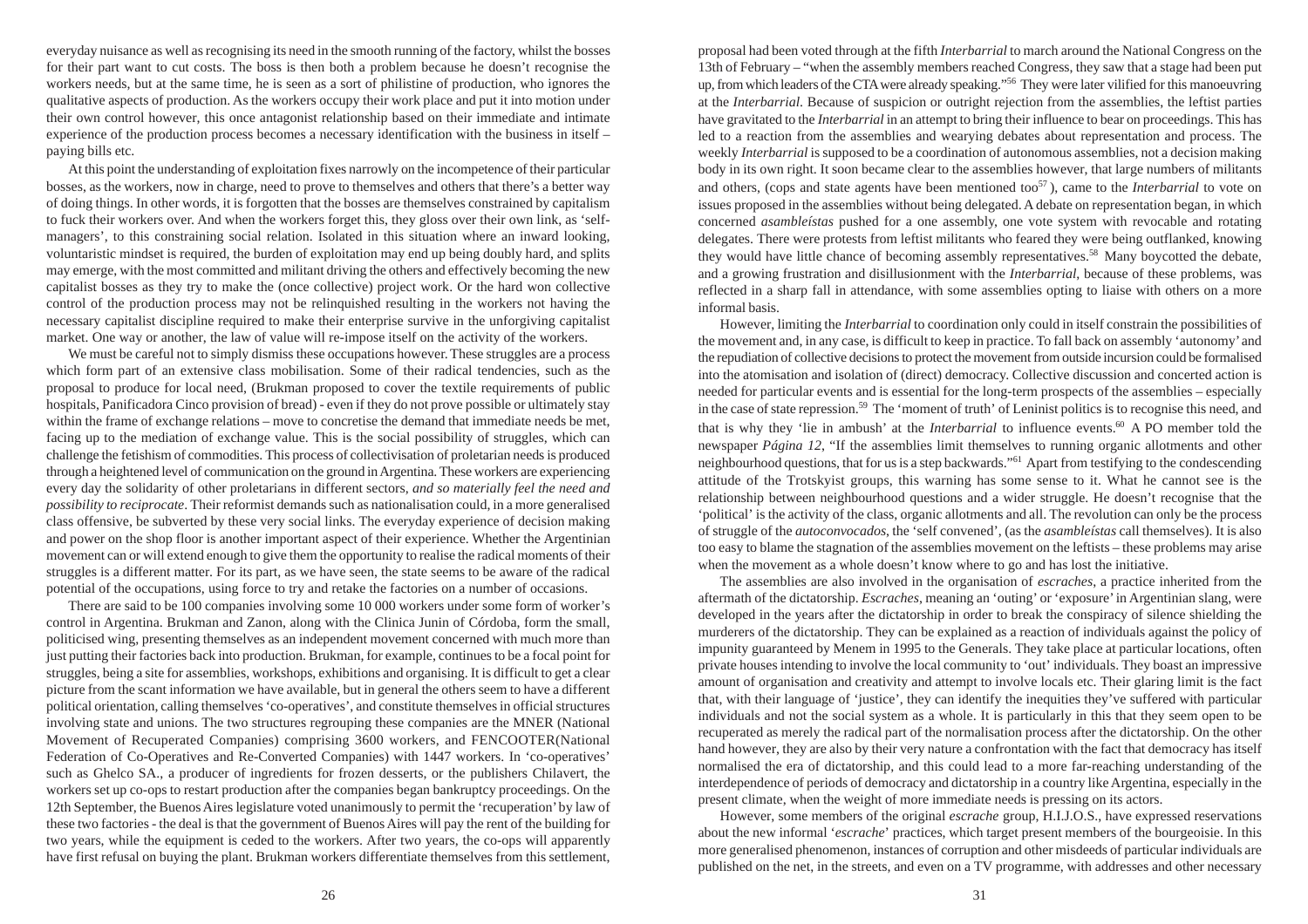Belgrano-Núñez, a prosperous barrio of Buenos Aires, had joined with other local assemblies in April 2002 to assist the stricken local hospital, whose workers had informed them that drugs were being withheld by pharmaceutical companies, leading to price increases of 300% and 400%. The hospital workers and *asambleístas* produced a list of the drugs most sorely needed, and went en masse to the laboratories of Novartis, a pharmaceutical company, to demand the drugs. Within days, Novartis was forced to provide 25,000 doses of 1,129 different medicines.<sup>53</sup> In September 2002, the assembly of Flores in Buenos Aires occupied a clinic that had been disused for 6 years with the aim of opening it to workers from occupied factories who have been cut out of union managed health provision, and also for the use of the neighbours. The assemblies have moved also in the winter to occupy disused buildings to use for meetings and organising. The assembly of Parque Lezama Sur, occupying a disused bank building to which they invite *piqueteros* and other groups, describe this initiative encouragingly as "not about simply replacing the state in the functions in which it has absented itself [health, education], neither is it about simple humanitarianism, nor nostalgic actions destined to uphold the old nationalstate promises of integration and progress. Instead it is about taking responsibility/control of our actual conditions...proposing the establishment of social links where capitalism acts as a force of separation, of sadness and the formation of isolated individuals."<sup>54</sup>

As we have seen, there is a growing tendency within assemblies such as these to fill the gaps where the state has become unable or unwilling to act. As is clear from the health issue, the assemblies move, according to the urgency of their need, from discussing the national debt and making demands of the state to taking direct action. Assemblies have also been attacked by plain-clothes police and other armed gangs. Members have been followed, threatened and beaten. Goons gathered together by municipal Peronist leaders have attacked assemblies, such as the assembly of Merlo in Buenos Aires. These attacks are a seal of approval of the radical political significance of the assemblies which its members presumably cannot ignore.

Another issue we should consider is the ever present and contested attempts by leftist groups to bring their politics to bear on the assemblies. Initial press coverage of the Argentinian movement was full of reports of participants rejecting leftist organisations from assemblies and demos. At first glance this may of course look like a radical rejection of politics, but more needs to be said and understood. The obvious thing to say is that if the assemblies were largely 'middle class', then the rejection of leftist politics could be seen as a rejection on the basis of middle class experience of class politics *in general*, in favour of a politics based of citizenry etc. On the other hand, as we have discussed, the 'middle class' cannot really afford this sort of politics any more, and their initial knee-jerk reaction against class politics, could well have quite naturally mutated into a more radical rejection based on their immediate needs and the autonomous forms of struggles they have developed to meet them. If a 'middle class' assembly is trying to organise school meals and stealing electricity and saving neighbours from eviction for non payment of rent, *and discovering new forms of social cooperation in the process*, the intrusion of leftists with their programmes and insistence on leadership would naturally be unwelcome! As one *asambleísta* put it – "the assemblies belong to us, not to militants who look upon us with contempt and try to impose on us an experience that we do not need."<sup>55</sup>

Again we must advise caution in attempts at interpretation because of the opaqueness of this complex situation. We are not easily going to be able to know the class composition and histories of the different assemblies, and so examples of leftist involvement when they come up are going to be difficult to interpret. More generally, we must warn against generalising from isolated examples. Some assemblies will be successfully controlled by this or that leftist party; the general trend, however, has been for the rejection of Trotskyist and other groups, although some attempts to manipulate assemblies, by Trotskyist groups such as the *Partido Obrero* and MAS (Argentinian Socialist Movement), have resulted in the collapse of assemblies.

Overtures by mainstream politicians have so far been rejected. And a transparent attempt by the CTA union confederation to co-opt the assemblies movement earlier this year ended in failure. A and show an awareness of the pitfalls of self-management. As on of them stated: "we don't want to set up a cooperative…where we would have to submit ourselves to 11 people who would boss everyone else around."<sup>44</sup>

A comrade from the German group *Wildcat* recently visited one of these co-operatives: "I visited an occupied metallurgical factory, La Baskonia, in La Matanza. There we met an advisor from the CGT. We soon realised that they'd opted for the legal route, for founding a cooperative before setting the factory to work. They are not interested in joining together with the other factories in struggle, nor in workers' control, nor even in nationalisation. 'It's a Peronist occupation', commented my comrades. Another example is IMPA, an aluminium factory which has been functioning in the form of a co-op for some time. The good thing is that they lend out one of the factory floors for solidarity parties – a fantastic place for parties! – but I never saw the workers from IMPA at any demonstrations or assemblies."<sup>45</sup> The last we have heard of the occupied factories at the time of writing is that Zanon and Brukman called a meeting on the 7th of September which attracted around 500 people, including leftist parties, where it was agreed to set up a national strike fund. On the same day at La Baskonia, the MNER also called a meeting attracting the same sort of numbers, but amongst the workers attending were members of Congress, senators and the vice-president of the cabinet.

# **8. The 'middle classes' and the neighbourhood assemblies**

The French group *Mouvement Communiste* warn of the dangers of the alliance between the proletariat and the middle classes in Argentina: "History shows the exploited have little to expect from these sectors of society, always ready, in the last instance, to save their own skins by allying themselves with the dominant class to the detriment of the working class."<sup>46</sup> Time will tell if this turns out, again, to be the case. But this view ignores the rapid and drastic proletarianisation of the majority of the middle classes.<sup>47</sup>

Of course, the warnings of *Mouvement Communiste* have a basis in reality, which proletarians involved in struggle recognise. Working class cynicism about the new 'middle class' movements in Argentina – "they're only on the streets now because their pockets have been touched" – neatly testify to this truth while simultaneously confirming the reality of the middle class' changed situation. Some proletarians are reluctant to tie their fate too closely to that of the middle class assemblies movement for fear that they will eventually be betrayed. Considering the state's near bankruptcy however, it is difficult to see how it will have the means to buy off the middle class. Even a patched up settlement involving new IMF money can only be a short-term solution for the bourgeoisie.

One of the biggest difficulties for us has been to try to understand the composition of this newly vocal and troublesome middle class. What does 'middle class' mean in Argentina? Some comment that, for an Argentinian, 'middle class' can mean what we in the West would recognise as a secure proletarian job, even a factory job. This entails a problem of class categories being mixed up in translation, but the issue does not end there. It seems clear that a large number of people that we would recognise as middle class have plummeted into a life of bare survival. The papers are full of stories of academics and other professionals being reduced to selling candles in public parks, or well dressed Buenos Aires families exchanging their extensive wardrobes in the barter clubs, or even forced to collect rubbish on the streets. *Echanges* state that some 500 000 people have fallen into social immiseration to populate the *villas miserias* where banners ironically proclaim: 'Welcome to the middle classes!' One Argentinian economist states that "the middle classes understand that they've reached the end of the road. It's now a whole new situation."<sup>48</sup> But what of the teachers and other government workers which have been such a strong feature of this cycle of struggle from its beginnings in the mid-90s? Would their traditional status and pay mark them out as middle class professionals? What about the petit-bourgeoisie? Are many of them losing their property in this economic climate? Are they involved in popular assemblies and in attacks against the *corralito*? What is the relation of the assemblies to the barter clubs and who is involved in these? All of these questions go to explaining the difficulty of understanding the phenomenon